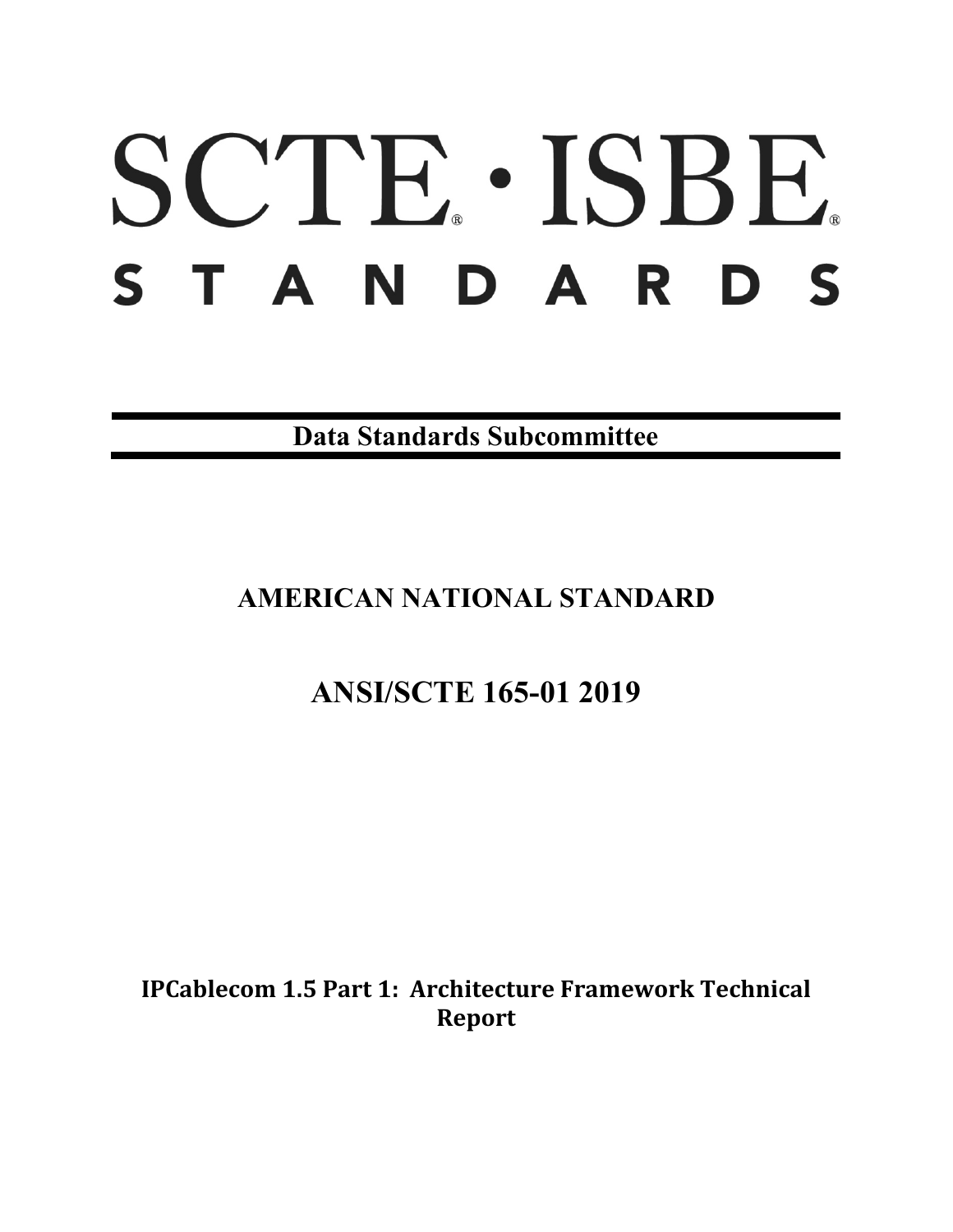# **NOTICE**

The Society of Cable Telecommunications Engineers (SCTE) / International Society of Broadband Experts (ISBE) Standards and Operational Practices (hereafter called "documents") are intended to serve the public interest by providing specifications, test methods and procedures that promote uniformity of product, interchangeability, best practices and ultimately the longterm reliability of broadband communications facilities. These documents shall not in any way preclude any member or non-member of SCTE•ISBE from manufacturing or selling products not conforming to such documents, nor shall the existence of such standards preclude their voluntary use by those other than SCTE•ISBE members.

SCTE•ISBE assumes no obligations or liability whatsoever to any party who may adopt the documents. Such adopting party assumes all risks associated with adoption of these documents, and accepts full responsibility for any damage and/or claims arising from the adoption of such documents.

Attention is called to the possibility that implementation of this document may require the use of subject matter covered by patent rights. By publication of this document, no position is taken with respect to the existence or validity of any patent rights in connection therewith. SCTE•ISBE shall not be responsible for identifying patents for which a license may be required or for conducting inquiries into the legal validity or scope of those patents that are brought to its attention.

Patent holders who believe that they hold patents which are essential to the implementation of this document have been requested to provide information about those patents and any related licensing terms and conditions. Any such declarations made before or after publication of this document are available on the SCTE•ISBE web site at [http://www.scte.org.](http://www.scte.org/)

#### All Rights Reserved

© Society of Cable Telecommunications Engineers, Inc. 2019 140 Philips Road Exton, PA 19341

Note: DOCSIS® and PacketCable™ are registered trademarks of Cable Television Laboratories, Inc., and used in this document with permission.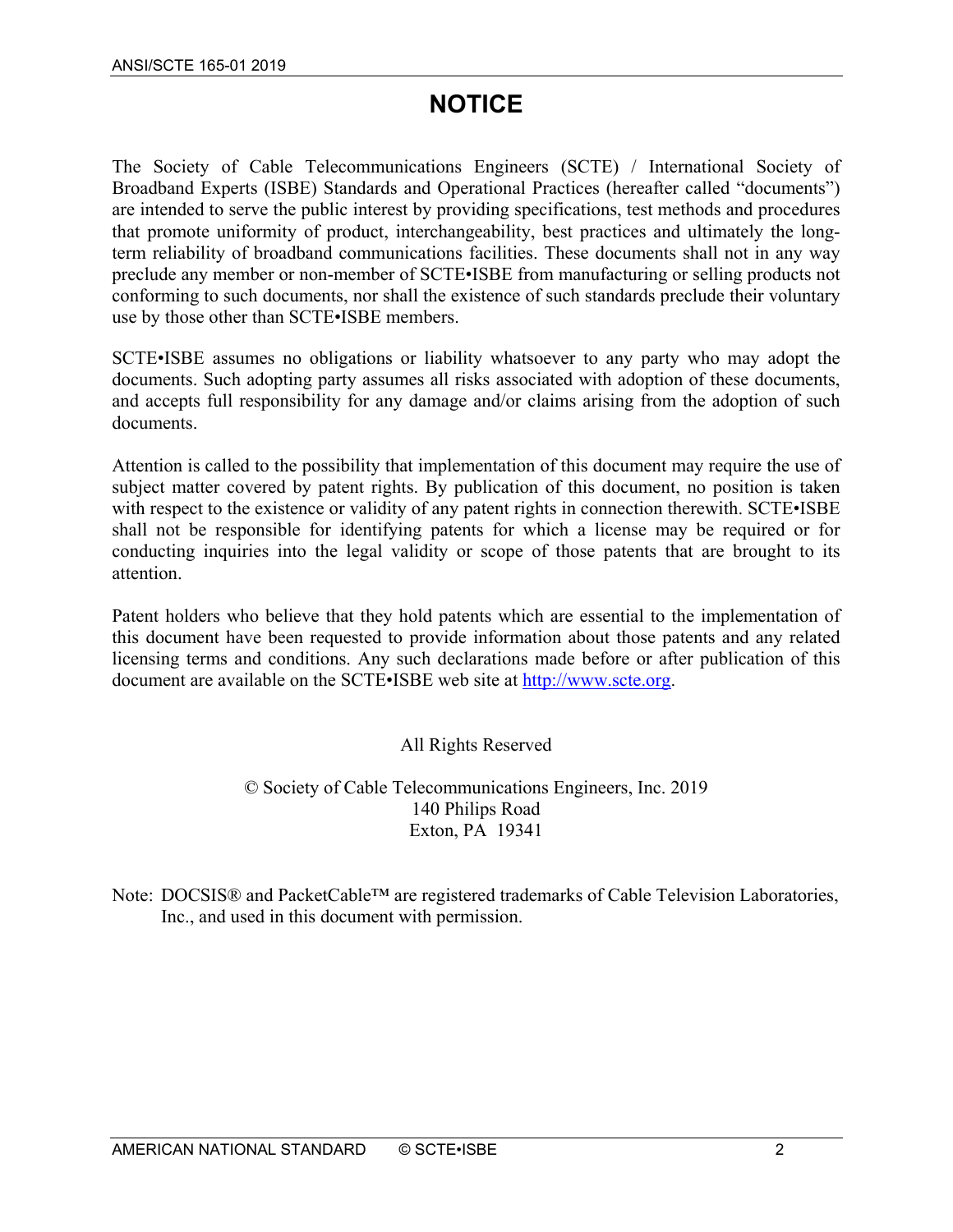# **Table of Contents**

| 1.1<br>1.2<br>1.3<br>$\mathbf{2}$<br>2.I<br>2.2<br>2.3<br>$\mathbf{3}$<br>3.1<br>3.2<br>3.3<br>$\overline{\mathbf{4}}$<br>5<br>6<br>6.1<br>6.2<br>6.3<br>6.4<br>6.4.1<br>6.4.2<br>6.4.3<br>6.4.4<br>6.4.5<br>6.4.6<br>6.4.7<br>7 |  |
|----------------------------------------------------------------------------------------------------------------------------------------------------------------------------------------------------------------------------------|--|
|                                                                                                                                                                                                                                  |  |
|                                                                                                                                                                                                                                  |  |
|                                                                                                                                                                                                                                  |  |
|                                                                                                                                                                                                                                  |  |
|                                                                                                                                                                                                                                  |  |
|                                                                                                                                                                                                                                  |  |
|                                                                                                                                                                                                                                  |  |
|                                                                                                                                                                                                                                  |  |
|                                                                                                                                                                                                                                  |  |
|                                                                                                                                                                                                                                  |  |
|                                                                                                                                                                                                                                  |  |
|                                                                                                                                                                                                                                  |  |
|                                                                                                                                                                                                                                  |  |
|                                                                                                                                                                                                                                  |  |
|                                                                                                                                                                                                                                  |  |
|                                                                                                                                                                                                                                  |  |
|                                                                                                                                                                                                                                  |  |
|                                                                                                                                                                                                                                  |  |
|                                                                                                                                                                                                                                  |  |
|                                                                                                                                                                                                                                  |  |
|                                                                                                                                                                                                                                  |  |
|                                                                                                                                                                                                                                  |  |
|                                                                                                                                                                                                                                  |  |
|                                                                                                                                                                                                                                  |  |
|                                                                                                                                                                                                                                  |  |
|                                                                                                                                                                                                                                  |  |
| 7.1                                                                                                                                                                                                                              |  |
| 7.1.1                                                                                                                                                                                                                            |  |
| 7.1.2                                                                                                                                                                                                                            |  |
| 7.2                                                                                                                                                                                                                              |  |
| 7.3                                                                                                                                                                                                                              |  |
| 7.4                                                                                                                                                                                                                              |  |
| 7.4.1                                                                                                                                                                                                                            |  |
| 7.5                                                                                                                                                                                                                              |  |
| 7.6                                                                                                                                                                                                                              |  |
| 7.6.1                                                                                                                                                                                                                            |  |
| 7.6.2                                                                                                                                                                                                                            |  |
| 7.6.3                                                                                                                                                                                                                            |  |
| 7.7                                                                                                                                                                                                                              |  |
| 7.7.1<br>7.7.2                                                                                                                                                                                                                   |  |
| 7.7.3                                                                                                                                                                                                                            |  |
| Trivial File Transfer Protocol Server or Hypertext Transfer Protocol Server (TFTP or HTTP)32<br>7.7.4                                                                                                                            |  |
| 7.7.5                                                                                                                                                                                                                            |  |
| 7.7.6                                                                                                                                                                                                                            |  |
| 7.8                                                                                                                                                                                                                              |  |
| 7.8.1                                                                                                                                                                                                                            |  |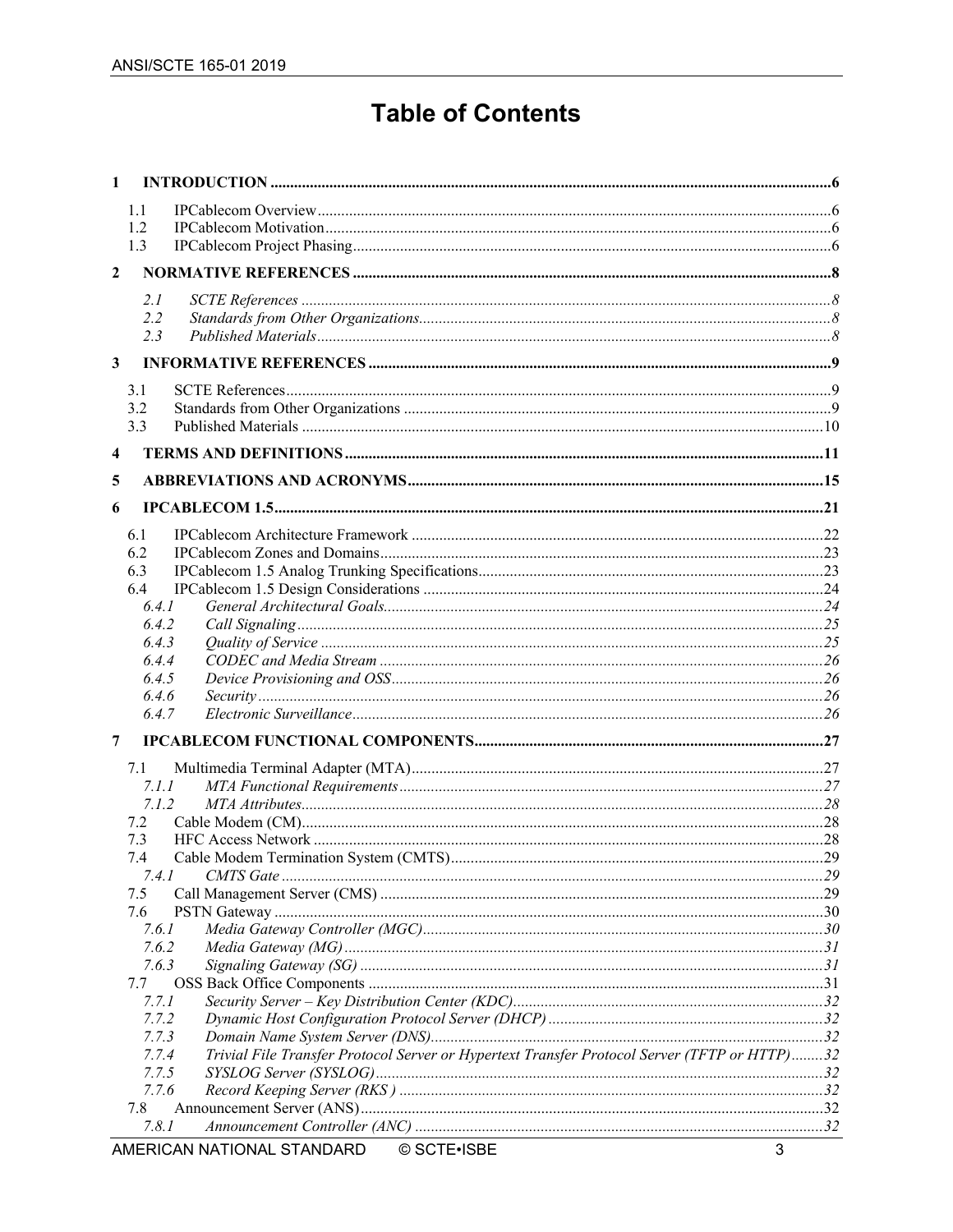|     | 7.8.2 |  |
|-----|-------|--|
| 8   |       |  |
| 8.1 |       |  |
|     | 8.1.1 |  |
|     | 8.1.2 |  |
|     | 8.1.3 |  |
| 8.2 |       |  |
|     | 8.2.1 |  |
| 8.3 |       |  |
| 8.4 |       |  |
| 8.5 |       |  |
|     | 8.5.1 |  |
| 8.6 |       |  |
|     | 8.6.1 |  |
|     | 8.6.2 |  |
| 8.7 |       |  |
| 8.8 |       |  |
| 8.9 |       |  |
|     | 8.9.1 |  |
|     | 8.9.2 |  |
| 9   |       |  |
| 9.1 |       |  |
| 9.2 |       |  |
| 9.3 |       |  |
| 9.4 |       |  |
| 9.5 |       |  |
| 9.6 |       |  |
| 9.7 |       |  |
| 9.8 |       |  |
| 9.9 |       |  |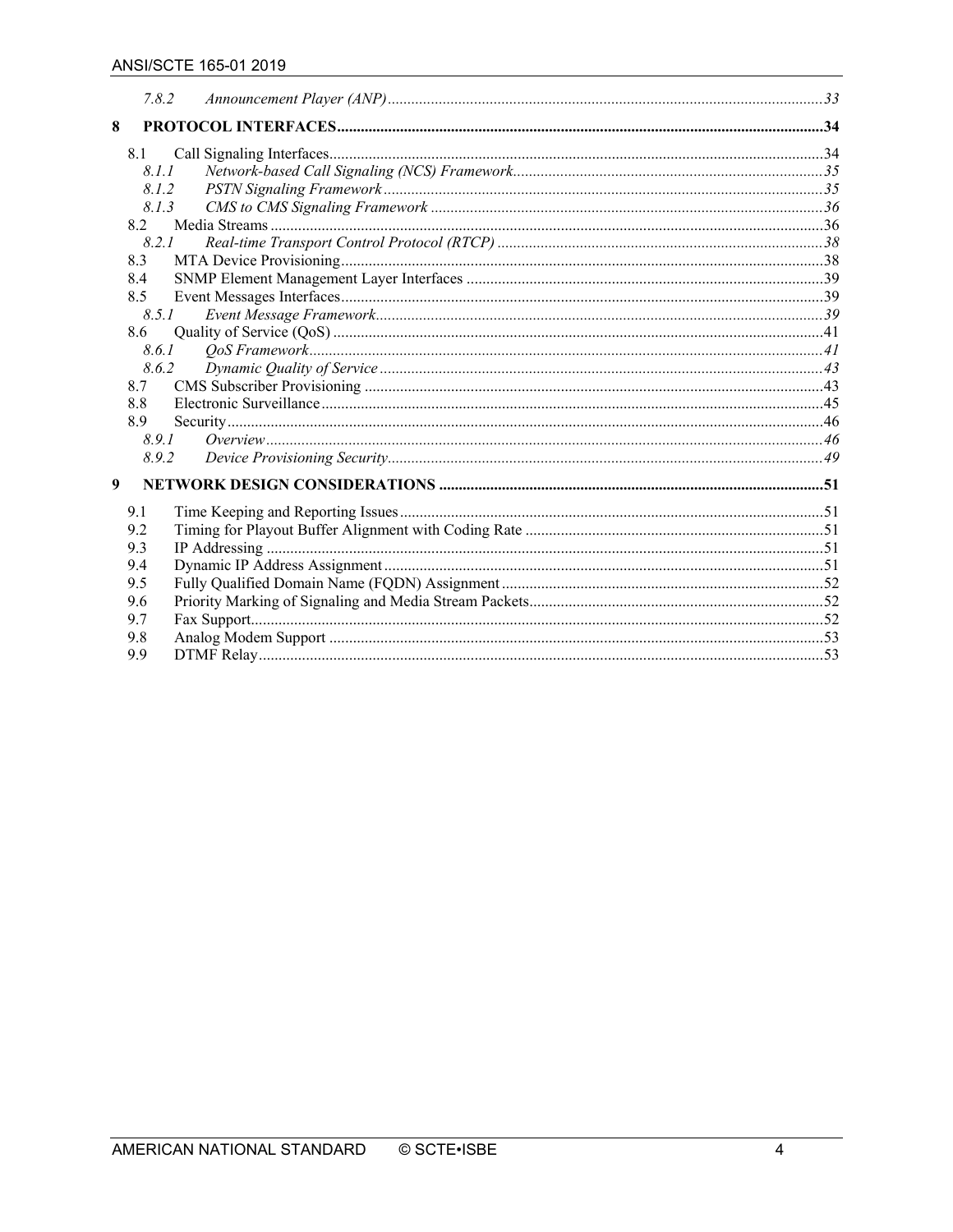# **List of Figures**

# **List of Tables**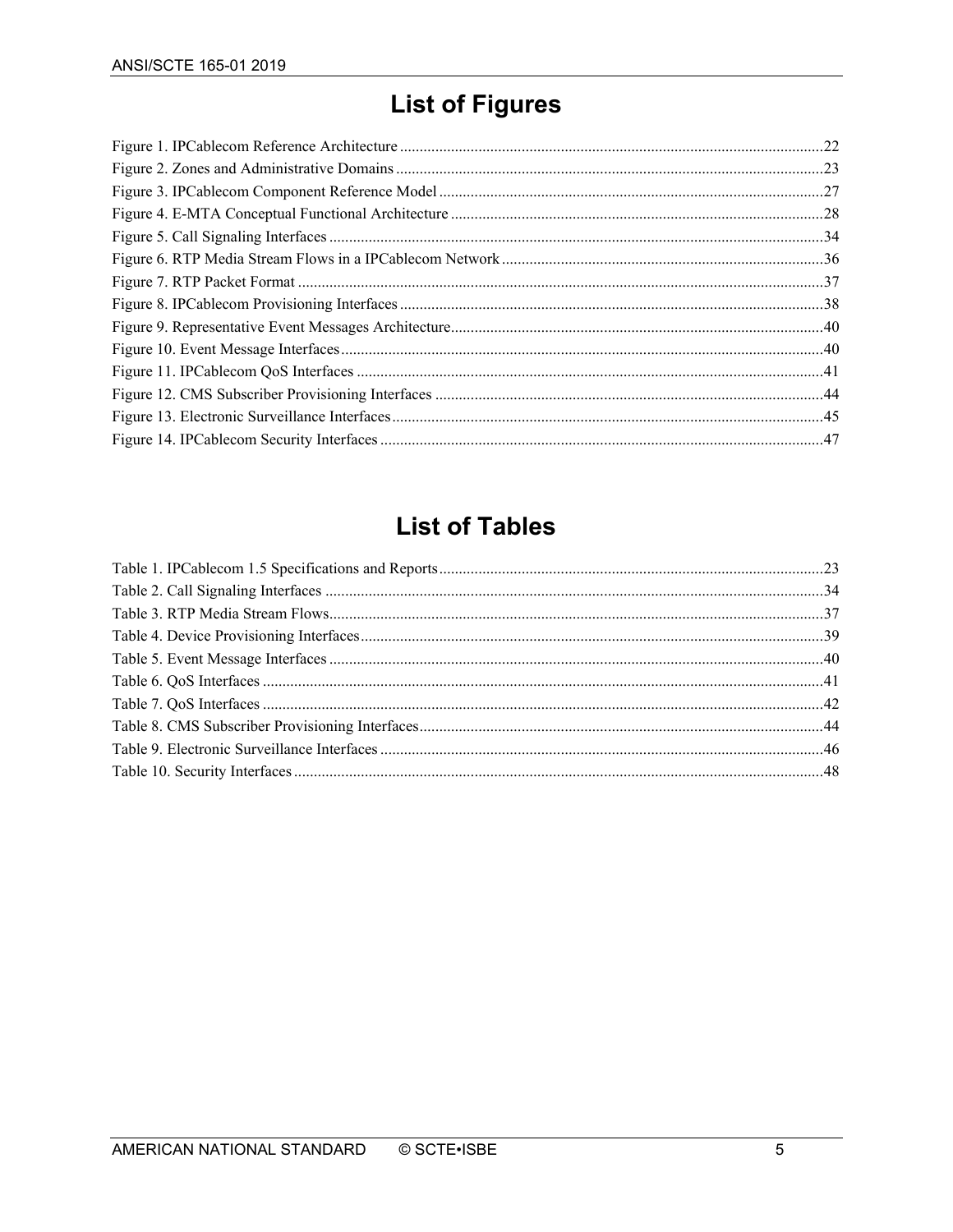## <span id="page-5-0"></span>**1 INTRODUCTION**

#### <span id="page-5-1"></span>**1.1 IPCablecom Overview**

IPCablecom is a project conducted by Cable Television Laboratories, Inc. (CableLabs®) and its member companies. The IPCablecom project defines interface specifications that can be used to develop interoperable equipment capable of providing packet-based voice, video and other high-speed multimedia services over hybrid fiber coax (HFC) cable systems utilizing the DOCSIS® protocol [\[14\].](#page-8-3) Any reference to DOCSIS in this document is understood to be DOCSIS version 1.1 or later.

IPCablecom defines a communication services architecture that overlays the two-way data-ready broadband cable access network. Within the overall IPCablecom framework, IPCablecom version 1.5, which is the subject of this Technical Report, is designed to provide digital voice and telephony services.

The objective of this IPCablecom Architecture Technical Report is to provide a high-level reference framework that identifies the functional components and defines the interfaces necessary to implement the capabilities detailed in the individual IPCablecom 1.5 specifications as listed in Section [6.3.](#page-22-1)

#### <span id="page-5-2"></span>**1.2 IPCablecom Motivation**

The emergence of the Internet Protocol  $(IP<sup>1</sup>)$  $(IP<sup>1</sup>)$  $(IP<sup>1</sup>)$  as the standard transport for packet data networks has enabled a revolution in communications services and applications. This online revolution is demonstrated by the widespread use of email, chat groups, music, video, and the explosive growth of the World Wide Web for entertainment, information exchange, online commerce, and a wide range of new and innovative services. New classes of IP-based information appliances are also emerging, including multimedia personal computers, IP-based set top boxes, and IPbased voice and videophones.

In recent years the growth of a worldwide IP-based data network, coupled with the rapid growth in the number of households that have online access, have resulted in an environment that allows service providers to offer integrated voice and data services over a common broadband cable access network and IP transport backbone. While the initial application of Voice over IP (VoIP) technology was for toll bypass services (particularly high-cost international toll service) the technology is now sufficiently mature that it is feasible to offer IP-based voice communication services similar to those offered by telecommunications carriers on the Public Switched Telephone Network (PSTN).

With the success of the DOCSIS standardization effort, the Quality of Service (QoS) enhancements of DOCSIS, and the acceleration of major cable system upgrades for two-way capability, the infrastructure is in place for development and deployment of packetized voice and video applications. These applications can be deployed with limited incremental cost, providing a technically distinctive and cost-effective alternative for subscribers' voice communications needs, as well as a platform for introducing the next generation of voice and other real-time multimedia services.

#### <span id="page-5-3"></span>**1.3 IPCablecom Project Phasing**

The IPCablecom architecture is designed to be a robust, complete, end-to-end broadband architecture that supports voice, video, and other multimedia services. The architecture is capable of supporting millions of subscribers over multiple cable operator networks.

It is understood that the initial focus of the IPCablecom architecture must support the time-to-market business considerations of parties interested in deploying packet-based services. Going forward, the IPCablecom architecture must continue to evolve to meet Member business requirements and to accommodate advances resulting from the maturing of IP-based technology. The IPCablecom project will release specifications that define this architecture in a phased approach according to technical feasibility and business priority. As new IPCablecom specifications are released, they will complement the previously released specifications.

<span id="page-5-4"></span>From time to time, this document refers to the voice communications capabilities of a IPCablecom network in terms of "IP Telephony." The legal/regulatory classification of IP-based voice communications provided over cable networks and otherwise, and the legal/regulatory obligations, if any, borne by providers of such voice communications, are not yet fully defined by appropriate legal and regulatory authorities. Nothing in this document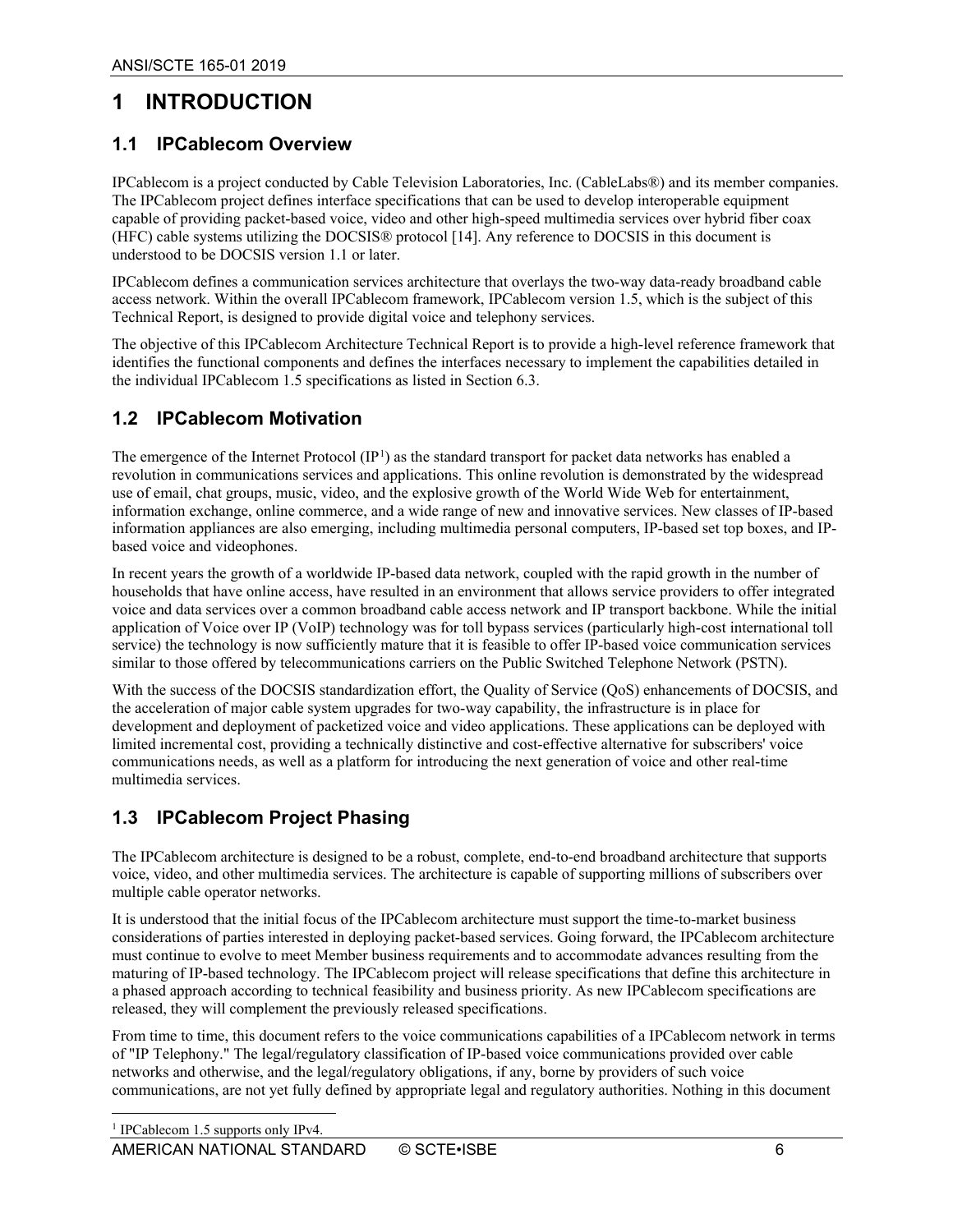addresses, or is intended to affect, those issues. In particular, while this document uses standard terms such as "call," "call flow," "telephony," etc., it should be recalled that while a IPCablecom network performs activities analogous to these PSTN functions, the manner by which it does so differs considerably from the manner in which they are performed in the PSTN by telecommunications carriers, and that these differences may be significant for legal/regulatory purposes. Moreover, while reference is made here to "IP Telephony," it should be recognized that this term embraces a number of different technologies and network architectures, each potentially with different associated legal/regulatory obligations. No particular legal/regulatory consequences are assumed or implied by the use of this term.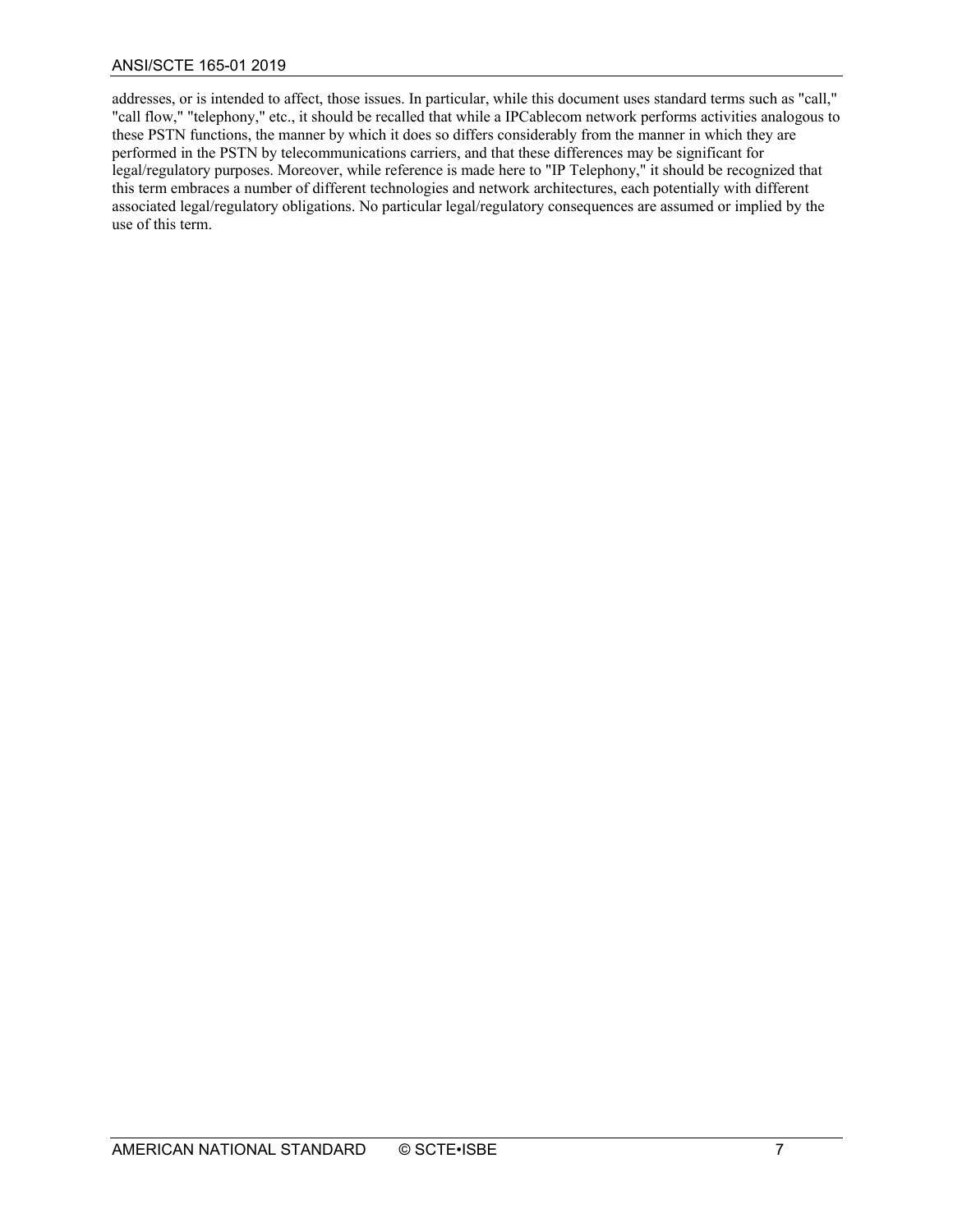## <span id="page-7-0"></span>**2 NORMATIVE REFERENCES**

The following documents contain provisions, which, through reference in this text, constitute provisions of this document. At the time of Subcommittee approval, the editions indicated were valid. All documents are subject to revision; and while parties to any agreement based on this document are encouraged to investigate the possibility of applying the most recent editions of the documents listed below, they are reminded that newer editions of those documents might not be compatible with the referenced version.

#### <span id="page-7-1"></span>**2.1 SCTE References**

• No normative references are applicable.

#### <span id="page-7-2"></span>**2.2 Standards from Other Organizations**

• No normative references are applicable.

#### <span id="page-7-3"></span>**2.3 Published Materials**

• No normative references are applicable.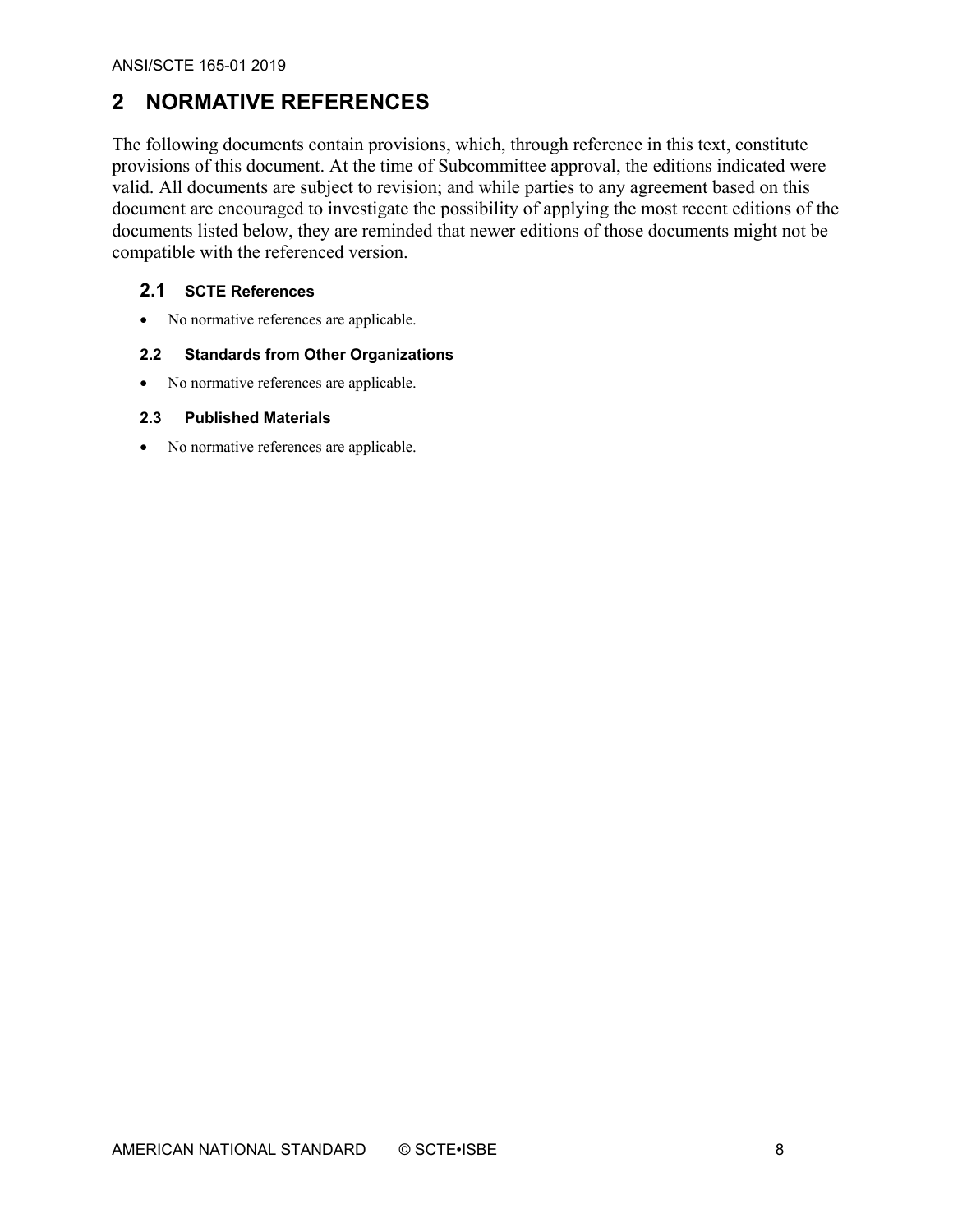## <span id="page-8-0"></span>**3 INFORMATIVE REFERENCES**

The following documents might provide valuable information to the reader but are not required when complying with this document.

#### <span id="page-8-1"></span>**3.1 SCTE References**

- <span id="page-8-6"></span>[1] ANSI/SCTE 165-02 2016, IPCablecom 1.5 Part 2: Audio/Video Codecs.
- <span id="page-8-5"></span>[2] ANSI/SCTE 165-04 2019, IPCablecom 1.5 Part 4: Dynamic Quality-of-Service.
- <span id="page-8-4"></span>[3] ANSI/SCTE 165-03 2016, IPCablecom 1.5 Part 3: Network-Based Call Signaling Protocol.
- <span id="page-8-20"></span>[4] ANSI/SCTE 165-09 2019, IPCablecom 1.5 Part 9: Event Messaging.
- <span id="page-8-7"></span>[5] ANSI/SCTE 165-07 2019, IPCablecom 1.5 Part 7: MTA MIB.
- <span id="page-8-8"></span>[6] ANSI/SCTE 165-08 2019, IPCablecom 1.5 Part 8: Signaling MIB.
- <span id="page-8-19"></span>[7] ANSI/SCTE 165-06 2019, IPCablecom 1.5 Part 6: MIBS Framework.
- <span id="page-8-12"></span>[8] ANSI/SCTE 165-12 2016, IPCablecom 1.5 Part 12: PSTN Gateway Call Signaling Protocol.
- <span id="page-8-10"></span>[9] ANSI/SCTE 165-05 2019, IPCablecom 1.5 Part 5: Media Terminal Adapter (MTA) Device Provisioning.
- <span id="page-8-9"></span>[10] ANSI/SCTE 165-10 2009, IPCablecom 1.5 Part 10: Security.
- <span id="page-8-13"></span>[11] ANSI/SCTE 165-18 2016, IPCablecom 1.5 Part 18: CMS to CMS Signaling.
- <span id="page-8-23"></span>[12] ANSI/SCTE 165-19 2019, IPCablecom 1.5 Part 19: CMS Subscriber Provisioning Specification.
- <span id="page-8-24"></span>[13] ANSI/SCTE 165-13 2019, IPCablecom 1.5 Part 13: Electronic Surveillance Standard.
- <span id="page-8-3"></span>[14] ANSI/SCTE 23-01 2017, DOCSIS 1.1 Part 1: Radio Frequency Interface.

#### <span id="page-8-2"></span>**3.2 Standards from Other Organizations**

- <span id="page-8-15"></span>[15] IETF RFC 1889, RTP: A Transport Protocol for Real-Time Application, January 1996.
- <span id="page-8-17"></span>[16] IETF RFC 2327, SDP: Session Description Protocol, IETF RFC 2327, April 1998.
- <span id="page-8-11"></span>[17] IETF RFC 2131, Dynamic Host Configuration Protocol, March 1997.
- <span id="page-8-16"></span>[18] IETF RFC 1890, RTP Profile for Audio and Video Conferences with Minimal Control, January 1996.
- <span id="page-8-28"></span>[19] IETF RFC 1119, Network Time Protocol, September 1989.
- <span id="page-8-25"></span>[20] IETF RFC 2748, The COPS (Common Open Policy Service) Protocol, January 2000.
- <span id="page-8-21"></span>[21] IETF RFC 2865, Remote Authentication Dial In User Service (RADIUS), June 2000.
- <span id="page-8-22"></span>[22] IETF RFC 2866, RADIUS Accounting, June 2000.
- <span id="page-8-29"></span>[23] IETF RFC 3260, New Terminology and Clarifications for Diffserv, April 2002.
- <span id="page-8-30"></span>[24] IETF RFC 2474, Definition of the Differentiated Services Field (DS Field) in the IPv4 and IPv6 Headers, December 1998.
- <span id="page-8-31"></span>[25] IETF RFC 3168, The Addition of Explicit Congestion Notification (ECN) to IP, September 2001.
- <span id="page-8-14"></span>[26] IETF RFC 3261, SIP: Session Initiation Protocol, June 2002.
- <span id="page-8-18"></span>[27] IETF RFC 3611, RTP Control Protocol Extended Reports (RTCP XR), November 2003.
- <span id="page-8-26"></span>[28] IETF RFC 3414/STD0062, User-based Security Model (USM) for version 3 of the Simple Network Management Protocol (SNMPv3), December 2002.
- <span id="page-8-27"></span>[29] IETF RFC 3415/STD0062, View-based Access Control Model (VACM) for the Simple Network Management Protocol (SNMP), December 2002.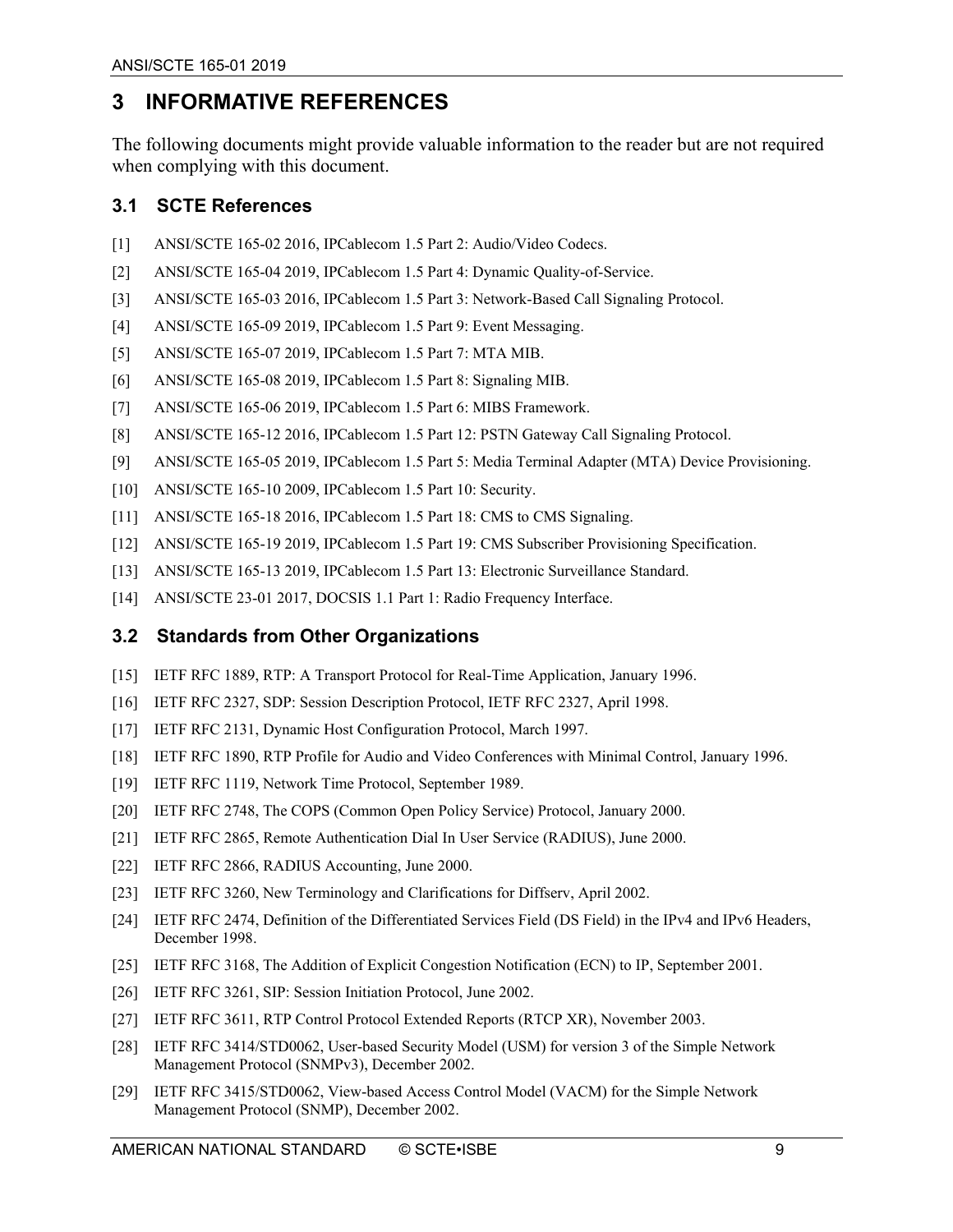- <span id="page-9-5"></span>[30] IETF RFC 2833, RTP Payload for DTMF Digits, Telephony Tones and Telephony Signals, May 2000.
- <span id="page-9-2"></span>[31] IETF RFC 3435, Media Gateway Control Protocol (MGCP) Version 1.0, January 2003.
- <span id="page-9-3"></span>[32] ITU-T Recommendation T.38, Procedures for Real-Time Group 3 Facsimile Communication over IP Networks, April 2004.
- <span id="page-9-1"></span>[33] ITU-T Recommendation G.711, Pulse Code Modulation (PCM) Of Voice Frequencies, November 1988.
- [34] Telcordia GR909, Generic Criteria for Fiber in the Loop Systems, December 2004.
- <span id="page-9-4"></span>[35] ITU-T Recommendation V.152, Procedures for supporting Voice-Band Data over IP Networks, January 2005.

#### <span id="page-9-0"></span>**3.3 Published Materials**

• No normative references are applicable.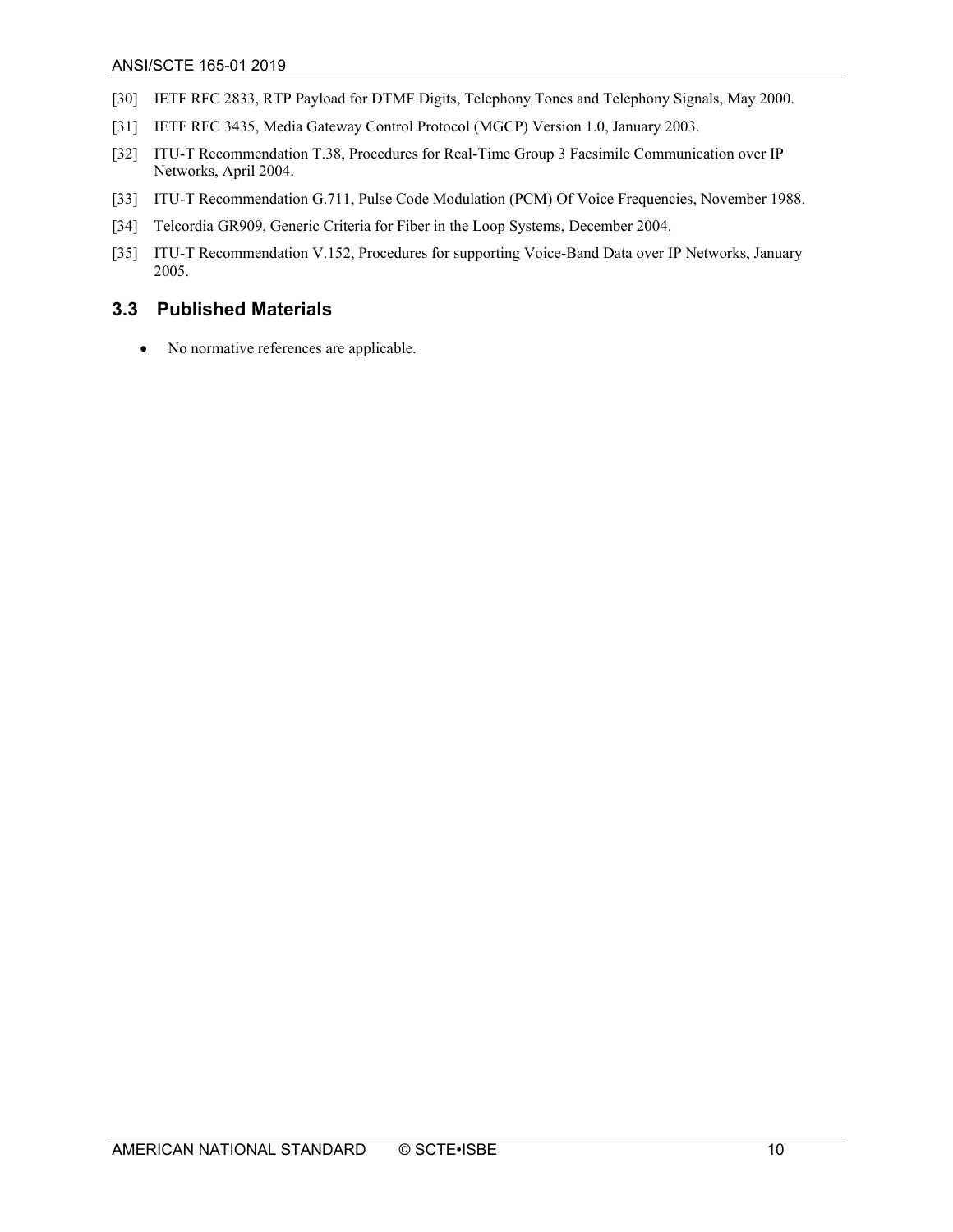## <span id="page-10-0"></span>**4 TERMS AND DEFINITIONS**

This standard uses the following terms:

| <b>Access Control</b>      | Limiting the flow of information from the resources of a system only to authorized<br>persons, programs, processes or other system resources on a network.                                                                                                                                                                                 |
|----------------------------|--------------------------------------------------------------------------------------------------------------------------------------------------------------------------------------------------------------------------------------------------------------------------------------------------------------------------------------------|
| <b>Active</b>              | A service flow is said to be "active" when it is permitted to forward data packets. A<br>service flow must first be admitted before it is active.                                                                                                                                                                                          |
| <b>Admitted</b>            | A service flow is said to be "admitted" when the CMTS has reserved resources (e.g.,<br>bandwidth) for it on the DOCSIS network.                                                                                                                                                                                                            |
| A-link                     | A-Links are SS7 links that interconnect STPs and either SSPs or SCPs. 'A' stands for<br>"Access".                                                                                                                                                                                                                                          |
| Announcement<br>Server     | See Audio Server.                                                                                                                                                                                                                                                                                                                          |
| <b>Asymmetric Key</b>      | An encryption key or a decryption key used in a public key cryptography, where<br>encryption and decryption keys are always distinct.                                                                                                                                                                                                      |
| <b>Audio Server</b>        | An Audio Server also known as Announcement Server plays informational<br>announcements in IPCablecom network. Announcements are needed for<br>communications that do not complete and to provide enhanced information services to<br>the user. It is a logical entity consisting of Media Player (MP)and Media Player<br>Controller (MPC). |
| Authentication             | The process of verifying the claimed identity of an entity to another entity.                                                                                                                                                                                                                                                              |
| Authenticity               | The ability to ensure that the given information is without modification or forgery and<br>was in fact produced by the entity that claims to have given the information.                                                                                                                                                                   |
| Authorization              | The act of giving access to a service or device if one has the permission to have the<br>access.                                                                                                                                                                                                                                           |
| Cipher                     | An algorithm that transforms data between plaintext and ciphertext.                                                                                                                                                                                                                                                                        |
| Ciphersuite                | A set that must contain both an encryption algorithm and a message authentication<br>algorithm (e.g., a MAC or an HMAC). In general, it may also contain a key<br>management algorithm, which does not apply in the context of IPCablecom.                                                                                                 |
| Ciphertext                 | The (encrypted) message output from a cryptographic algorithm that is in a format that<br>is unintelligible.                                                                                                                                                                                                                               |
| <b>Cleartext</b>           | The original (unencrypted) state of a message or data.                                                                                                                                                                                                                                                                                     |
| Codec                      | COder-DECoder                                                                                                                                                                                                                                                                                                                              |
| Confidentiality            | A way to ensure that information is not disclosed to anyone other than the intended<br>parties. Information is encrypted to provide confidentiality. Also known as privacy.                                                                                                                                                                |
| Cryptoanalysis             | The process of recovering the plaintext of a message or the encryption key without<br>access to the key.                                                                                                                                                                                                                                   |
| Cryptographic<br>algorithm | An algorithm used to transfer text between plaintext and ciphertext.                                                                                                                                                                                                                                                                       |
| Decipherment               | A procedure applied to ciphertext to translate it into plaintext.                                                                                                                                                                                                                                                                          |
| Decryption                 | A procedure applied to ciphertext to translate it into plaintext.                                                                                                                                                                                                                                                                          |
| <b>Decryption key</b>      | The key in the cryptographic algorithm to translate the ciphertext to plaintext                                                                                                                                                                                                                                                            |
| <b>Diffserv</b>            | (a.k.a. Differentiated Services), an IETF architecture for implementing scalable service<br>differentiation in the Internet. Refer to IETF RFC 3260.                                                                                                                                                                                       |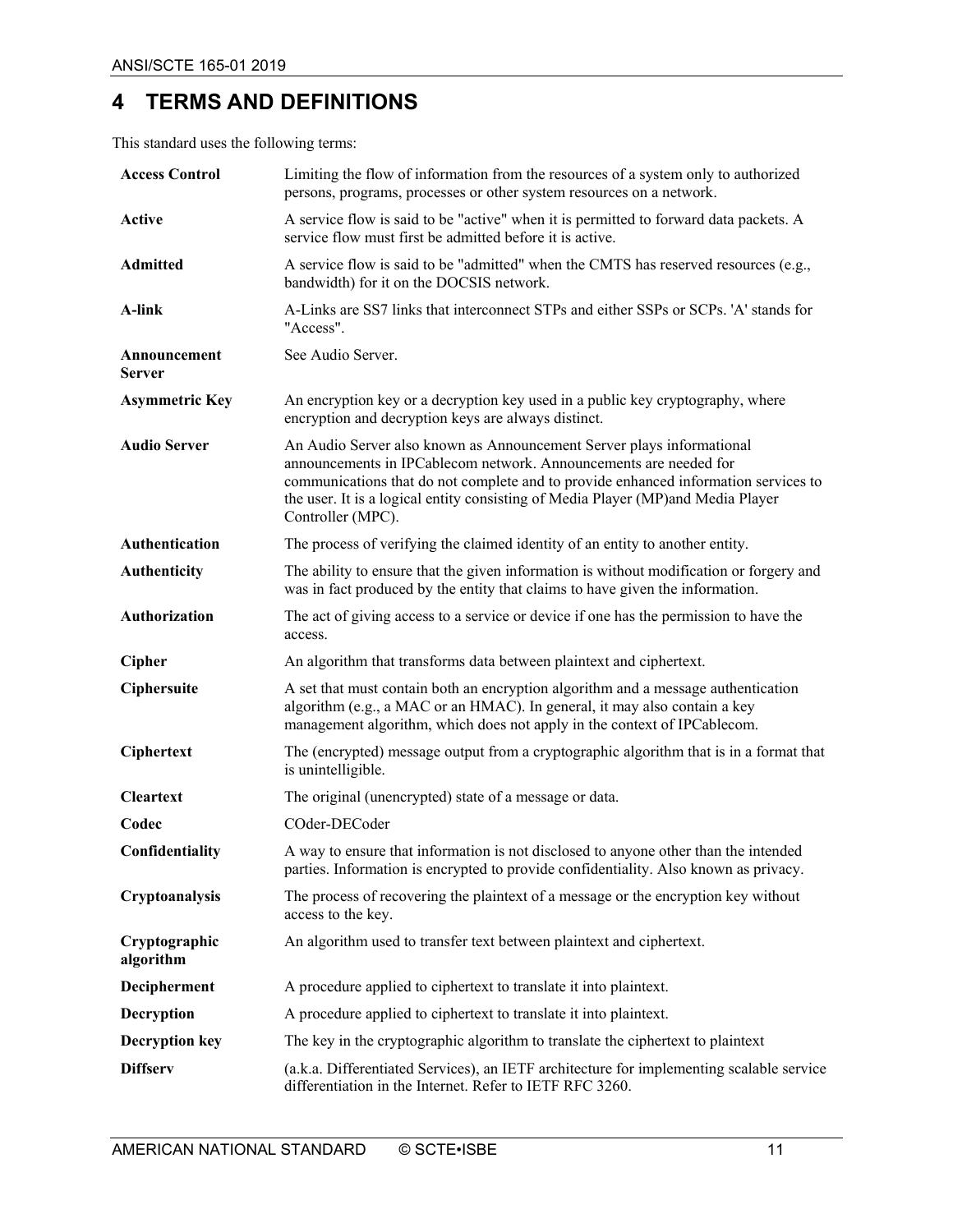| Digital certificate       | A binding between an entity's public key and one or more attributes relating to its<br>identity, also known as a public key certificate                                                                                                                                                                                                 |
|---------------------------|-----------------------------------------------------------------------------------------------------------------------------------------------------------------------------------------------------------------------------------------------------------------------------------------------------------------------------------------|
| <b>Digital signature</b>  | A data value generated by a public key algorithm based on the contents of a block of<br>data and a private key, yielding an individualized cryptographic checksum                                                                                                                                                                       |
| Downstream                | The direction from the head-end toward the subscriber location.                                                                                                                                                                                                                                                                         |
| Encipherment              | A method used to translate information in plaintext into ciphertext.                                                                                                                                                                                                                                                                    |
| <b>Encryption</b>         | A method used to translate information in plaintext into ciphertext.                                                                                                                                                                                                                                                                    |
| <b>Encryption Key</b>     | The key used in a cryptographic algorithm to translate the plaintext to ciphertext.                                                                                                                                                                                                                                                     |
| <b>Endpoint</b>           | A Terminal, Gateway or MCU                                                                                                                                                                                                                                                                                                              |
| <b>Errored Second</b>     | Any 1-sec interval containing at least one bit error.                                                                                                                                                                                                                                                                                   |
| <b>Event Message</b>      | Message capturing a single portion of a call connection                                                                                                                                                                                                                                                                                 |
| <b>F-link</b>             | F-Links are SS7 links that directly connect two SS7 end points, such as two SSPs. 'F'<br>stands for "Fully Associated"                                                                                                                                                                                                                  |
| Flow [IP Flow]            | A unidirectional sequence of packets identified by ISO Layer 3 and Layer 4 header<br>information. This information includes source/destination IP addresses,<br>source/destination port numbers, protocol ID. Multiple multimedia streams may be<br>carried in a single IP Flow.                                                        |
| <b>Flow [DOCSIS Flow]</b> | (a.k.a. DOCSIS-QoS "service flow"). A unidirectional sequence of packets associated<br>with a SID and a QoS. Multiple multimedia streams may be carried in a single DOCSIS<br>Flow.                                                                                                                                                     |
| Gateway                   | Devices bridging between the IPCablecom IP Telephony world and the PSTN.<br>Examples are the Media Gateway which provides the bearer circuit interfaces to the<br>PSTN and transcodes the media stream, and the Signaling Gateway which sends and<br>receives circuit switched network signaling to the edge of the IPCablecom network. |
| H.323                     | An ITU-T recommendation for transmitting and controlling audio and video<br>information. The H.323 recommendation calls for the use of the H.225/H.245 protocol<br>for call control between a "gateway" audio/video endpoint and a "gatekeeper" function.                                                                               |
| Header                    | Protocol control information located at the beginning of a protocol data unit.                                                                                                                                                                                                                                                          |
| Integrity                 | A way to ensure that information is not modified except by those who are authorized to<br>do so.                                                                                                                                                                                                                                        |
| <b>IntraLATA</b>          | Within a Local Access Transport Area                                                                                                                                                                                                                                                                                                    |
| <b>Jitter</b>             | Variability in the delay of a stream of incoming packets making up a flow such as a<br>voice call                                                                                                                                                                                                                                       |
| <b>Kerberos</b>           | A secret-key network authentication protocol that uses a choice of cryptographic<br>algorithms for encryption and a centralized key database for authentication.                                                                                                                                                                        |
| <b>Key</b>                | A mathematical value input into the selected cryptographic algorithm.                                                                                                                                                                                                                                                                   |
| <b>Key Exchange</b>       | The swapping of public keys between entities to be used to encrypt communication<br>between the entities.                                                                                                                                                                                                                               |
| <b>Key Management</b>     | The process of distributing shared symmetric keys needed to run a security protocol.                                                                                                                                                                                                                                                    |
| <b>Keying Material</b>    | A set of cryptographic keys and their associated parameters, normally associated with a<br>particular run of a security protocol.                                                                                                                                                                                                       |
| <b>Key Pair</b>           | An associated public and private key where the correspondence between the two are<br>mathematically related, but it is computationally infeasible to derive the private key<br>from the public key.                                                                                                                                     |
| Keyspace                  | The range of all possible values of the key for a particular cryptographic algorithm.                                                                                                                                                                                                                                                   |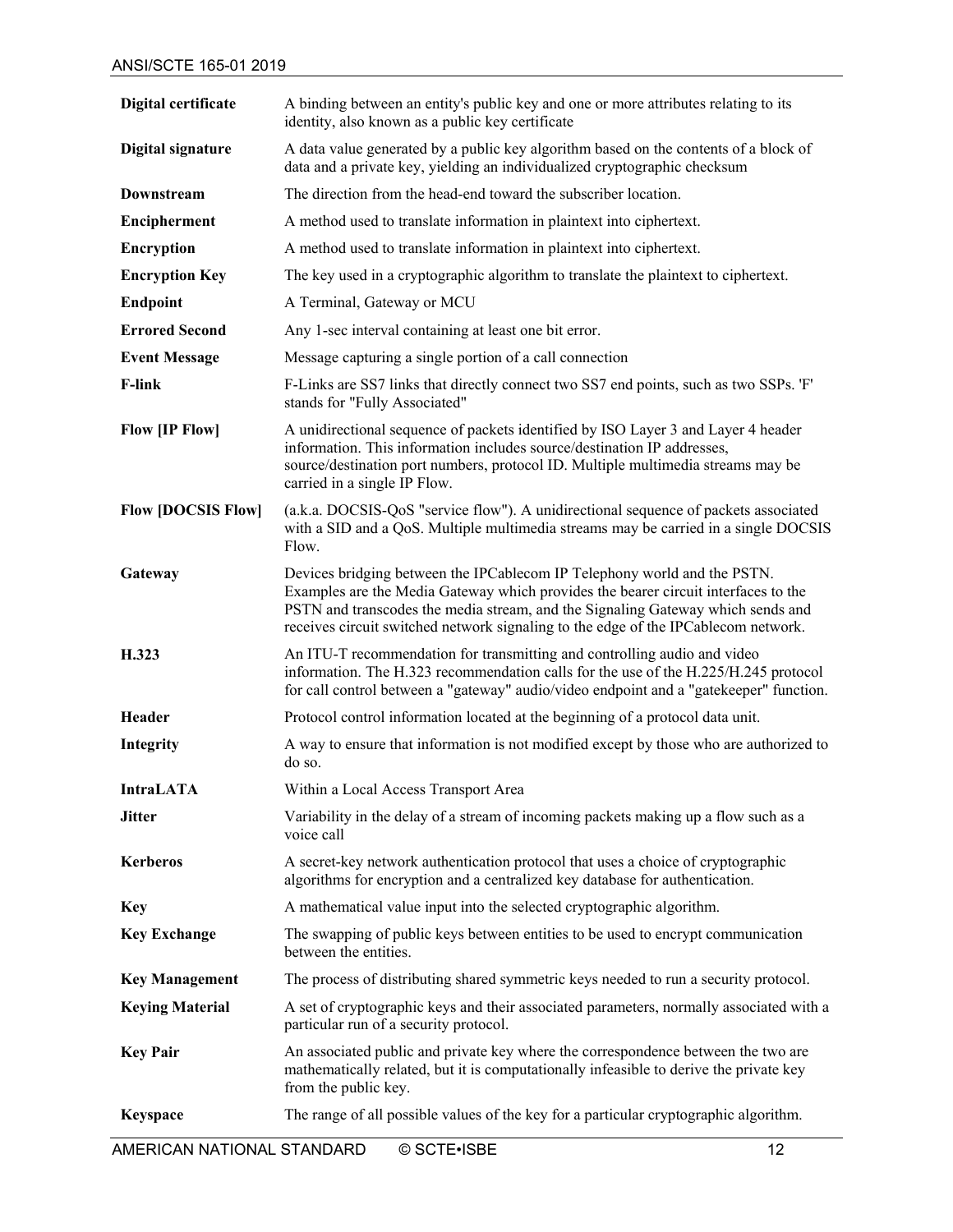| Latency                           | The time, expressed in quantity of symbols, taken for a signal element to pass through a<br>device.                                                                                                                                                                                                                                                                                  |
|-----------------------------------|--------------------------------------------------------------------------------------------------------------------------------------------------------------------------------------------------------------------------------------------------------------------------------------------------------------------------------------------------------------------------------------|
| <b>Link Encryption</b>            | Cryptography applied to data as it travels on data links between the network devices.                                                                                                                                                                                                                                                                                                |
| <b>Media Player</b>               | Media Player (MP) is responsible for receiving and interpreting commands from the<br>Media Player Controller and for delivering appropriate announcement(s) to the MTA.                                                                                                                                                                                                              |
| <b>Media Player</b><br>Controller | Media Player Controller (MPC) initiates and manages all announcement services<br>provided by the media player.                                                                                                                                                                                                                                                                       |
| <b>Network</b><br>Management      | The functions related to the management of data across the network.                                                                                                                                                                                                                                                                                                                  |
| <b>Nonce</b>                      | A random value used only once that is sent in a communications protocol exchange to<br>prevent replay attacks.                                                                                                                                                                                                                                                                       |
| <b>Non-Repudiation</b>            | The ability to prevent a sender from denying later that he or she sent a message or<br>performed an action.                                                                                                                                                                                                                                                                          |
| <b>Off-Net Call</b>               | Call connecting a IPCablecom subscriber out to a user on the PSTN                                                                                                                                                                                                                                                                                                                    |
| <b>On-Net Call</b>                | Call placed by one customer to another customer entirely on the IPCablecom Network                                                                                                                                                                                                                                                                                                   |
| <b>One-way Hash</b>               | A hash function that has an insignificant number of collisions upon output.                                                                                                                                                                                                                                                                                                          |
| <b>Plaintext</b>                  | The original (unencrypted) state of a message or data.                                                                                                                                                                                                                                                                                                                               |
| <b>Pre-shared Key</b>             | A shared secret key passed to both parties in a communication flow, using an<br>unspecified manual or out-of-band mechanism.                                                                                                                                                                                                                                                         |
| Privacy                           | A way to ensure that information is not disclosed to anyone other than the intended<br>parties. Information is usually encrypted to provide confidentiality. Also known as<br>confidentiality.                                                                                                                                                                                       |
| <b>Private Key</b>                | The key used in public key cryptography that belongs to an individual entity and must<br>be kept secret.                                                                                                                                                                                                                                                                             |
| <b>Proxy</b>                      | A facility that indirectly provides some service or acts as a representative in delivering<br>information there by eliminating a host from having to support the services themselves.                                                                                                                                                                                                |
| <b>Public Key</b>                 | The key used in public key cryptography that belongs to an individual entity and is<br>distributed publicly. Other entities use this key to encrypt data to be sent to the owner<br>of the key.                                                                                                                                                                                      |
| <b>Public Key</b><br>Certificate  | A binding between an entity's public key and one or more attributes relating to its<br>identity, also known as a digital certificate.                                                                                                                                                                                                                                                |
| <b>Public Key</b><br>Cryptography | A procedure that uses a pair of keys, a public key and a private key for encryption and<br>decryption, also known as asymmetric algorithm. A user's public key is publicly<br>available for others to use to send a message to the owner of the key. A users private<br>key is kept secret and is the only key which can decrypt messages sent encrypted by the<br>users public key. |
| $RJ-11$                           | Standard 4-pin modular connector commonly used in the United States for connecting a<br>phone unit into the wall jack                                                                                                                                                                                                                                                                |
| <b>Root Private Key</b>           | The private signing key of the highest-level Certification Authority. It is normally used<br>to sign public key certificates for lower-level Certification Authorities or other entities.                                                                                                                                                                                            |
| <b>Root Public Key</b>            | The public key of the highest level Certification Authority, normally used to verify<br>digital signatures that it generated with the corresponding root private key.                                                                                                                                                                                                                |
| <b>RSA Key Pair</b>               | A public/private key pair created for use with the RSA cryptographic algorithm.                                                                                                                                                                                                                                                                                                      |
| <b>Secret Key</b>                 | The cryptographic key used in a symmetric key algorithm, which results in the secrecy<br>of the encrypted data depending solely upon keeping the key a secret, also known as a<br>symmetric key.                                                                                                                                                                                     |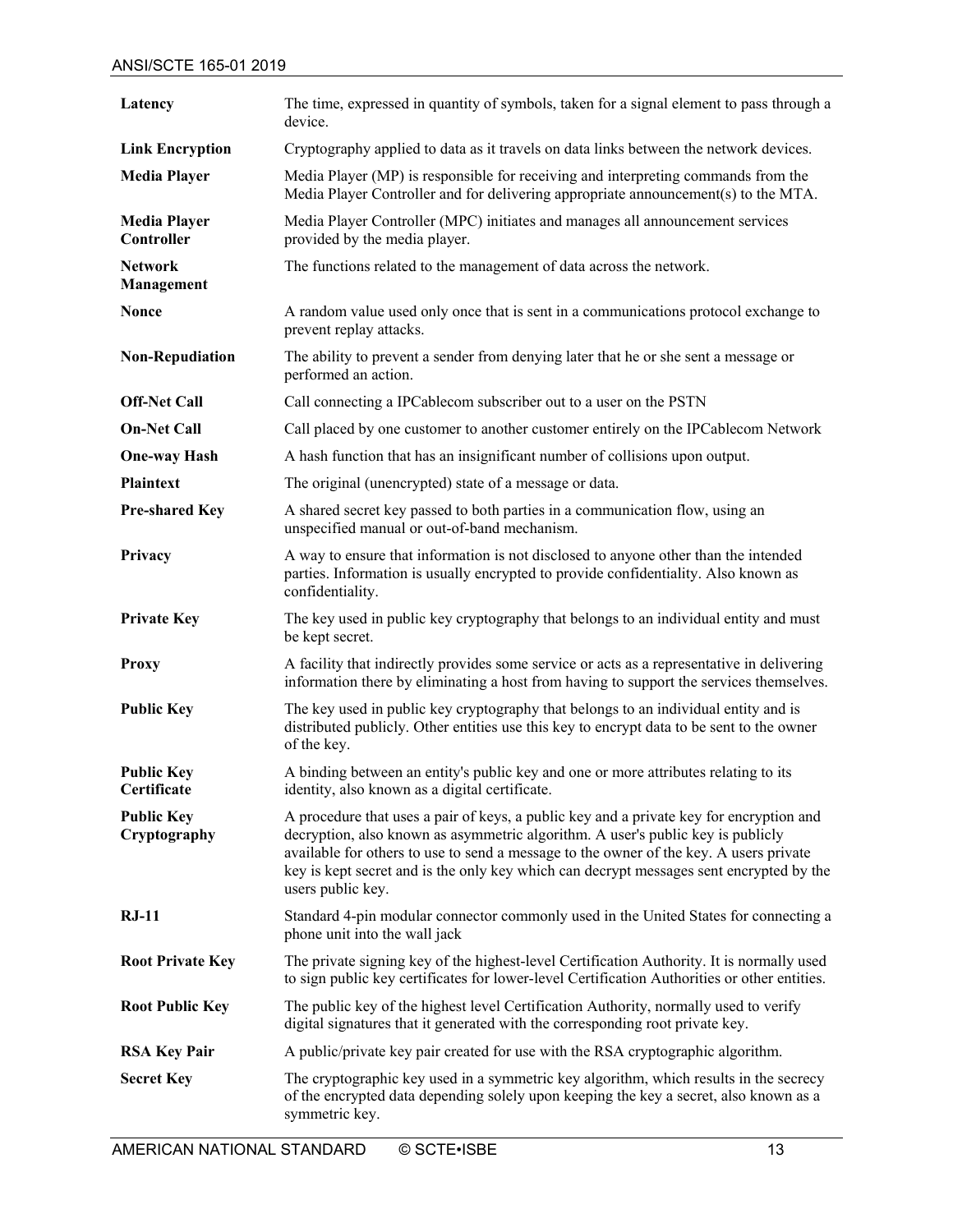| <b>Session Key</b>        | A cryptographic key intended to encrypt data for a limited period of time, typically<br>between a pair of entities.                                                                                                                                                                                                                                                                                                                                                      |
|---------------------------|--------------------------------------------------------------------------------------------------------------------------------------------------------------------------------------------------------------------------------------------------------------------------------------------------------------------------------------------------------------------------------------------------------------------------------------------------------------------------|
| <b>Signed and Sealed</b>  | An "envelope" of information which has been signed with a digital signature and sealed<br>by using encryption.                                                                                                                                                                                                                                                                                                                                                           |
| <b>Subflow</b>            | A unidirectional flow of IP packets characterized by a single source and destination IP<br>address and source and destination UDP/TCP port.                                                                                                                                                                                                                                                                                                                              |
| <b>Symmetric Key</b>      | The cryptographic key used in a symmetric key algorithm, which results in the secrecy<br>of the encrypted data depending solely upon keeping the key a secret, also known as a<br>secret key.                                                                                                                                                                                                                                                                            |
| <b>Systems Management</b> | Functions in the application layer related to the management of various open systems<br>Interconnection (OSI) resources and their status across all layers of the OSI<br>architecture.                                                                                                                                                                                                                                                                                   |
| <b>Transit Delays</b>     | The time difference between the instant at which the first bit of a PDU crosses one<br>designated boundary, and the instant at which the last bit of the same PDU crosses a<br>second designated boundary.                                                                                                                                                                                                                                                               |
| <b>Trunk</b>              | An analog or digital connection from a circuit switch which carries user media content<br>and may carry telephony signaling (MF, R2, etc.).                                                                                                                                                                                                                                                                                                                              |
| <b>Tunnel Mode</b>        | An IPSEC (ESP or AH) mode that is applied to an IP tunnel, where an outer IP packet<br>header (of an intermediate destination) is added on top of the original, inner IP header.<br>In this case, the ESP or AH transform treats the inner IP header as if it were part of the<br>packet payload. When the packet reaches the intermediate destination, the tunnel<br>terminates and both the outer IP packet header and the IPSEC ESP or AH transform are<br>taken out. |
| <b>Upstream</b>           | The direction from the subscriber location toward the head-end.                                                                                                                                                                                                                                                                                                                                                                                                          |
| X.509 certificate         | A public key certificate specification developed as part of the ITU-T X.500 standards<br>directory                                                                                                                                                                                                                                                                                                                                                                       |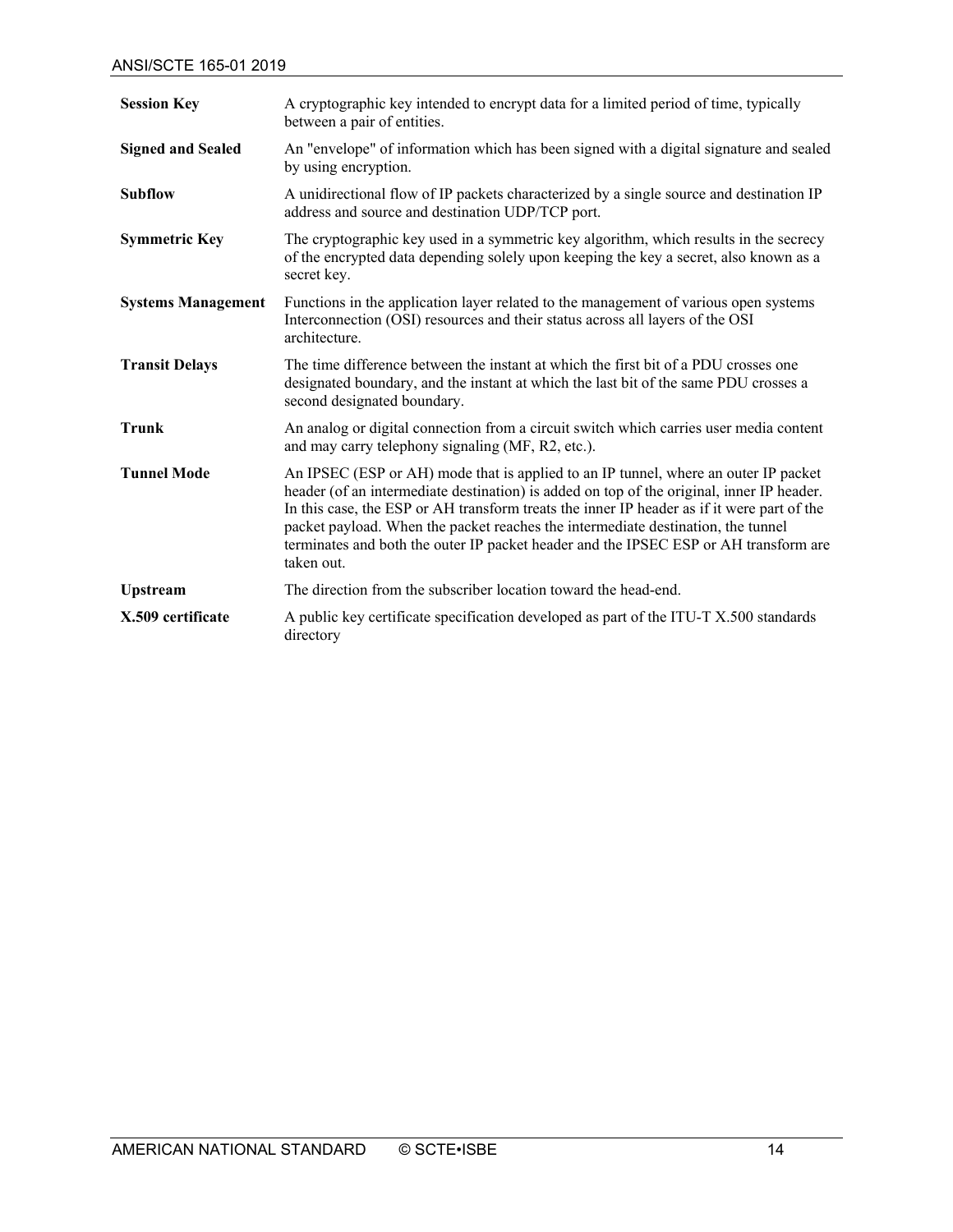## <span id="page-14-0"></span>**5 ABBREVIATIONS AND ACRONYMS**

The suite of IPCablecom standards uses the following abbreviations and acronyms:

| <b>AAA</b>  | Authentication, Authorization and Accounting                                                                                                                                                                                                                                                                   |
|-------------|----------------------------------------------------------------------------------------------------------------------------------------------------------------------------------------------------------------------------------------------------------------------------------------------------------------|
| AF          | Assured Forwarding. A Diffserv Per Hop Behavior.                                                                                                                                                                                                                                                               |
| AH          | Authentication header is an IPsec security protocol that provides message integrity for complete<br>IP packets, including the IP header.                                                                                                                                                                       |
| AMA         | Automated Message Accounting., a standard form of call detail records (CDRs) developed and<br>administered by Bellcore (now Telcordia Technologies)                                                                                                                                                            |
| AT          | Access Tandem. A switching point in PSTN networks that allows access to an entire calling<br>area.                                                                                                                                                                                                             |
| <b>ATM</b>  | Asynchronous Transfer Mode. A protocol for the transmission of a variety of digital signals<br>using uniform 53-byte cells.                                                                                                                                                                                    |
| <b>BAF</b>  | Bellcore AMA Format, another way of saying AMA                                                                                                                                                                                                                                                                 |
| $BPI+$      | Baseline Privacy Interface Plus is the security portion of the DOCSIS 1.1 or later standard<br>which runs on the MAC layer.                                                                                                                                                                                    |
| CBC         | Cipher block chaining mode is an option in block ciphers that combine (XOR) the previous<br>block of ciphertext with the current block of plaintext before encrypting that block of the<br>message.                                                                                                            |
| <b>CBR</b>  | Constant Bit Rate.                                                                                                                                                                                                                                                                                             |
| CA          | Certification Authority - a trusted organization that accepts certificate applications from<br>entities, authenticates applications, issues certificates and maintains status information about<br>certificates.                                                                                               |
| <b>CA</b>   | Call Agent. In this specification "Call Agent" is part of the CMS that maintains call state, and<br>controls the line side of calls.                                                                                                                                                                           |
| <b>CDR</b>  | Call Detail Record. A single CDR is generated at the end of each billable activity. A single<br>billable activity may also generate multiple CDRs                                                                                                                                                              |
| CIC         | Circuit Identification Code. In ANSI SS7, a two-octet number that uniquely identifies a DSO<br>circuit within the scope of a single SS7 Point Code.                                                                                                                                                            |
| <b>CID</b>  | Circuit ID (Pronounced "Kid"). This uniquely identifies an ISUP DS0 circuit on a Media<br>Gateway. It is a combination of the circuit's SS7 gateway point code and Circuit Identification<br>Code (CIC). The SS7 DPC is associated with the Signaling Gateway that has domain over the<br>circuit in question. |
| <b>CIF</b>  | Common Intermediate Format. A coding format for digital signals.                                                                                                                                                                                                                                               |
| <b>CIR</b>  | Committed Information Rate.                                                                                                                                                                                                                                                                                    |
| <b>CM</b>   | DOCSIS Cable Modem.                                                                                                                                                                                                                                                                                            |
| <b>CMS</b>  | Cryptographic Message Syntax                                                                                                                                                                                                                                                                                   |
| <b>CMS</b>  | Call Management Server. Controls the audio call connections. Also called a Call Agent in<br>MGCP terminology.                                                                                                                                                                                                  |
| <b>CMTS</b> | Cable Modem Termination System, the device at a cable head-end which implements the<br>DOCSIS RFI MAC protocol and connects to CMs over an HFC network.                                                                                                                                                        |
| <b>COPS</b> | Common Open Policy Service. Defined in IETF RFC 2748.                                                                                                                                                                                                                                                          |
| CoS         | Class of Service. The type 4 tuple of a DOCSIS 1.0 configuration file.                                                                                                                                                                                                                                         |
| <b>CSR</b>  | <b>Customer Service Representative</b>                                                                                                                                                                                                                                                                         |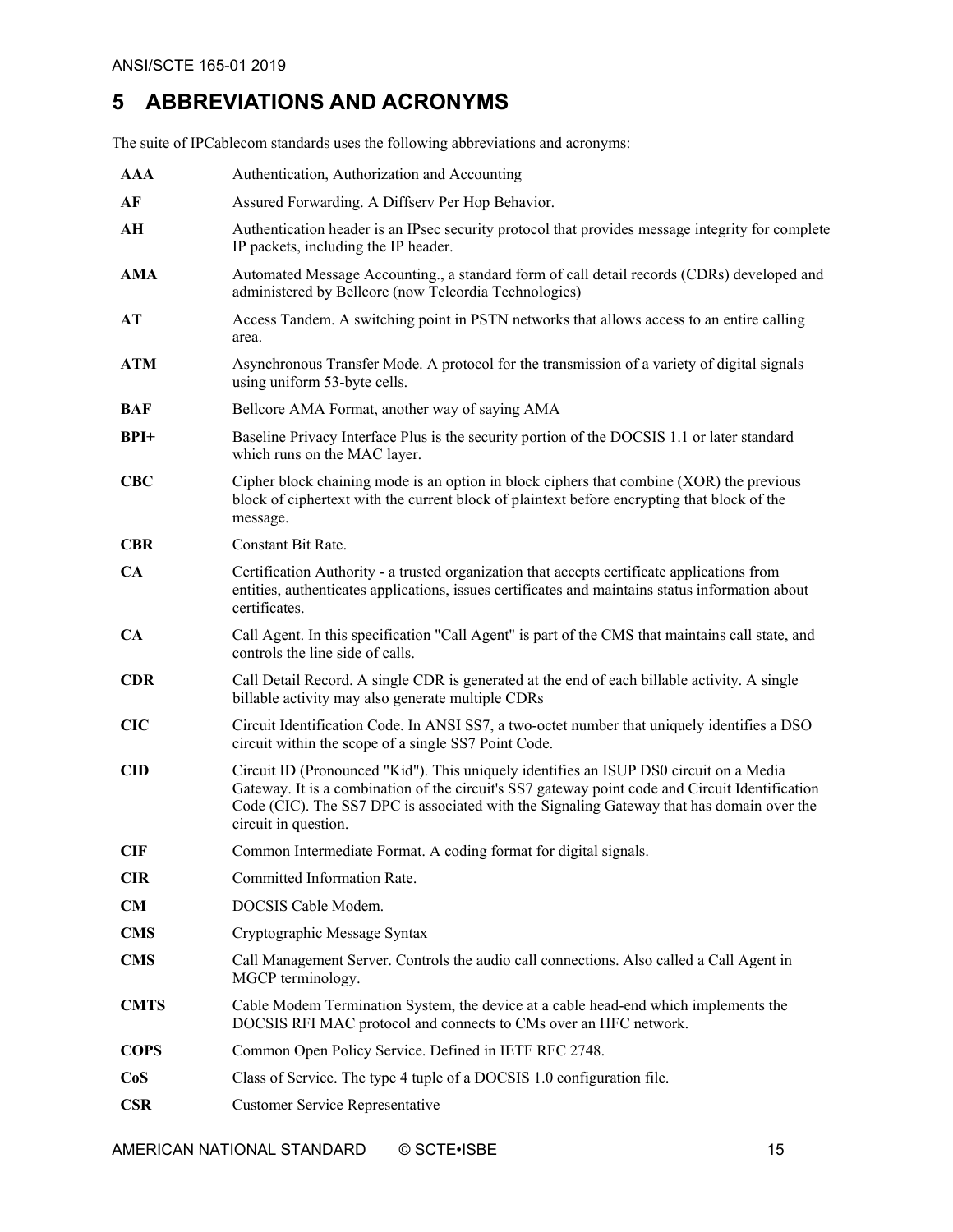| DA               | Directory Assistance                                                                                                                                                                                                                                                    |
|------------------|-------------------------------------------------------------------------------------------------------------------------------------------------------------------------------------------------------------------------------------------------------------------------|
| DE               | Default. A Diffserv Per Hop Behavior.                                                                                                                                                                                                                                   |
| <b>DHCP</b>      | Dynamic Host Configuration Protocol.                                                                                                                                                                                                                                    |
| <b>DHCP-D</b>    | DHCP Default - Network Provider DHCP server                                                                                                                                                                                                                             |
| <b>DNS</b>       | Domain Name System                                                                                                                                                                                                                                                      |
| <b>DSCP</b>      | Differentiated Services Code Point. A field in every IP packet header which identifies the<br>Diffserv Per Hop Behavior. In IP version 4, the TOS byte is redefined to be the DSCP. In IP<br>version 6, the Traffic Class octet is used as the DSCP. See IETF RFC 3260. |
| <b>DOCSIS</b>    | Data Over Cable System Interface Specification.                                                                                                                                                                                                                         |
| <b>DPC</b>       | Destination Point Code. In ANSI SS7, a 3 octet number which uniquely identifies an SS7<br>Signaling Point, either an SSP, STP, or SCP.                                                                                                                                  |
| <b>DQoS</b>      | Dynamic Quality of Service, i.e., assigned on the fly for each call depending on the QoS<br>requested                                                                                                                                                                   |
| <b>DTMF</b>      | Dual-Tone Multi Frequency (tones)                                                                                                                                                                                                                                       |
| EF               | Expedited Forwarding. A Diffserv Per Hop Behavior.                                                                                                                                                                                                                      |
| E-MTA            | Embedded MTA – a single node which contains both an MTA and a cable modem.                                                                                                                                                                                              |
| EO               | End Office. A switching point in the PSTN Local Exchange Carrier network that directly<br>connects to subscriber access lines.                                                                                                                                          |
| <b>ESP</b>       | IPsec Encapsulation Security Payload protocol that provides both IP packet encryption and<br>optional message integrity, not covering the IP packet header.                                                                                                             |
| <b>ETSI</b>      | European Telecommunications Standards Institute                                                                                                                                                                                                                         |
| FGD              | Feature Group D signaling. A type of circuit used for exchanging traffic with a PSTN LEC<br>network.                                                                                                                                                                    |
| <b>FQDN</b>      | Fully Qualified Domain Name.                                                                                                                                                                                                                                            |
| <b>HFC</b>       | Hybrid Fiber/Coaxial cable, HFC system is a broadband bi-directional shared media<br>transmission system using fiber trunks between the head-end and the fiber nodes, and coaxial<br>distribution from the fiber nodes to the customer locations.                       |
| <b>HMAC</b>      | Hashed Message Authentication Code – a message authentication algorithm, based on either<br>SHA-1 or MD5 hash.                                                                                                                                                          |
| <b>HTTP</b>      | Hyper Text Transfer Protocol.                                                                                                                                                                                                                                           |
| <b>IANA</b>      | Internet Assigned Numbers Authority. See http://www.iana.org for details.                                                                                                                                                                                               |
| IC or IXC        | Inter-exchange Carrier. A long distance carrier.                                                                                                                                                                                                                        |
| <b>IETF</b>      | Internet Engineering Task Force. A standards body responsible, among other things, for<br>developing standards used in the Internet.                                                                                                                                    |
| IKE              | Internet Key Exchange is a key management mechanism used to negotiate and derive keys for<br>SAs in IPsec.                                                                                                                                                              |
| IKE-             | A notation defined to refer to the use of IKE with pre-shared keys for authentication.                                                                                                                                                                                  |
| IKE+             | A notation defined to refer to the use of IKE, which requires digital certificates for<br>authentication.                                                                                                                                                               |
| <b>IntraLATA</b> | Within a Local Access Transport Area                                                                                                                                                                                                                                    |
| $_{\rm IP}$      | Internet Protocol. An Internet network-layer protocol.                                                                                                                                                                                                                  |
| <b>IPsec</b>     | Internet Protocol Security, a collection of Internet standards for protecting IP packets with<br>encryption and authentication.                                                                                                                                         |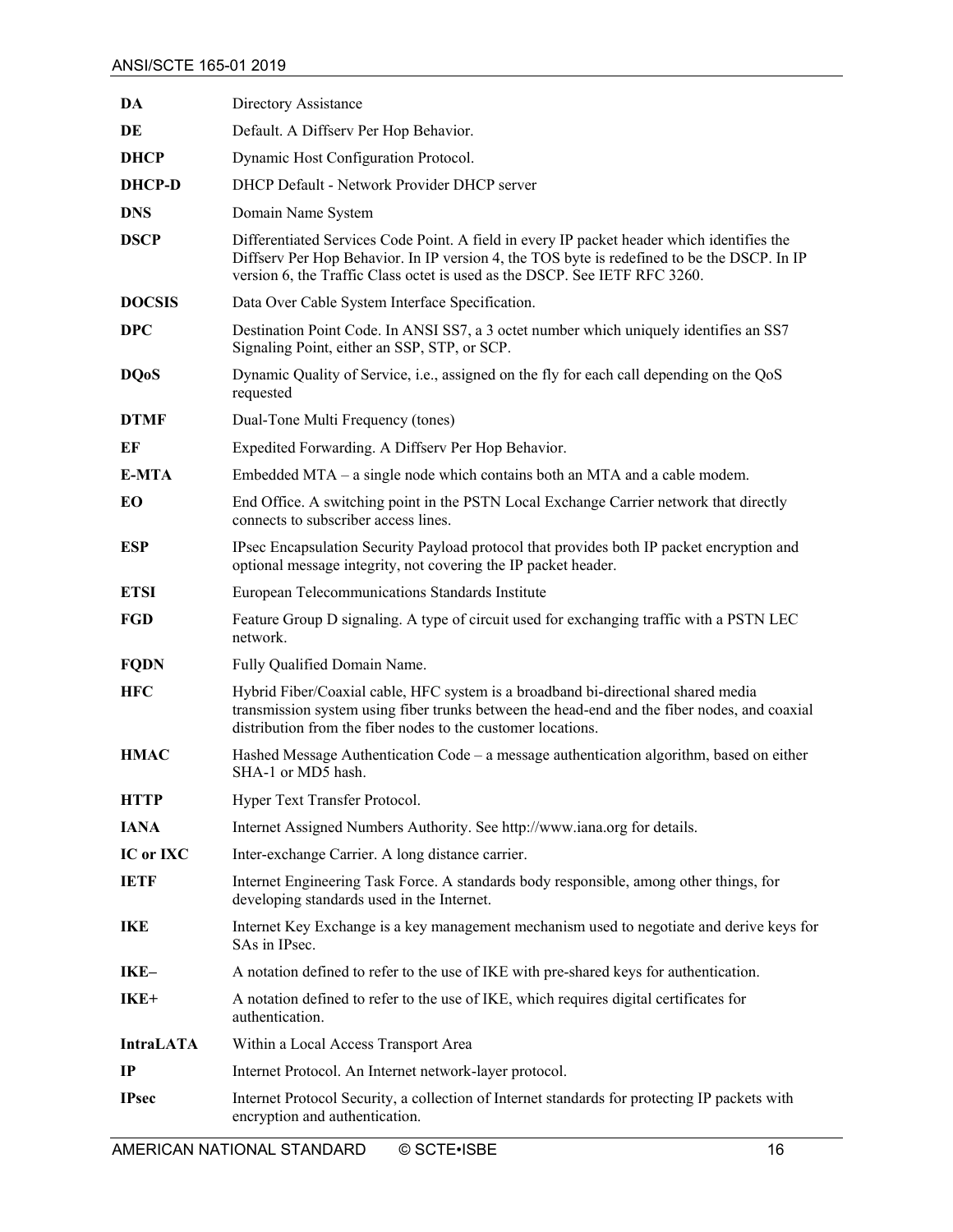| <b>ISDN</b>     | <b>Integrated Services Digital Network</b>                                                                                                                                                                                        |
|-----------------|-----------------------------------------------------------------------------------------------------------------------------------------------------------------------------------------------------------------------------------|
| <b>ISUP</b>     | ISDN User Part is a protocol within the SS7 suite of protocols that is used for call signaling<br>within an SS7 network.                                                                                                          |
| <b>ITU</b>      | International Telecommunication Union                                                                                                                                                                                             |
| <b>IVR</b>      | Interactive Voice Response System                                                                                                                                                                                                 |
| <b>KDC</b>      | Key Distribution Center, a Kerberos security server                                                                                                                                                                               |
| <b>LATA</b>     | Local Access and Transport Area                                                                                                                                                                                                   |
| LD              | Long Distance                                                                                                                                                                                                                     |
| <b>LIDB</b>     | Line Information Data Base, containing information on telephone customers required for real-<br>time access such as calling card personal identification numbers (PINs) for real-time validation                                  |
| <b>LLC</b>      | Logical Link Control, used here to mean the Ethernet Packet header and optional 802.1P tag<br>which may encapsulate an IP packet. A sub layer of the Data Link Layer.                                                             |
| <b>LNP</b>      | Local Number Portability. Allows a customer to retain the same phone number when switching<br>from one local service provider to another.                                                                                         |
| <b>LSSGR</b>    | LATA Switching Systems Generic Requirements                                                                                                                                                                                       |
| <b>MAC</b>      | Message Authentication Code - a fixed length data item that is sent together with a message to<br>ensure integrity, also known as a MIC.                                                                                          |
| <b>MAC</b>      | Media Access Control. It is a sub layer of the Data Link Layer. It normally runs directly over<br>the physical layer.                                                                                                             |
| МC              | Multipoint Controller                                                                                                                                                                                                             |
| MD <sub>5</sub> | Message Digest 5 - a one-way hash algorithm which maps variable length plaintext into fixed<br>length (16 byte) ciphertext.                                                                                                       |
| <b>MDU</b>      | Multi-Dwelling Unit. Multiple units within the same physical building. The term is usually<br>associated with high rise buildings                                                                                                 |
| MG              | The media gateway provides the bearer circuit interfaces to the PSTN and transcodes the media<br>stream.                                                                                                                          |
| <b>MGC</b>      | A Media Gateway Controller is the overall controller function of the PSTN gateway. It receives<br>controls and mediates call signaling information between the IPCablecom and PSTN.                                               |
| <b>MGCP</b>     | Media Gateway Control Protocol. See the IPCablecom NCS specification.                                                                                                                                                             |
| <b>MIB</b>      | Management Information Base                                                                                                                                                                                                       |
| <b>MIC</b>      | Message integrity code, a fixed length data item that is sent together with a message to ensure<br>integrity, also known as a MAC.                                                                                                |
| <b>MMC</b>      | Multi-Point Mixing Controller. A conferencing device for mixing media streams of multiple<br>connections.                                                                                                                         |
| <b>MSO</b>      | Multi-System Operator, a cable company that operates many head-end locations in several<br>cities.                                                                                                                                |
| <b>MSU</b>      | Message Signal Unit                                                                                                                                                                                                               |
| <b>MTA</b>      | Media Terminal Adapter - contains the interface to a subscribers' CPE, a network interface,<br>CODECs, and all signaling and encapsulation functions required for VoIP transport, class<br>features signaling, and QoS signaling. |
| <b>MTP</b>      | The Message Transfer Part is a set of two protocols (MTP 2, 3) within the SS7 suite of<br>protocols that are used to implement physical, data link and network level transport facilities<br>within an SS7 network.               |
| <b>MWD</b>      | Maximum Waiting Delay                                                                                                                                                                                                             |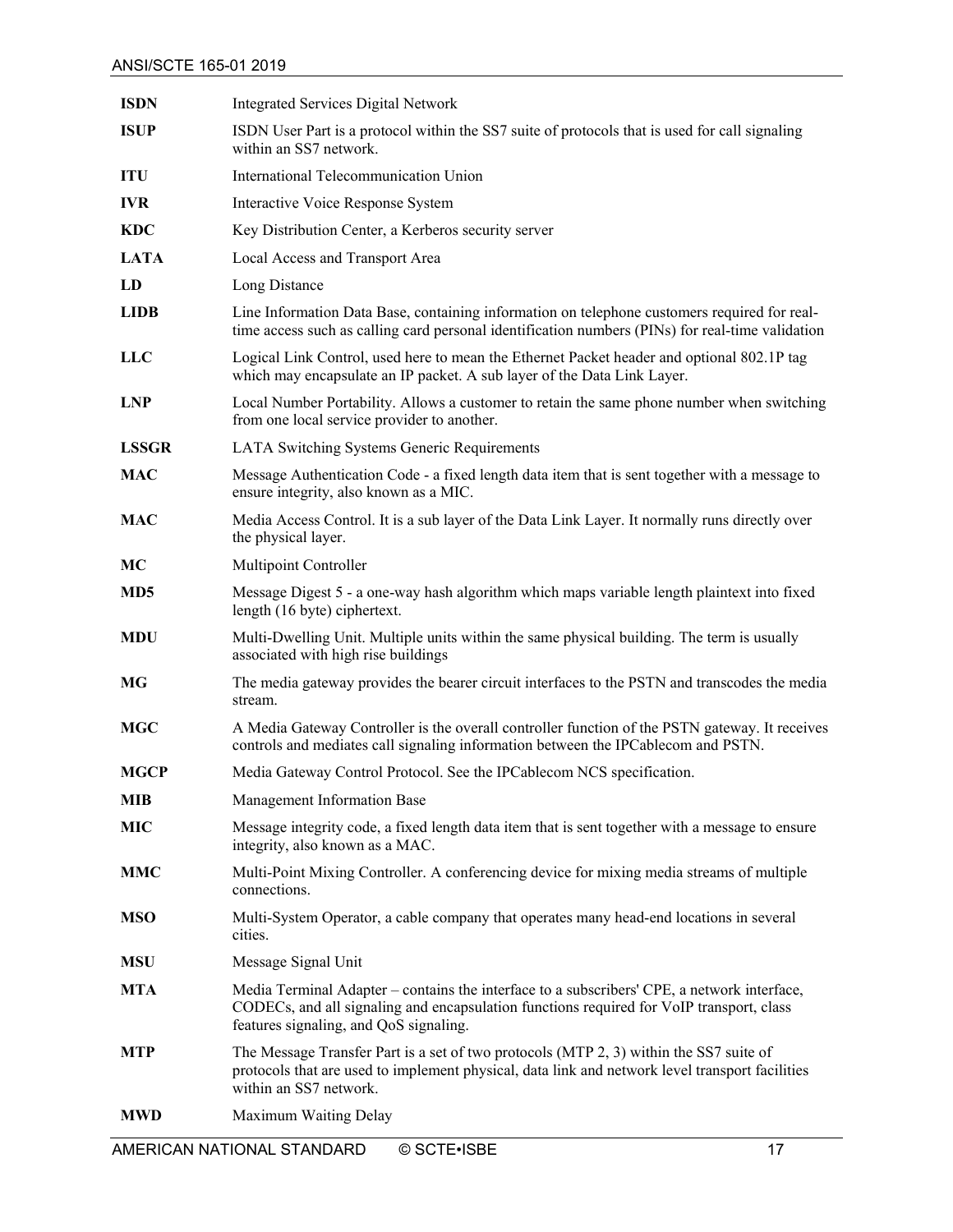| <b>NANP</b>                 | North American Numbering Plan. The set of rules defining phone numbers in North America.                                                                                                                                                                                                                                                                                                                |
|-----------------------------|---------------------------------------------------------------------------------------------------------------------------------------------------------------------------------------------------------------------------------------------------------------------------------------------------------------------------------------------------------------------------------------------------------|
| <b>NAT</b>                  | <b>Network Address Translation</b>                                                                                                                                                                                                                                                                                                                                                                      |
| <b>NAT Network</b><br>Layer | Network Address Translation Layer 3 in the Open System Interconnection (OSI) architecture;<br>the layer that provides services to establish a path between open systems.                                                                                                                                                                                                                                |
| <b>NCS</b>                  | Network-based Call Signaling                                                                                                                                                                                                                                                                                                                                                                            |
| <b>NPA-NXX</b>              | Numbering Plan Area (more commonly known as area code) NXX (sometimes called<br>exchange) represents the next three numbers of a phone number. The N can be any number<br>from 2-9 and the Xs can be any number. The combination of a phone number's NPA-NXX will<br>usually indicate the physical location of the call device. The exceptions include toll-free<br>numbers and ported number (see LNP) |
| <b>NTP</b>                  | Network Time Protocol, an internet standard used for synchronizing clocks of elements<br>distributed on an IP network                                                                                                                                                                                                                                                                                   |
| <b>NTSC</b>                 | National Television Standards Committee which defines the analog color television, broadcast<br>standard used today in North America.                                                                                                                                                                                                                                                                   |
| <b>OSP</b>                  | Operator Service Provider                                                                                                                                                                                                                                                                                                                                                                               |
| <b>OSS</b>                  | Operations Systems Support. The back office software used for configuration, performance,<br>fault, accounting and security management.                                                                                                                                                                                                                                                                 |
| PAL                         | Phase Alternate Line – the European color television format which evolved from the American<br>NTSC standard.                                                                                                                                                                                                                                                                                           |
| <b>PDU</b>                  | Protocol Data Unit                                                                                                                                                                                                                                                                                                                                                                                      |
| <b>PKCS</b>                 | Public Key Cryptography Standards, published by RSA Data Security Inc. Describes how to<br>use public key cryptography in a reliable, secure and interoperable way.                                                                                                                                                                                                                                     |
| PKI                         | Public Key Infrastructure - a process for issuing public key certificates, which includes<br>standards, Certification Authorities, communication between authorities and protocols for<br>managing certification processes.                                                                                                                                                                             |
| <b>PKINIT</b>               | The extension to the Kerberos protocol that provides a method for using public key<br>cryptography during initial authentication.                                                                                                                                                                                                                                                                       |
| <b>PHS</b>                  | Payload Header Suppression, a DOCSIS technique for compressing the Ethernet, IP and UDP<br>headers of RTP packets.                                                                                                                                                                                                                                                                                      |
| <b>PSC</b>                  | Payload Service Class Table, a MIB table that maps RTP payload Type to a Service Class<br>Name.                                                                                                                                                                                                                                                                                                         |
| <b>PSFR</b>                 | Provisioned Service Flow Reference. An SFR that appears in the DOCSIS configuration file.                                                                                                                                                                                                                                                                                                               |
| <b>PSTN</b>                 | Public Switched Telephone Network.                                                                                                                                                                                                                                                                                                                                                                      |
| <b>PCM</b>                  | Pulse Code Modulation – A commonly employed algorithm to digitize an analog signal (such<br>as a human voice) into a digital bit stream using simple analog to digital conversion techniques.                                                                                                                                                                                                           |
| <b>POTS</b>                 | Plain Old Telephone Service                                                                                                                                                                                                                                                                                                                                                                             |
| <b>QCIF</b>                 | Quarter Common Intermediate Format                                                                                                                                                                                                                                                                                                                                                                      |
| Q <sub>o</sub> S            | Quality of Service, guarantees network bandwidth and availability for applications.                                                                                                                                                                                                                                                                                                                     |
| <b>RADIUS</b>               | <u>Remote Access Dial-In User Service</u> , an internet protocol (IETF RFCs 2865 and 2866)<br>originally designed for allowing users dial-in access to the internet through remote servers. Its<br>flexible design has allowed it to be extended well beyond its original intended use                                                                                                                  |
| <b>RAS</b>                  | Registration, Admissions and Status. RAS Channel is an unreliable channel used to convey the<br>RAS messages and bandwidth changes between two H.323 entities.                                                                                                                                                                                                                                          |
| <b>RFC</b>                  | Request for Comments. Technical documents approved by the IETF which are available on the<br>World Wide Web at http://www.ietf.org/rfc.html                                                                                                                                                                                                                                                             |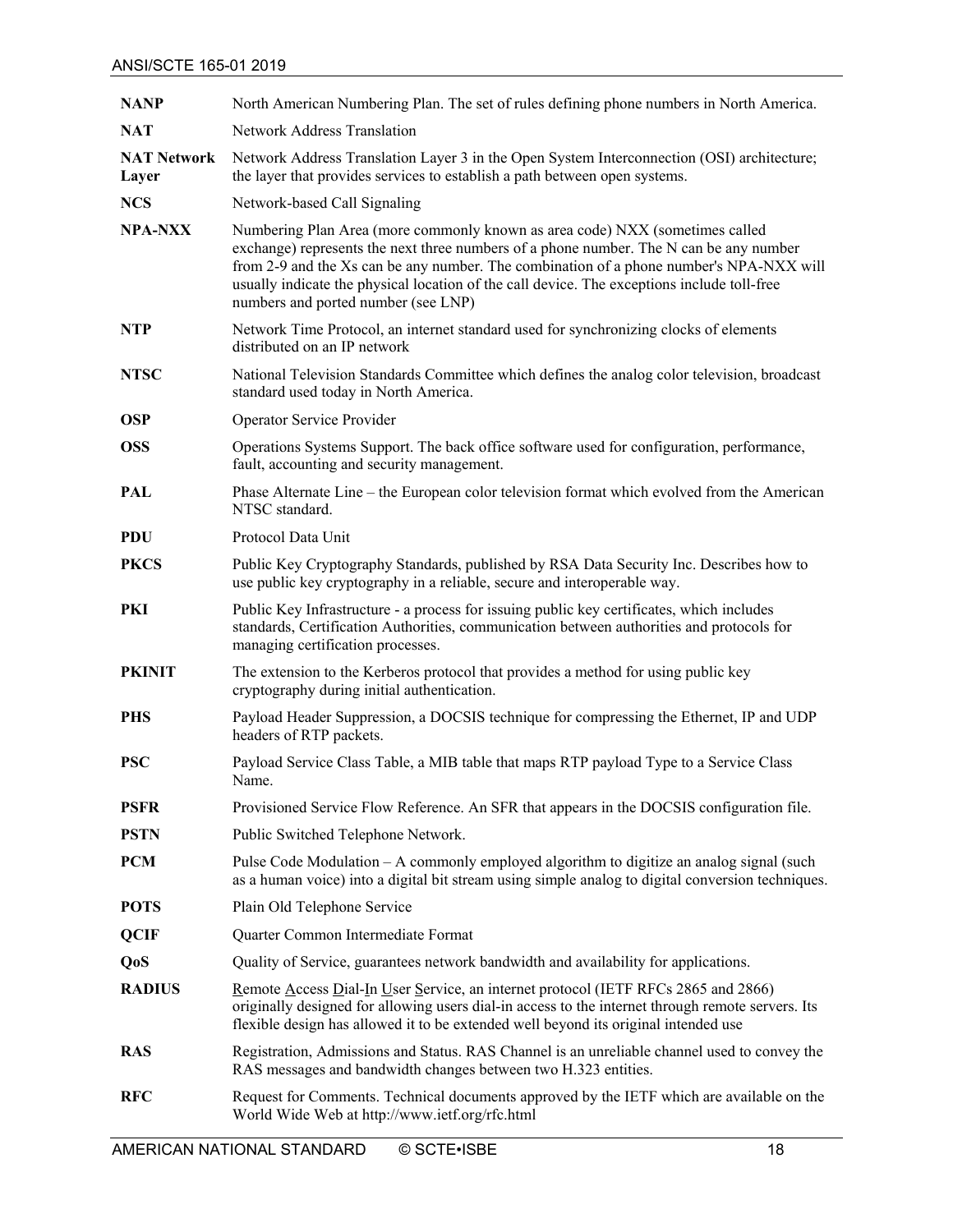| <b>RFI</b>   | The DOCSIS Radio Frequency Interface specification.                                                                                                                                                                                                                                                                                                                         |
|--------------|-----------------------------------------------------------------------------------------------------------------------------------------------------------------------------------------------------------------------------------------------------------------------------------------------------------------------------------------------------------------------------|
| $RJ-11$      | Standard 4-pin modular connector commonly used in the United States for connecting a phone<br>unit into the wall jack                                                                                                                                                                                                                                                       |
| <b>RKS</b>   | Record Keeping Server, the device which collects and correlates the various Event Messages                                                                                                                                                                                                                                                                                  |
| <b>RSVP</b>  | Resource reSerVation Protocol                                                                                                                                                                                                                                                                                                                                               |
| <b>RTCP</b>  | Real Time Control Protocol                                                                                                                                                                                                                                                                                                                                                  |
| <b>RTO</b>   | <b>Retransmission Timeout</b>                                                                                                                                                                                                                                                                                                                                               |
| <b>RTP</b>   | Real-time Transport Protocol, a protocol defined in IETF RFC 1889 for transporting real-time<br>streams such as voice and video.                                                                                                                                                                                                                                            |
| <b>S-MTA</b> | Standalone MTA – a single node which contains an MTA and a non DOCSIS MAC (e.g.,<br>Ethernet).                                                                                                                                                                                                                                                                              |
| <b>SA</b>    | Security Association - a one-way relationship between sender and receiver offering security<br>services on the communication flow.                                                                                                                                                                                                                                          |
| <b>SAID</b>  | Security Association Identifier - uniquely identifies SAs in the BPI+ security protocol, part of<br>the DOCSIS specification.                                                                                                                                                                                                                                               |
| <b>SCCP</b>  | The Signaling Connection Control Part is a protocol within the SS7 suite of protocols that<br>provides two functions in addition to those that are provided within MTP. The first is the ability<br>to address applications within a signaling point. The second function is Global Title<br>Translation.                                                                   |
| <b>SCP</b>   | A Service Control Point is a Signaling Point within the SS7 network, identifiable by a<br>Destination Point Code, that provides database services to the network.                                                                                                                                                                                                           |
| <b>SDP</b>   | Session Description Protocol. See IETF RFC 2327.                                                                                                                                                                                                                                                                                                                            |
| <b>SDU</b>   | Service Data Unit. Information that is delivered as a unit between peer service access points.                                                                                                                                                                                                                                                                              |
| SF           | Service Flow. A unidirectional flow of packets on the RF interface of a DOCSIS system.                                                                                                                                                                                                                                                                                      |
| <b>SFID</b>  | Service Flow ID, a 32-bit integer assigned by the CMTS to each DOCSIS Service Flow defined<br>within a DOCSIS RF MAC domain. Any 32-bit SFID must not conflict with a zero-extended<br>14-bit SID. SFIDs are considered to be in either the upstream direction (USFID) or downstream<br>direction (DSFID). USFIDs and DSFIDs are allocated from the same SFID number space. |
| <b>SFR</b>   | Service Flow Reference, a 16-bit message element used within the DOCSIS TLV parameters of<br>Configuration Files and Dynamic Service messages to temporarily identify a defined Service<br>Flow. The CMTS assigns a permanent SFID to each SFR of a message.                                                                                                                |
| SG           | Signaling Gateway. A SG is a signaling agent that receives/sends SCN native signaling at the<br>edge of the IP network.                                                                                                                                                                                                                                                     |
| $SHA-1$      | Secure Hash Algorithm 1 - a one-way hash algorithm.                                                                                                                                                                                                                                                                                                                         |
| <b>SID</b>   | Service ID. A 14-bit number assigned by a CMTS to identify an upstream virtual circuit. Each<br>SID separately requests and is granted the right to use upstream bandwidth.                                                                                                                                                                                                 |
| <b>SIP</b>   | Session Initiation Protocol, an application layer control (signaling) protocol for creating,<br>modifying and terminating sessions with one or more participants. See IETF RFC 3261.                                                                                                                                                                                        |
| <b>SNMP</b>  | Simple Network Management Protocol                                                                                                                                                                                                                                                                                                                                          |
| <b>SOHO</b>  | Small Office/Home Office                                                                                                                                                                                                                                                                                                                                                    |
| SPI          | Security Parameters Index - a field in the IPSEC header that along with the destination IP<br>address provides a unique number for each SA.                                                                                                                                                                                                                                 |
| SS7          | Signaling System Number 7. SS7 is an architecture and set of protocols for performing out-of-<br>band call signaling with a telephone network.                                                                                                                                                                                                                              |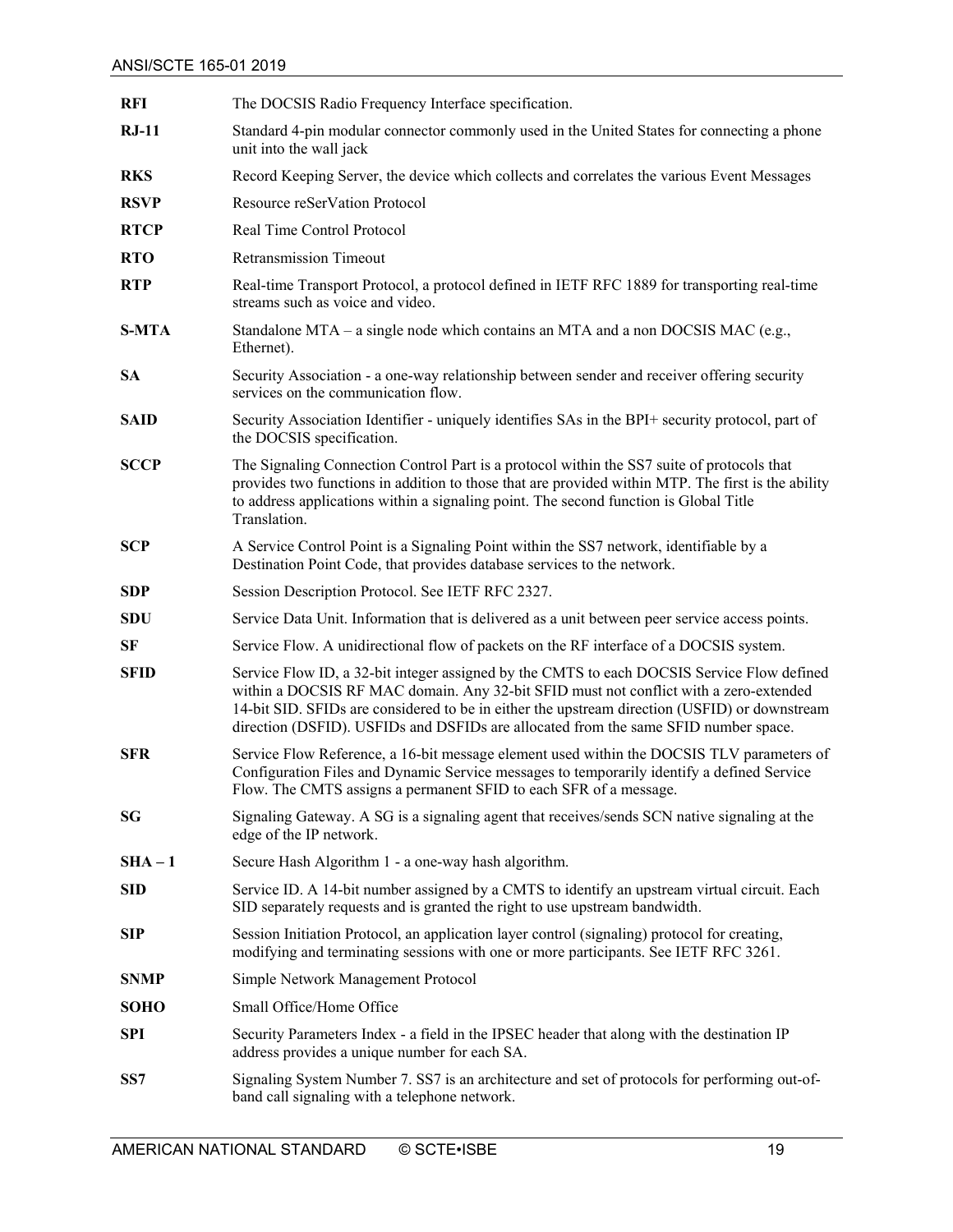| <b>SSP</b>    | Service Switching Point. SSPs are points within the SS7 network that terminate SS7 signaling<br>links and also originate, terminate, or tandem switch calls.                                                                                                                                                                                                                                                                                                                                                  |  |
|---------------|---------------------------------------------------------------------------------------------------------------------------------------------------------------------------------------------------------------------------------------------------------------------------------------------------------------------------------------------------------------------------------------------------------------------------------------------------------------------------------------------------------------|--|
| <b>STP</b>    | Signal Transfer Point. An STP is a node within an SS7 network that routes signaling messages<br>based on their destination address. It is essentially a packet switch for SS7. It may also perform<br>additional routing services such as Global Title Translation.                                                                                                                                                                                                                                           |  |
| <b>TCAP</b>   | Transaction Capabilities Application Protocol. A protocol within the SS7 stack that is used for<br>performing remote database transactions with a Signaling Control Point.                                                                                                                                                                                                                                                                                                                                    |  |
| <b>TCP</b>    | <b>Transmission Control Protocol</b>                                                                                                                                                                                                                                                                                                                                                                                                                                                                          |  |
| TD            | <b>Timeout for Disconnect</b>                                                                                                                                                                                                                                                                                                                                                                                                                                                                                 |  |
| <b>TFTP</b>   | Trivial File Transfer Protocol                                                                                                                                                                                                                                                                                                                                                                                                                                                                                |  |
| <b>TFTP-D</b> | Default - Trivial File Transfer Protocol                                                                                                                                                                                                                                                                                                                                                                                                                                                                      |  |
| <b>TGS</b>    | Ticket Granting Server used to grant Kerberos tickets.                                                                                                                                                                                                                                                                                                                                                                                                                                                        |  |
| <b>TGW</b>    | Telephony Gateway                                                                                                                                                                                                                                                                                                                                                                                                                                                                                             |  |
| <b>TIPHON</b> | Telecommunications & Internet Protocol Harmonization Over Network.                                                                                                                                                                                                                                                                                                                                                                                                                                            |  |
| <b>TLV</b>    | Type-Length-Value tuple within a DOCSIS configuration file.                                                                                                                                                                                                                                                                                                                                                                                                                                                   |  |
| TN            | Telephone Number                                                                                                                                                                                                                                                                                                                                                                                                                                                                                              |  |
| <b>ToD</b>    | Time of Day Server                                                                                                                                                                                                                                                                                                                                                                                                                                                                                            |  |
| <b>TOS</b>    | Type of Service. An 8-bit field of every IP version 4 packet. In a Diffserv domain, the TOS byte<br>is treated as the Diffserv Code Point, or DSCP.                                                                                                                                                                                                                                                                                                                                                           |  |
| <b>TSG</b>    | Trunk Subgroup                                                                                                                                                                                                                                                                                                                                                                                                                                                                                                |  |
| <b>UDP</b>    | User Datagram Protocol, a connectionless protocol built upon Internet Protocol (IP).                                                                                                                                                                                                                                                                                                                                                                                                                          |  |
| <b>VAD</b>    | Voice Activity Detection                                                                                                                                                                                                                                                                                                                                                                                                                                                                                      |  |
| <b>VBR</b>    | Variable bit-rate                                                                                                                                                                                                                                                                                                                                                                                                                                                                                             |  |
| <b>VoIP</b>   | Voice over IP                                                                                                                                                                                                                                                                                                                                                                                                                                                                                                 |  |
| <b>WBEM</b>   | Web-Based Enterprise Management (WBEM) is the umbrella under which the DMTF (Desktop<br>Management Task Force) will fit its current and future specifications. The goal of the WBEM<br>initiative is to further management standards using Internet technology in a manner that<br>provides for interoperable management of the Enterprise. There is one DMTF standard today<br>within WBEM and that is CIM (Common Information Model). WBEM compliance means<br>adhering to the CIM. See http://www.dmtf.org |  |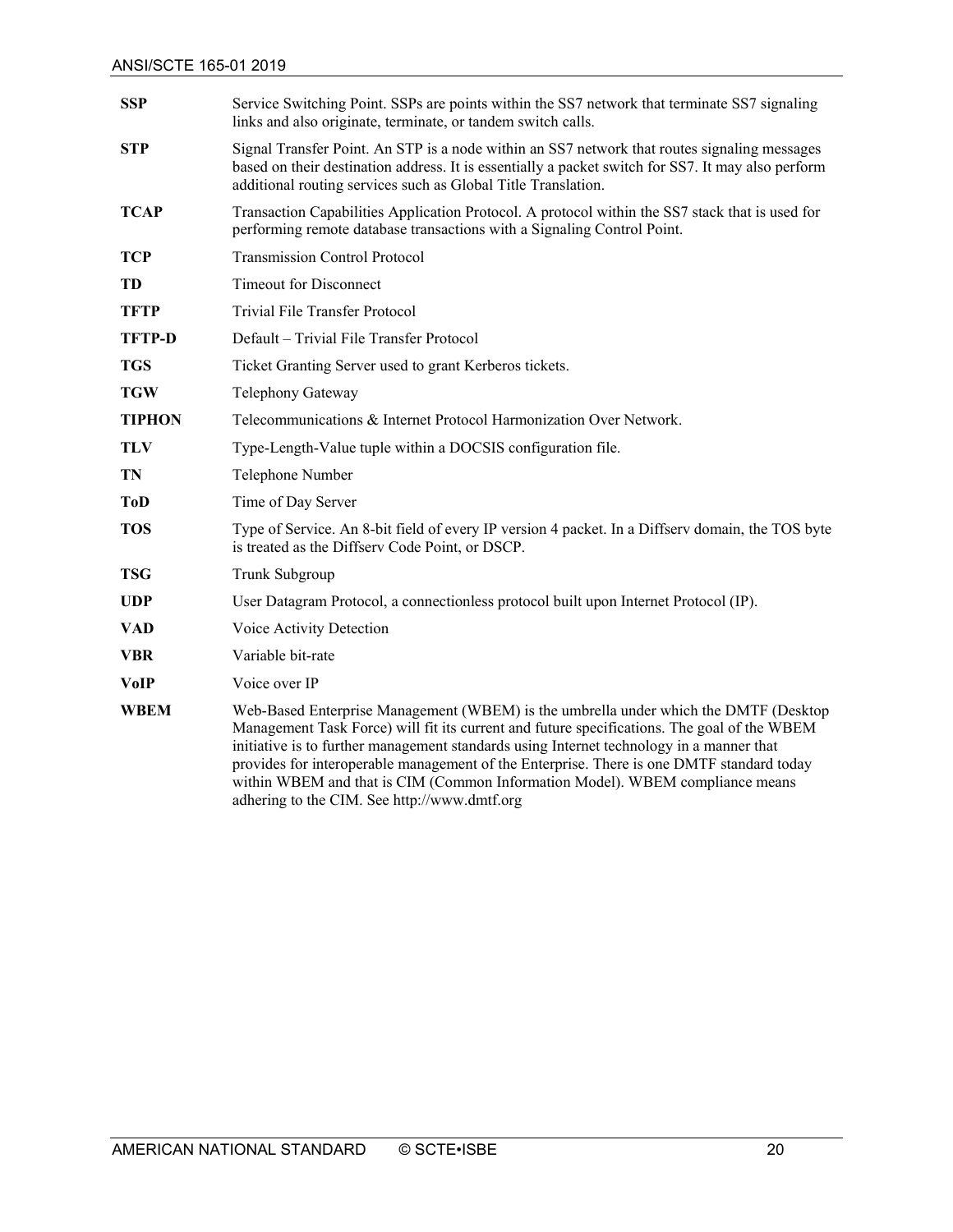## <span id="page-20-0"></span>**6 IPCABLECOM 1.5**

IPCablecom 1.5 is a CableLabs definition for the specifications that define the IPCablecom 1.5 reference architecture.

In this version of the architecture framework, the emphasis is on specification of:

- the subscriber environment and its interface requirements to the IPCablecom network including the DOCSIS HFC access network, Call Management Server, PSTN gateway, and MTA device provisioning components (refer to Section [6.1](#page-21-0) and subsequent sections for a description of these components);
- communication across IPCablecom zones and domains to enable end-to-end IP-based connections (refer to Sectio[n 6.2](#page-22-0) and subsequent sections for a description of zones and domains);
- reliability mechanisms such as availability during power failure;
- electronic surveillance capabilities.

The requirements for these functional components and the standardized interfaces between components are defined in detail in the IPCablecom 1.5 specifications.

IPCablecom 1.5 consists of a variety of functional components, each of which must work in harmony to create a consistent and cost-effective delivery mechanism for packet-based services. This distributed architecture allows incremental development and deployment of new features and services, leaving room for implementation flexibility and product innovation. A key focus of the IPCablecom 1.5 release is the definition of low-cost subscriber equipment and a network architecture that supports digital voice services. Follow-on phases of this project will continue to add support for more advanced functionality. This may require evolution in the IPCablecom call signaling, QoS security, provisioning, billing and security protocols.

IPCablecom 1.5 allows the use of proprietary vendor-specific solutions for interfaces not defined in specifications.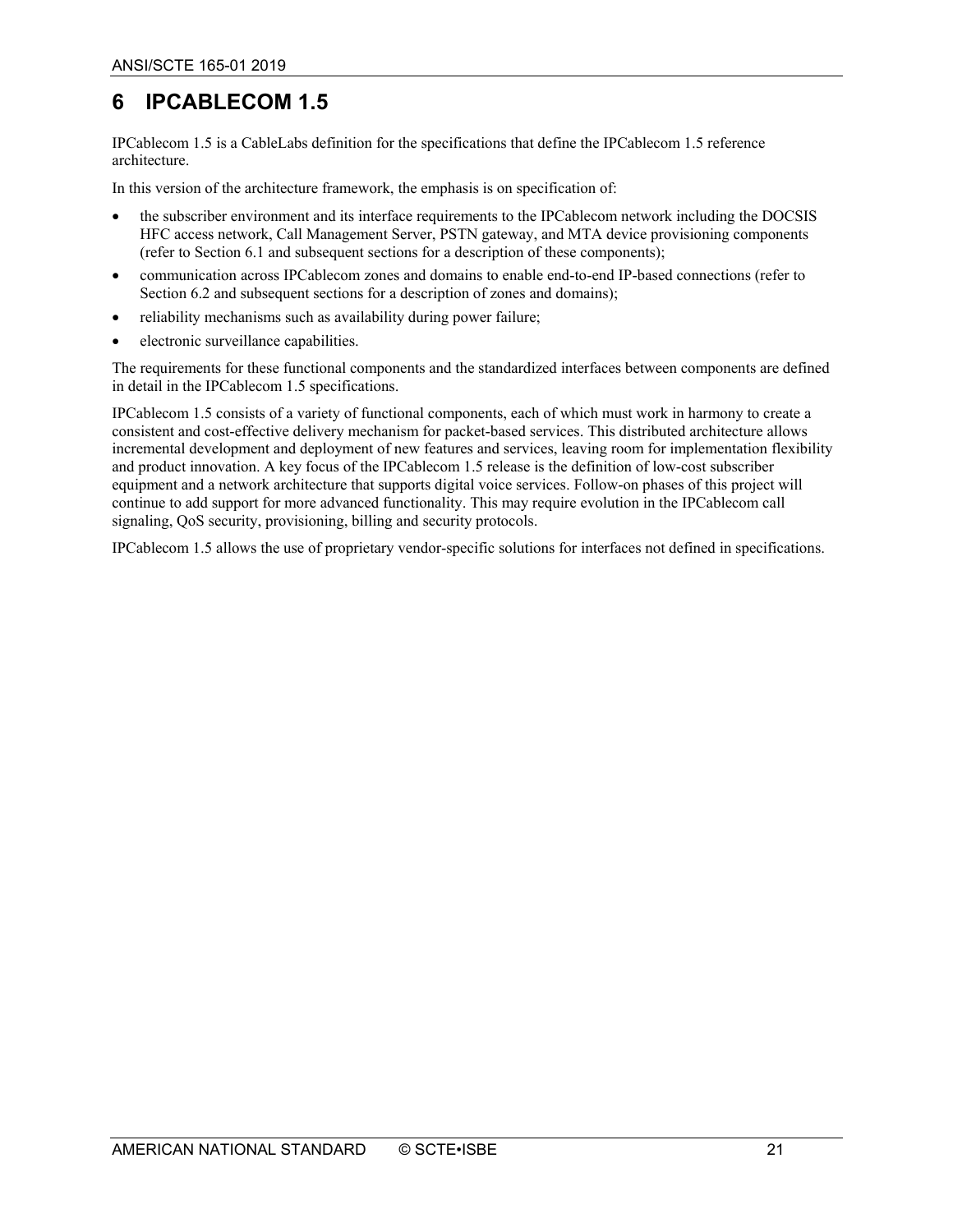#### <span id="page-21-0"></span>**6.1 IPCablecom Architecture Framework**

At a very high level, the IPCablecom 1.5 architecture contains three networks: the "DOCSIS HFC Access Network", the "Managed IP Network" and the PSTN. The Cable Modem Termination System (CMTS) provides connectivity between the "DOCSIS HFC Access Network" and the "Managed IP Network". Both the Signaling Gateway (SG) and the Media Gateway (MG) provide connectivity between the "Managed IP Network" and the PSTN. The reference architecture for IPCablecom 1.5 is shown i[n Figure 1.](#page-21-1)



*Figure 1. IPCablecom Reference Architecture*

<span id="page-21-1"></span>The DOCSIS HFC access network provides high-speed, reliable, and secure transport between the customer premise and the cable headend. The access network provides DOCSIS capabilities, including Quality of Service. The DOCSIS HFC access network includes the following functional components: the Cable Modem (CM), the Multimedia Terminal Adapter (MTA), and the Cable Modem Termination System (CMTS).

The Managed IP network serves several functions. First, it provides interconnection between the basic IPCablecom functional components that are responsible for signaling, media, provisioning, and the establishment of Quality of Service on the access network. In addition, the managed IP network provides long-haul IP connectivity between other Managed IP and DOCSIS HFC networks. The Managed IP network includes the following functional components: Call Management Server (CMS), several Operational Support System (OSS) back-office servers, Signaling Gateway (SG), Media Gateway (MG), and Media Gateway Controller (MGC).

The individual network components that are shown in [Figure 1](#page-21-1) are described in detail in Sectio[n 7.](#page-26-0)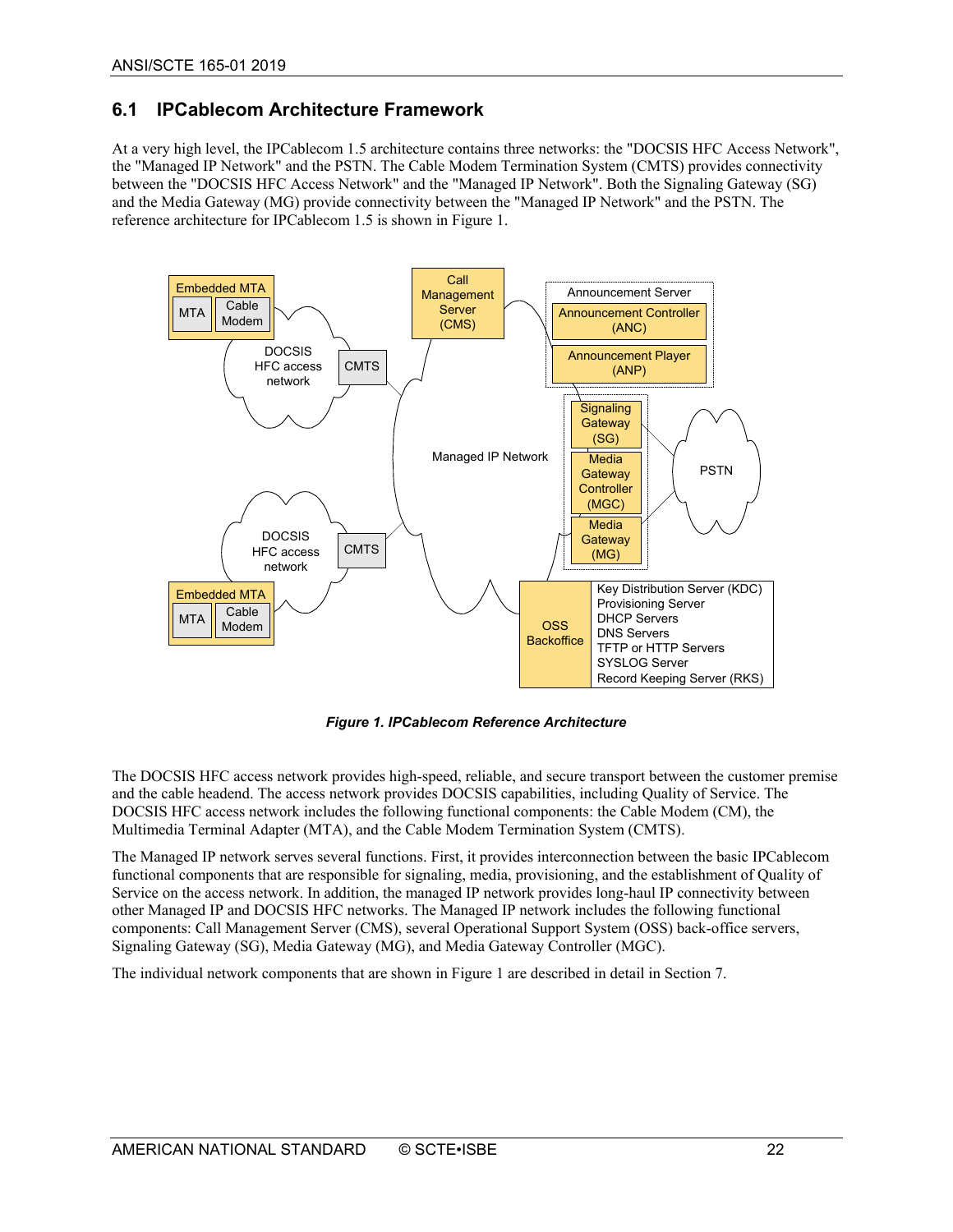#### <span id="page-22-0"></span>**6.2 IPCablecom Zones and Domains**



*Figure 2. Zones and Administrative Domains*

<span id="page-22-3"></span>A IPCablecom zone consists of the set of MTAs in one or more DOCSIS HFC access networks that are managed by a single functional CMS as shown i[n Figure 2.](#page-22-3) IPCablecom 1.5 defines both interfaces between functional components within a single zone and interfaces between zones (e.g., CMS-CMS).

A IPCablecom domain is made up of one or more IPCablecom zones that are operated and managed by a single administrative entity. A IPCablecom domain may also be referred to as an administrative domain. IPCablecom 1.5 defines interfaces between domains.

#### <span id="page-22-1"></span>**6.3 IPCablecom 1.5 Analog Trunking Specifications**

<span id="page-22-2"></span>IPCablecom 1.5 consists of the twenty-one Specifications and one Technical Report shown i[n Table 1.](#page-22-2)

| <b>IPCablecom Specification</b><br><b>Reference Number</b> | <b>Specification Name</b>          |
|------------------------------------------------------------|------------------------------------|
| <b>SCTE 165-2</b>                                          | Audio/Video Codecs                 |
| <b>SCTE 165-4</b>                                          | Dynamic Quality-of-Service         |
| <b>SCTE 165-3</b>                                          | Network-based Call Signaling (NCS) |
| <b>SCTE 165-9</b>                                          | <b>Event Messages</b>              |
| <b>SCTE 165-6</b>                                          | <b>MIBS</b> Framework              |
| <b>SCTE 165-7</b>                                          | <b>MTA MIB</b>                     |
| <b>SCTE 165-20</b>                                         | MTA Extension MIB                  |
| <b>SCTE 165-8</b>                                          | <b>Signaling MIB</b>               |
| <b>SCTE 165-21</b>                                         | Signaling Extension MIB            |
| <b>SCTE 165-15</b>                                         | Management Event MIB               |

*Table 1. IPCablecom 1.5 Specifications and Reports*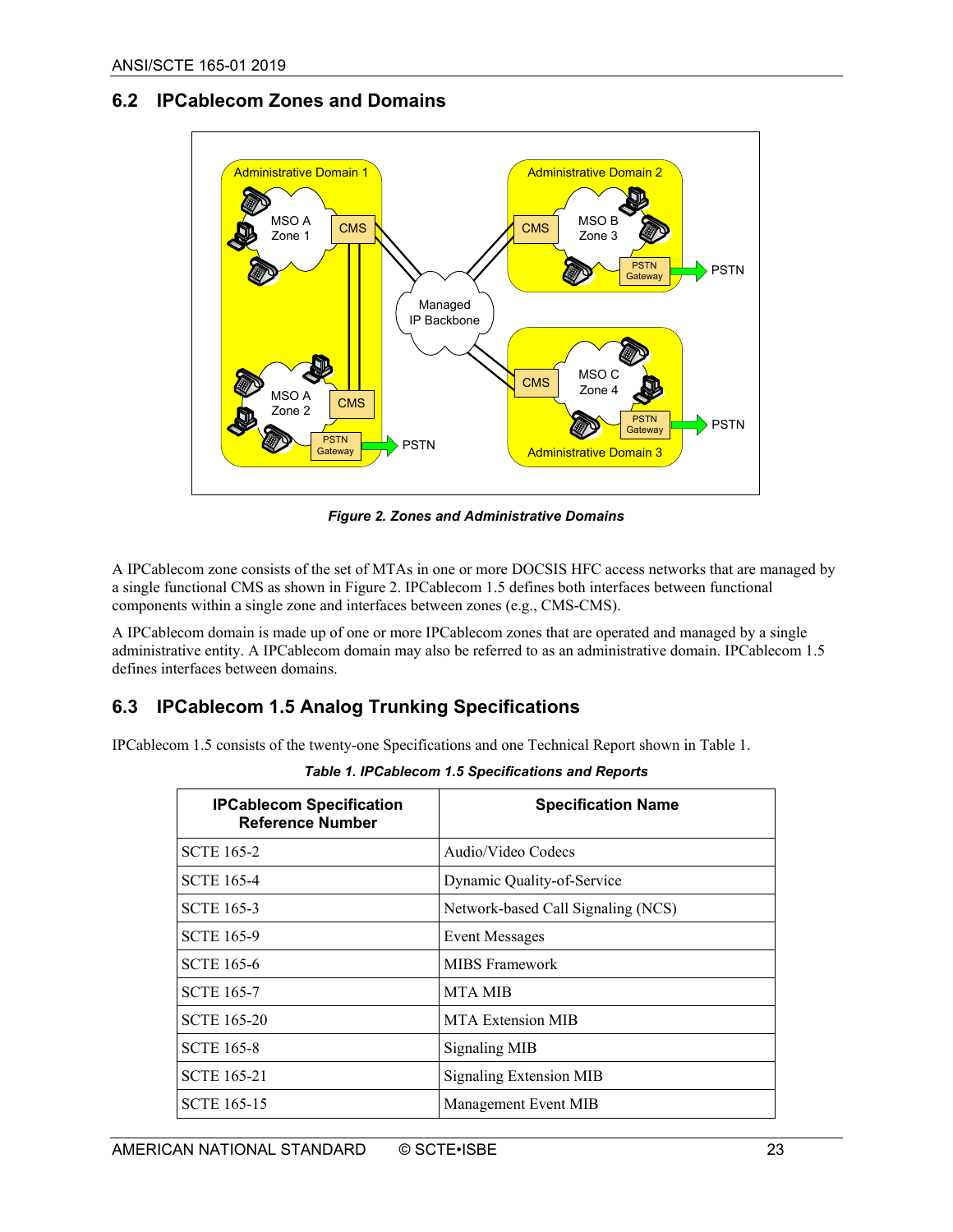| <b>IPCablecom Specification</b><br><b>Reference Number</b>    | <b>Specification Name</b>                  |
|---------------------------------------------------------------|--------------------------------------------|
| <b>SCTE 165-5</b>                                             | <b>MTA Device Provisioning</b>             |
| <b>SCTE 165-10</b>                                            | Security                                   |
| <b>SCTE 165-12</b>                                            | PSTN Gateway Call Signaling Protocol       |
| <b>SCTE 165-17</b>                                            | Audio Server Protocol                      |
| <b>SCTE</b> 165-16                                            | Management Event Mechanism                 |
| <b>SCTE 165-14</b>                                            | Embedded MTA Analog Interface and Powering |
| <b>SCTE 165-19</b>                                            | <b>CMS</b> Subscriber Provisioning         |
| <b>SCTE 165-18</b>                                            | CMS to CMS Signaling                       |
| <b>SCTE 165-13</b>                                            | Electronic Surveillance Standard           |
| <b>IPCablecom Technical Report</b><br><b>Reference Number</b> | <b>Technical Report Name</b>               |
| <b>SCTE 165-1</b>                                             | Architecture Framework (this document)     |

#### <span id="page-23-0"></span>**6.4 IPCablecom 1.5 Design Considerations**

In order to enable real-time multimedia communications across the cable network infrastructure, IPCablecom 1.5 specifications define protocols in the following areas:

- Call Signaling;
- Quality of Service;
- Media Stream Transport and Encoding;
- Device Provisioning;
- Event Messaging;
- Security;
- Electronic Surveillance;
- Operational Support Systems.

This section provides an overview of the high-level design goals and concepts used in developing the specifications that define the IPCablecom 1.5 reference architecture. Individual IPCablecom specifications should be consulted to obtain detailed protocol requirements for each of these areas.

#### <span id="page-23-1"></span>**6.4.1 General Architectural Goals**

- Enable voice quality capabilities similar to or better than the PSTN as perceived by the end-user;
- Provide a network architecture that is scalable and capable of supporting millions of subscribers;
- Ensure the one-way delay for local IP access and IP egress (i.e., excluding the IP backbone network) is less than 45ms;
- Leverage existing protocol standards. IPCablecom strives to specify open, approved industry standards that have been widely adopted in other commercial communication networks. This includes protocols approved by the ITU, IETF, IEEE, Telcordia and other communications standards organizations;
- Leverage and build upon the data transport and Quality of Service capabilities provided by DOCSIS;
- Define an architecture that allows multiple vendors to develop low-cost interoperable solutions rapidly, in order to meet Member time-to-market requirements;
- Ensure that the probability of blocking a call can be engineered to be less than 1% during the High Day Busy Hour (HDBH);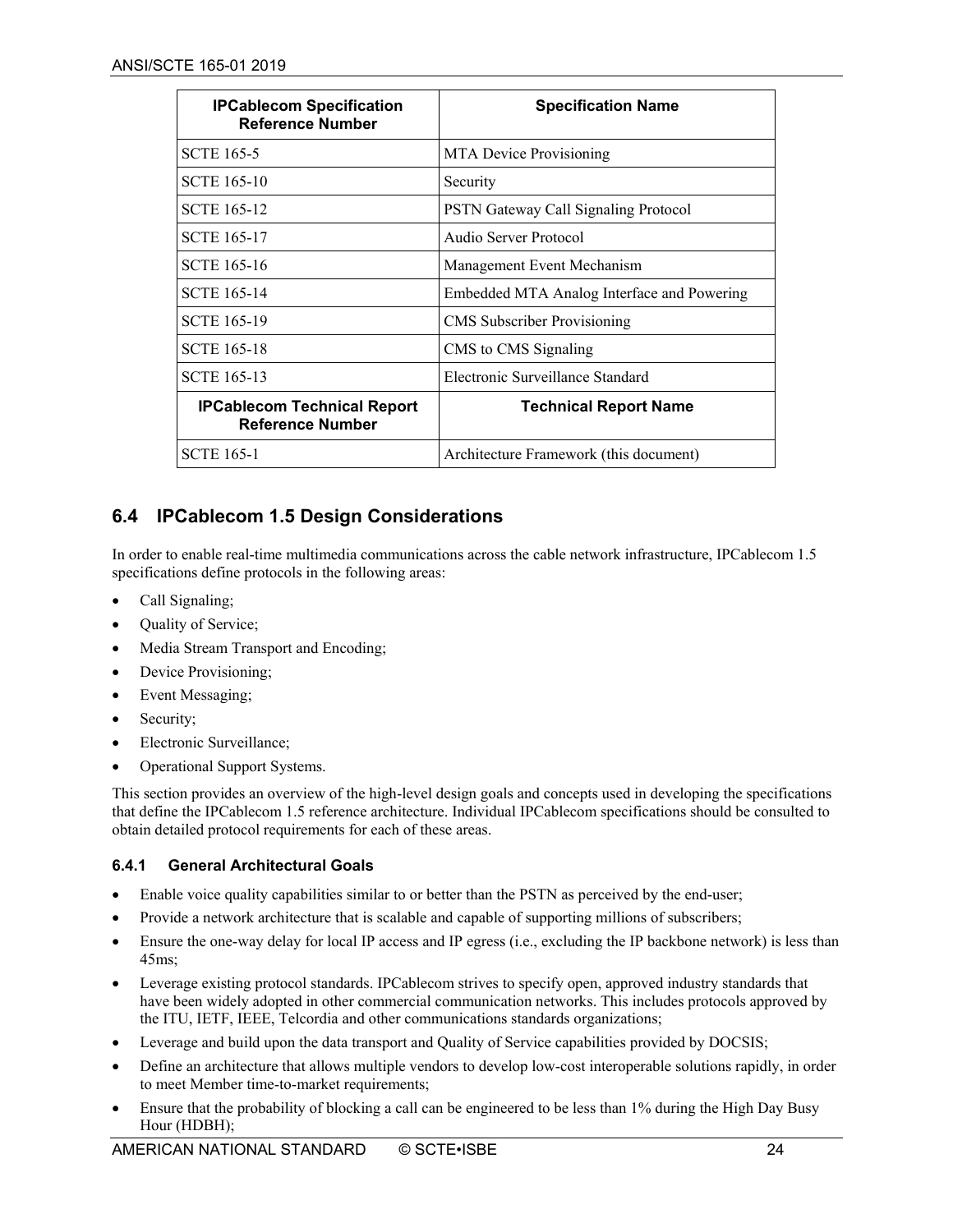- Ensure that call cutoffs and call defects can be engineered to be less than 1 per 10,000 completed calls;
- Support modems (up to V.90 56 kbps) and fax (up to 14.4 kbps);
- Ensure that frame slips due to unsynchronized sampling clocks or due to lost packets occur at a rate of less than 0.25 per minute.

#### <span id="page-24-0"></span>**6.4.2 Call Signaling**

- Define a network-based signaling architecture;
- Provide end-to-end call signaling for the following call models:
	- calls that originate from the PSTN and terminate on the cable network;
	- calls that originate on the cable network and terminate on the cable network;
	- calls that originate from the cable network and terminate on the PSTN.
	- calls that traverse zones (intradomain) and domains (interdomain)
- Provide signaling to support custom calling features such as:
	- Call Waiting;
	- Cancel Call Waiting;
	- Call Forwarding (no-answer, busy, variable);
	- Three-way Calling;
	- Voice mail Message Waiting Indicator.
- Provide signaling to support Custom Local Area Signaling Services (CLASS) features such as:
	- Calling Number Delivery;
	- Calling Name Delivery;
	- Calling Identity Delivery On Call Waiting;
	- Calling Identity Delivery Blocking;
	- Anonymous Call Rejection;
	- Automatic Callback;
	- Automatic Recall;
	- Distinctive Ringing/Call Waiting;
	- Customer Originated Trace.
- Support signaling consistent with existing IP telephony standards for use within a cable operator's IPCablecom network and when connecting to the PSTN;
- Support ability to dial any domestic or international telephone number (E.164 address) directly;
- Support ability to receive a call from any domestic or international telephone number supported by the PSTN;
- Ensure that a new subscriber may retain a current phone number via Local Number Portability (LNP);
- Support ability to use the IXC of choice for intra-LATA toll (local toll) and inter-LATA (long distance) calls. This includes pre-subscription and "dial-around" (10-1X-XXX);
- Support Call Blocking/Call Blocking Toll restrictions, (e.g., blocking calls to 900-, 976-, etc.);
- Support Operator Services such as emergency and operator-assisted calls, and busy-line-verify.

#### <span id="page-24-1"></span>**6.4.3 Quality of Service**

- Provide a rich set of policy mechanisms to enable and manage QoS for IPCablecom services over the access network;
- Provide admission control mechanisms for both upstream and downstream directions;
- Allow dynamic changes in QoS while a IPCablecom call is under way;
- Minimize abusive QoS usage, including theft-of-service and denial-of-service attacks. Ensure QoS policy is set and enforced by trusted IPCablecom network elements;
- Provide a priority mechanism for 911 and other priority-based signaling services.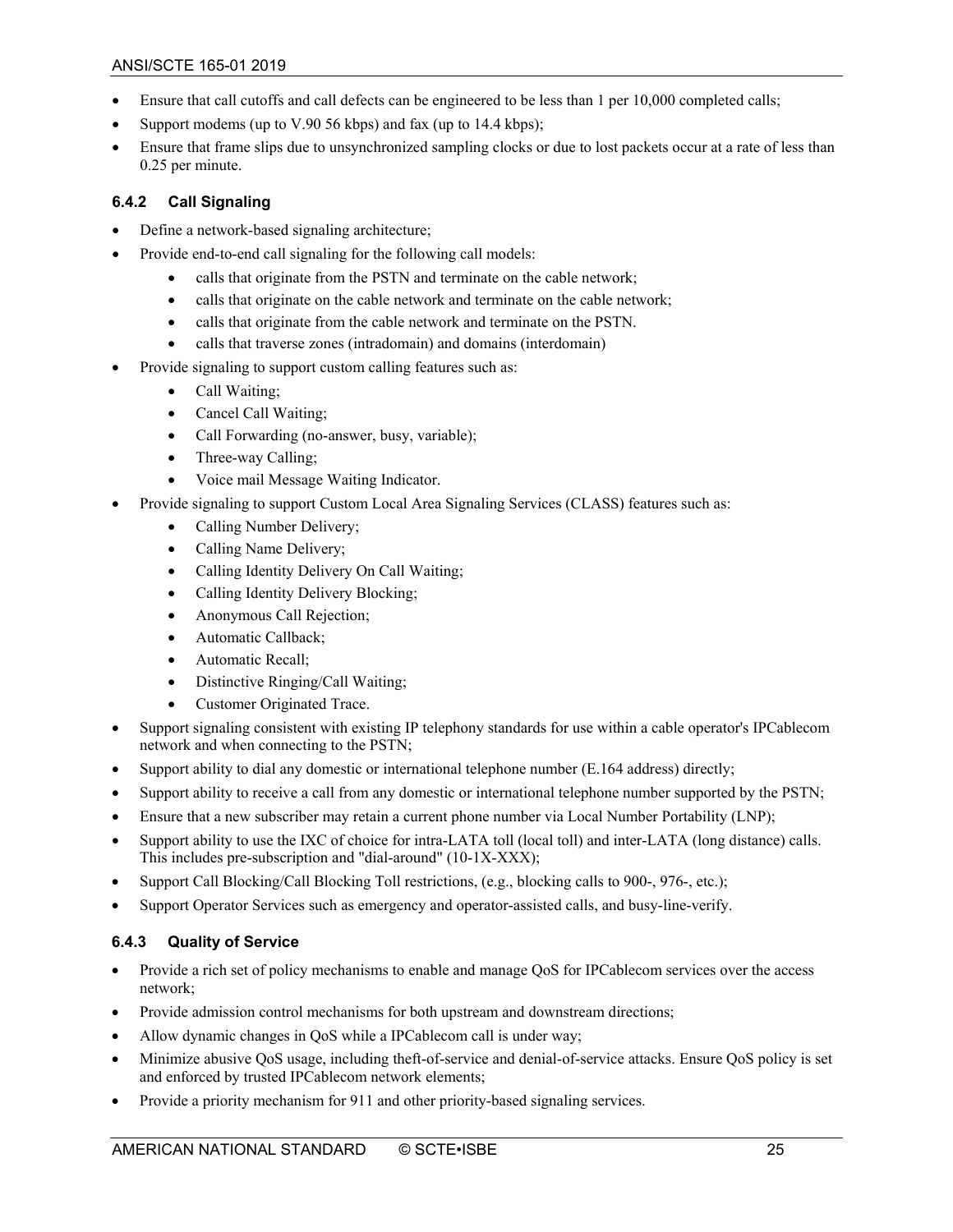#### <span id="page-25-0"></span>**6.4.4 CODEC and Media Stream**

- Minimize the effects of latency, packet-loss, and jitter on voice quality in the IP telephony environment;
- Define a minimum set of audio codecs that must be supported on all IPCablecom endpoint devices (MTAs and MGs). Evaluation criteria for mandatory codecs are selected as those most efficient with respect to voice quality, bandwidth utilization, and implementation complexity;
- Accommodate evolving narrow-band and wide-band codec technologies;
- Specify echo cancellation and voice activity detection mechanisms;
- Support for transparent, error-free Dual-Tone Multi Frequency (DTMF) transmission and detection via both inband transmission and DTMF relay;
- Support terminal devices for the deaf and hearing impaired;
- Provide mechanisms for codec switching when fax and modem services are required;
- Support fax relay for reliable transmission of fax over IP networks;
- Support reliable transmission of modem signals over IP networks;
- Support calculation and reporting of VoIP Metrics to monitor voice quality.

#### <span id="page-25-1"></span>**6.4.5 Device Provisioning and OSS**

- Support dynamic and static provisioning of customer premise equipment (MTA and Cable Modem);
- Common provisioning changes should not require reboot of MTA;
- Allow dynamic assignment and management of IP addresses for subscriber devices;
- Ensure that real-time provisioning and configuration of MTA software does not adversely affect subscriber service;
- Define MIB modules for managing customer premise equipment (MTA) using the IETF Simple Network Management Protocol (SNMP).

#### <span id="page-25-2"></span>**6.4.6 Security**

- Enable residential voice capabilities with the same or higher level of perceived privacy as in the PSTN;
- Provide protection against attacks on the MTA;
- Protect the MSO from various denial of service, network disruption and theft-of-service attacks;
- Design considerations include confidentiality, authentication, integrity, and access control.

#### <span id="page-25-3"></span>**6.4.7 Electronic Surveillance**

• Support the ability to perform electronic surveillance by reporting call data and call content.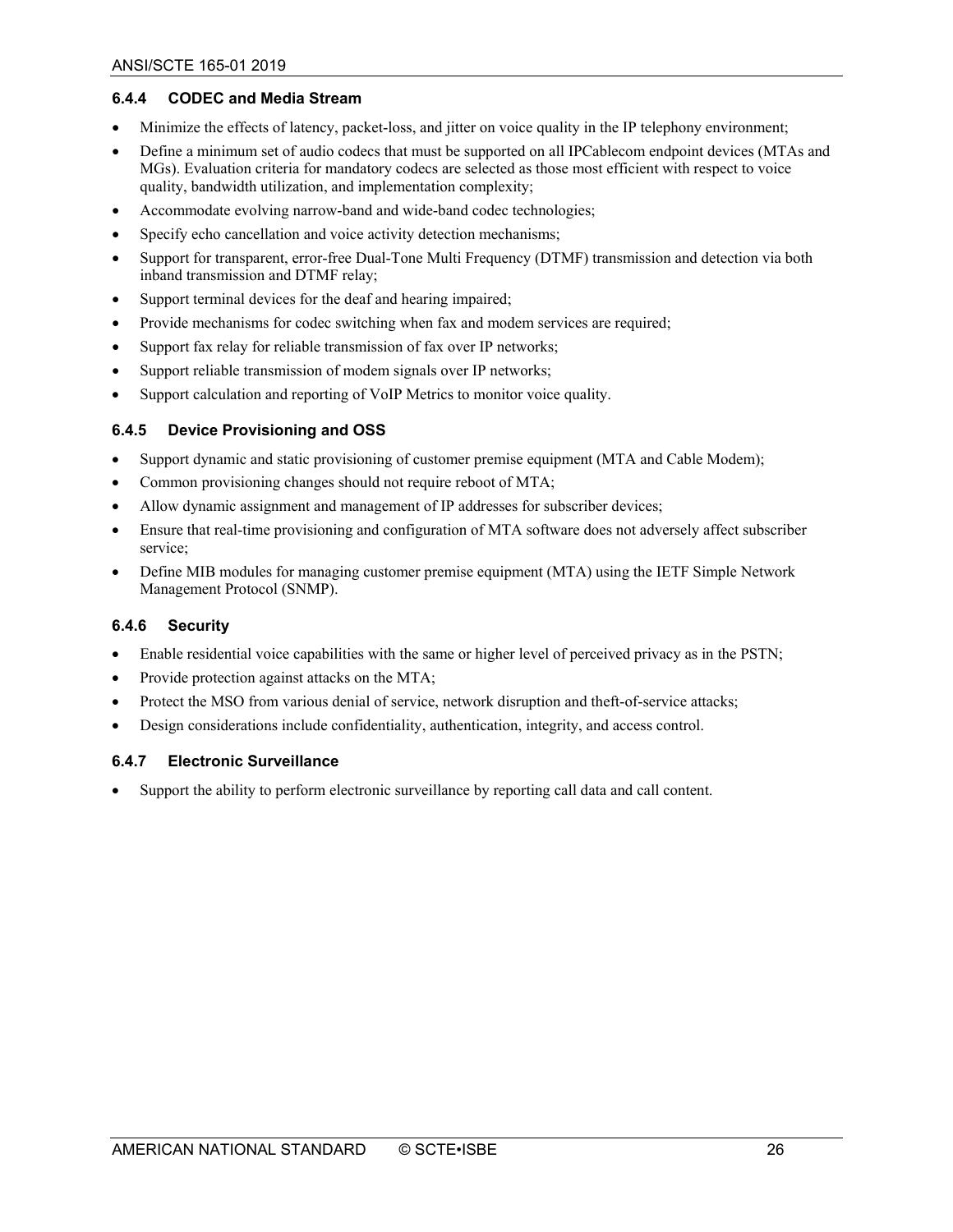## <span id="page-26-0"></span>**7 IPCABLECOM FUNCTIONAL COMPONENTS**

This section describes the functional components present in a IPCablecom 1.5 network. Component descriptions are not intended to define or imply product implementation requirements but rather to describe the functional role of each of these components in the reference architecture. Note that specific product implementations may combine functional components as needed. Not all components are required to be present in a particular instance of a IPCablecom Network.

The IPCablecom architecture contains trusted and untrusted network elements. Trusted network elements are typically located within a Cable Operator's managed backbone network. Untrusted network elements, such as the MTA and its embedded CM, are typically located within the subscriber's home and are therefore outside of the MSO's facility.



*Figure 3. IPCablecom Component Reference Model*

## <span id="page-26-1"></span>**7.1 Multimedia Terminal Adapter (MTA)**

An MTA is a IPCablecom client device that contains a subscriber-side interface to the subscriber's CPE (*e.g.*, telephone) and a network-side signaling interface to call control elements in the network. An MTA provides codecs and all signaling and encapsulation functions required for media transport and call signaling.

MTAs reside at the customer site and are connected to other IPCablecom network elements via the HFC access network (DOCSIS). IPCablecom 1.5 MTAs are required to support the Network-based Call Signaling (NCS) protocol.

A IPCablecom 1.5 MTA is a hardware device that incorporates a DOCSIS cable modem; since it contains an embedded cable modem, a IPCablecom 1.5 MTA is sometimes called an "embedded MTA", or "E-MTA". [Figure 4](#page-27-3) shows a representative functional diagram of an E-MTA.

#### <span id="page-26-2"></span>**7.1.1 MTA Functional Requirements**

An MTA is responsible for providing the following functionality:

- NCS call signaling with the CMS;
- QoS signaling with the CMTS;
- Authentication, confidentiality and integrity of some messages between the MTA and other IPCablecom network elements;
- Mapping media streams to the MAC services of the DOCSIS access network;
- Encoding/decoding of media streams;
- Providing multiple audio indicators to phones, such as ringing tones, call-waiting tones, stutter dial tone, dial tone, etc.;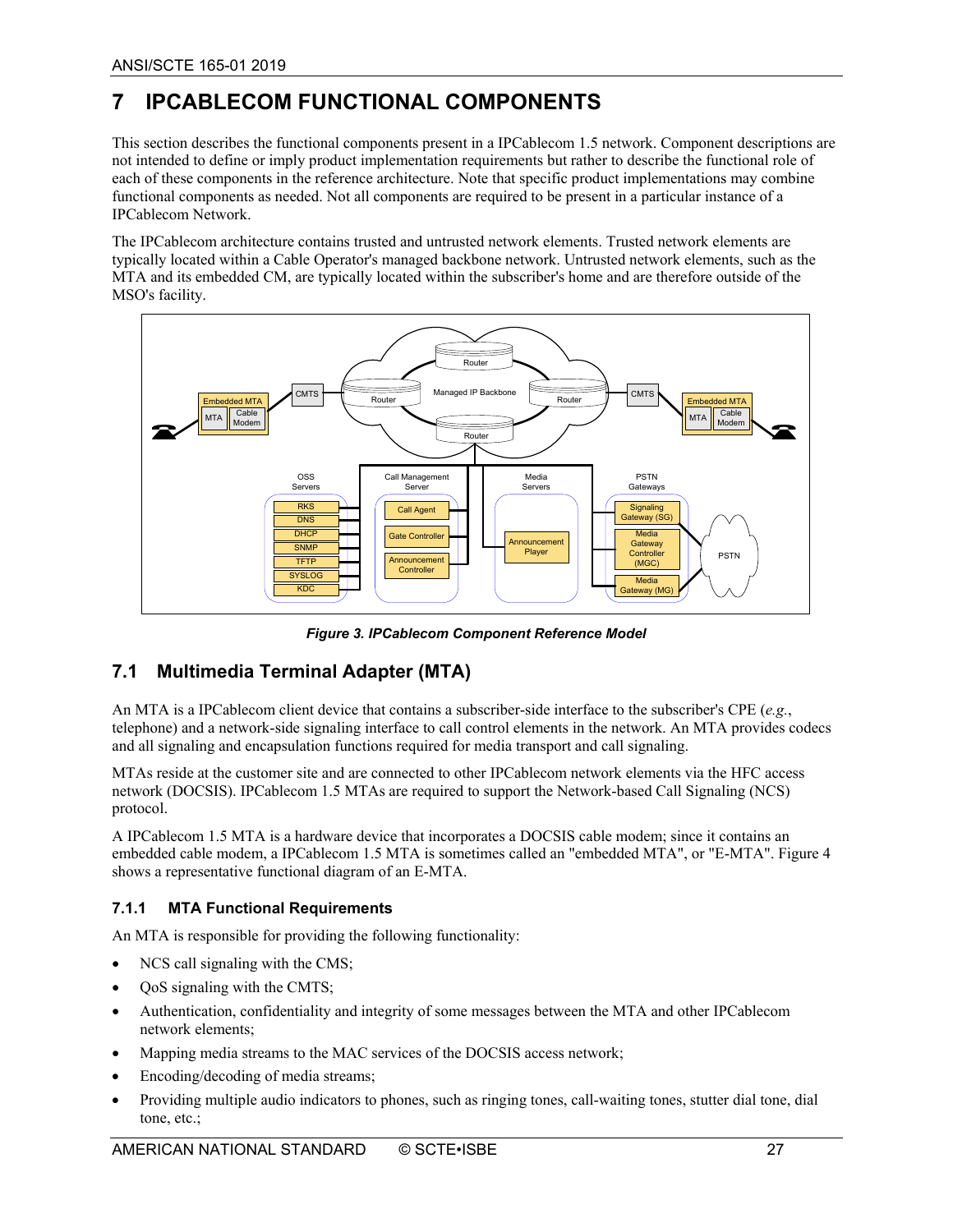- Standard PSTN analog line signaling for audio tones, voice transport, caller-id signaling, DTMF, and message waiting indicators;
- The G.711 audio codec [\[33\]](#page-9-1) and low bit-rate audio codecs;
- One or more telephone interfaces (e.g., RJ11 analog interface as defined by Telcordia (formerly Bellcore) GR-909).

Additional MTA functionality is defined in other IPCablecom specifications such as NCS Signalin[g \[3\],](#page-8-4) Dynamic Quality-of-Servic[e \[2\],](#page-8-5) Audio-Video Codecs [\[1\],](#page-8-6) MIBS [\[5\]](#page-8-7) [\[6\],](#page-8-8) Securit[y \[10\],](#page-8-9) and MTA Device Provisioning [\[9\]](#page-8-10) (note: this is not an exhaustive list).

#### <span id="page-27-0"></span>**7.1.2 MTA Attributes**

The following attributes characterize the E-MTA:

- An embedded MTA has two MAC addresses, one for the cable modem and one for the MTA;
- An embedded MTA has two IP addresses, one for the cable modem and one for the MTA;
- An embedded MTA has two Fully Qualified Domain Names (FQDN), one for the cable modem and one for the MTA;
- At least one telephone number per configured physical port;
- Device capabilities;
- The MTA's associated CMSs.



*Figure 4. E-MTA Conceptual Functional Architecture*

#### <span id="page-27-3"></span><span id="page-27-1"></span>**7.2 Cable Modem (CM)**

The cable modem (CM) is a network element that is defined by DOCSIS [\[14\].](#page-8-3) The CM is a modulator/demodulator residing on the customer premises that provides data transmission over the cable network using the DOCSIS protocol. In IPCablecom, the CM plays a key role in handling the media stream and provides services such as classification of traffic into service flows, rate shaping, and prioritized queuing.

## <span id="page-27-2"></span>**7.3 HFC Access Network**

IPCablecom-based services are carried over the Hybrid Fiber/Coax (HFC) access network. The access network is a bi-directional, shared-media system that consists of the Cable Modem (CM), the Cable Modem Termination System (CMTS), and the DOCSIS MAC and PHY access layers.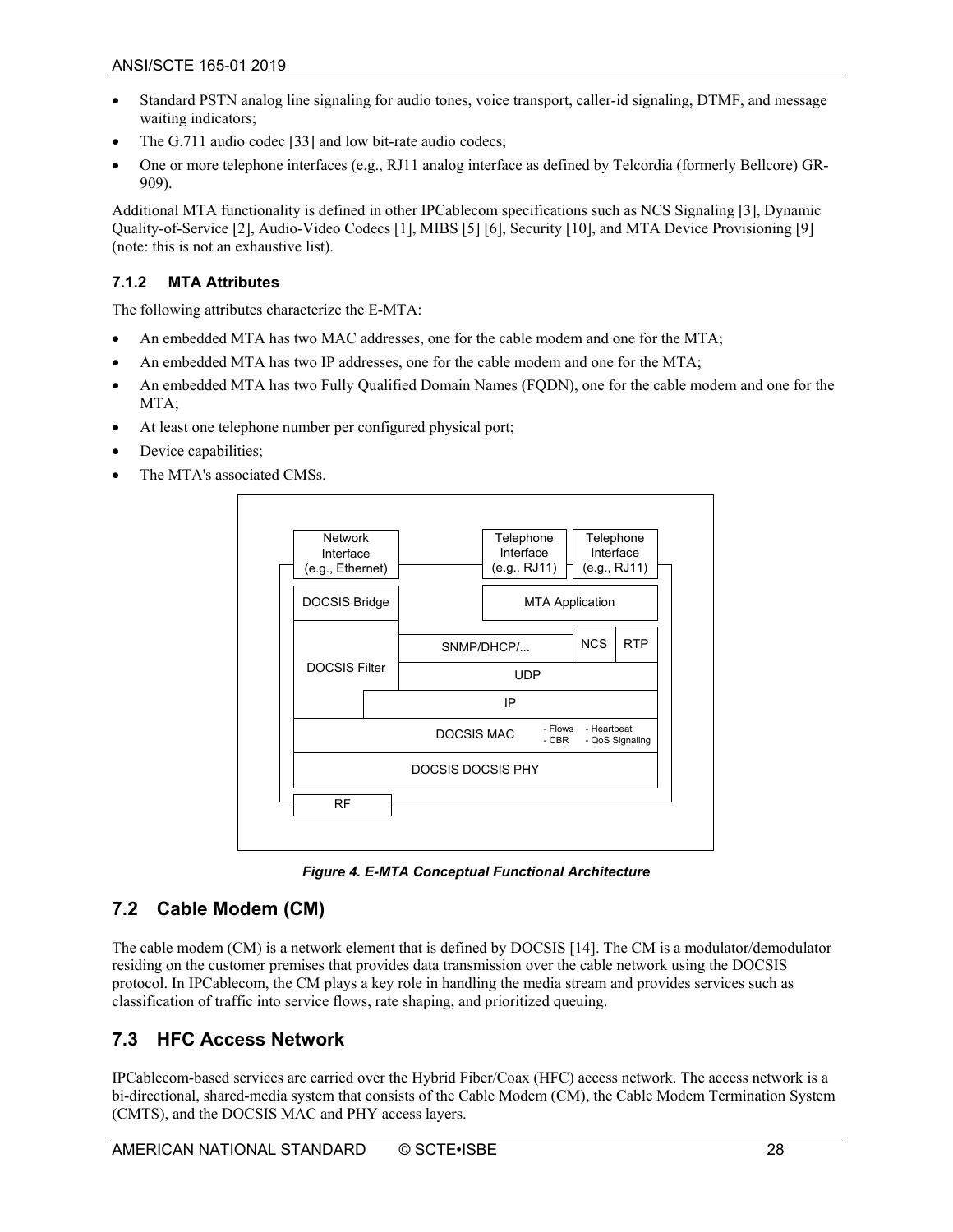## <span id="page-28-0"></span>**7.4 Cable Modem Termination System (CMTS)**

The CMTS provides data connectivity and complementary functionality to cable modems over the HFC access network (DOCSIS). It also provides connectivity to wide area networks. The CMTS is located at the cable television system head-end or distribution hub.

The CMTS is responsible for the following functions:

- Providing the required QoS to the CM based upon DOCSIS requests which are checked against policy;
- Allocating upstream bandwidth in accordance with CM requests and network QoS policies;
- Classifying each arriving packet from the backbone-side interface and assigning it to a QoS level based on defined filter specifications;
- Policing the TOS field in packets received from the cable network, in order to enforce TOS field settings per network operator policy;
- Altering the TOS field in the downstream IP headers based on the network operator's policy;
- Performing traffic shaping and policing as required by the flow specification;
- Forwarding downstream packets to the DOCSIS network using the assigned QoS;
- Forwarding upstream packets to the backbone network devices using the assigned QoS;
- Converting QoS Gate parameters into DOCSIS QoS parameters;
- Recording usage of access network resources per call using IPCablecom Event Messages.

#### <span id="page-28-1"></span>**7.4.1 CMTS Gate**

The CMTS is responsible for allocating and scheduling upstream and downstream bandwidth in accordance with MTA requests and QoS authorizations established by the Gate Controller.

The CMTS implements a IPCablecom Dynamic QoS Gate or CMTS Gate between the DOCSIS cable network and an IP Backbone. The CMTS Gate is a functional component of the CMTS that performs traffic classification and enforces QoS policy on media streams as directed by the Gate Controller (GC). The CMTS Gate is controlled by the Gate Controller (GC), a logical QoS management component within the CMS that coordinates all Quality of Service authorization and control.

#### <span id="page-28-2"></span>**7.5 Call Management Server (CMS)**

The Call Management Server provides call control and signaling related services for the MTA, CMTS, and PSTN gateways in the IPCablecom network. The CMS is a trusted network element that resides on the managed IP portion of the IPCablecom network.

A IPCablecom 1.5 CMS consists of the following logical IPCablecom components:

- **Call Agent (CMS/CA)**  Call Agent is a term that is often used interchangeably with CMS, especially in the MGCP specification. In IPCablecom, Call Agent (CA) refers to the control component of the CMS that is responsible for providing signaling services using the NCS protocol to the MTA. In this context, Call Agent responsibilities include but are not limited to:
	- Implementing call features;
	- Maintaining call state;
	- Guide the use of codecs within the subscriber MTA device;
	- Collecting and processing dialed digits;
	- Collecting and classifying user actions (e.g., hook-state actions);
	- Control the usage of Voice Metrics by the MTA.
- Gate Controller (CMS/GC) The Gate Controller (GC) is a logical QoS management component within the CMS that coordinates all Quality of Service authorization and control. Gate Controller functionality is defined in the IPCablecom Dynamic Quality of Service (DQoS) specificatio[n \[2\].](#page-8-5)

The CMS may contain the following logical components: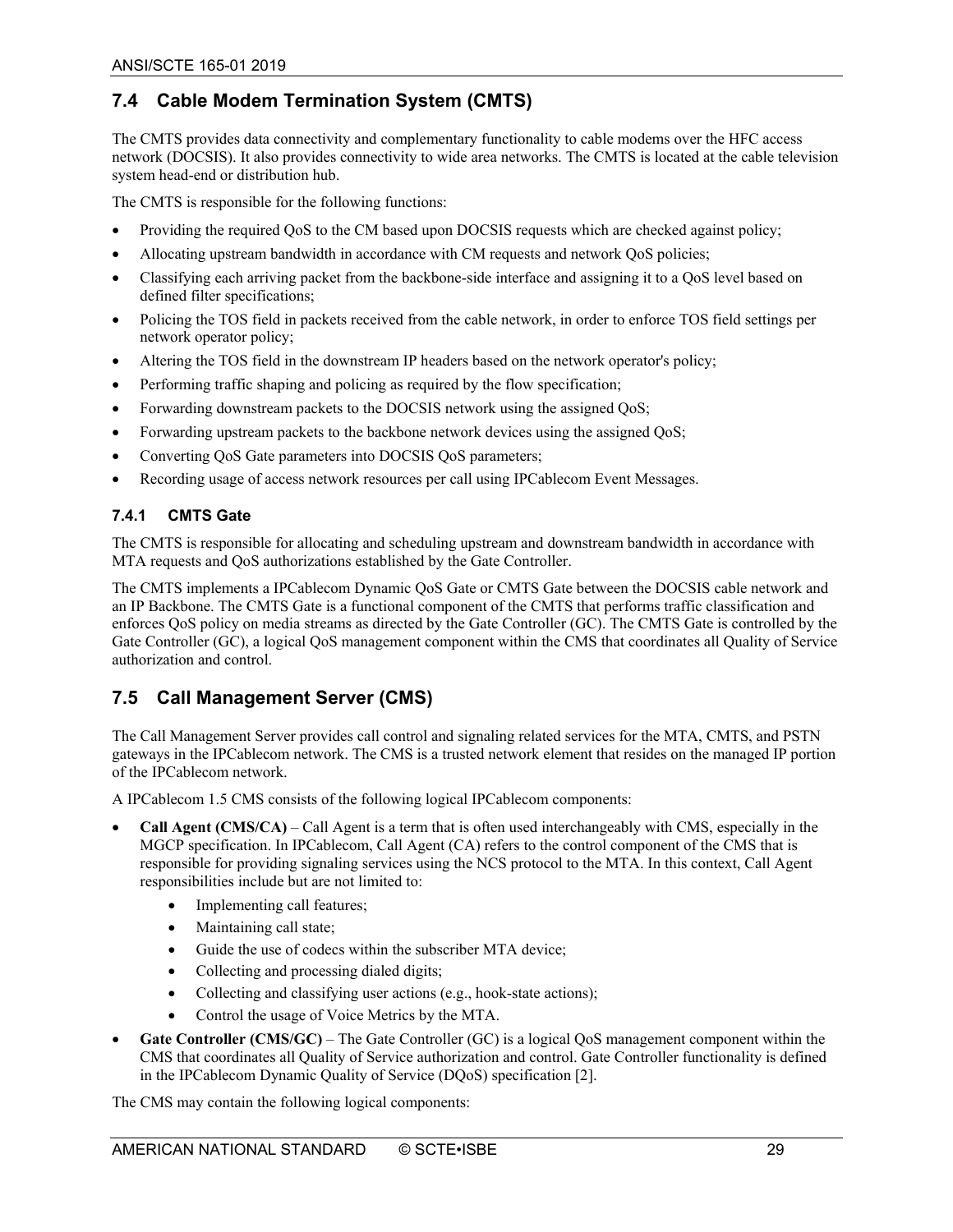• **Media Gateway Controller** - The MGC is a logical signaling management component used to control PSTN Media Gateways. The MGC function is defined in detail later in this section.

The CMS may also provide functions such as:

- Call management and CLASS features;
- Directory Services and Address translation;
- Call routing;
- Record usage of local number portability services.

For the purposes of this standard, protocols that implement the functionality of the CMS are specified as terminating at the CMS – actual implementations may distribute the functionality in one or more servers that sit "behind" the Call Management Server.

#### <span id="page-29-0"></span>**7.6 PSTN Gateway**

IPCablecom allows MTAs to interoperate with the current PSTN through the use of PSTN Gateways.

In order to enable operators to minimize cost and optimize their PSTN interconnection arrangements, the PSTN Gateway is decomposed into three functional components:

- **Media Gateway Controller (MGC)** The MGC maintains the call state and controls the overall behavior of the PSTN gateway.
- **Signaling Gateway (SG)** The SG provides a signaling interconnection function between the PSTN SS7 signaling network and the IP network.
- **Media Gateway (MG)**  The MG terminates the bearer paths and transcodes media between the PSTN and IP network.

#### <span id="page-29-1"></span>**7.6.1 Media Gateway Controller (MGC)**

The Media Gateway Controller (MGC) receives and mediates call-signaling information between the IPCablecom network and the PSTN. It maintains and controls the overall call state for calls requiring PSTN interconnection.

The MGC controls the MG by instructing it to create, modify, and delete connections that support the media stream over the IP network. The MGC also instructs the MG to detect and generate events and signals such as continuity test tones for ISUP trunks. Each trunk is represented as an endpoint.

The following functions are performed by the Media Gateway Controller:

- Call Control Function maintains and controls the overall PSTN Gateway call state for the portion of a call that traverses the PSTN Gateway. The function communicates with external PSTN elements as needed for PSTN Gateway call control, e.g., by generating TCAP queries.
- IPCablecom Signaling terminates and generates the call signaling from and to the IPCablecom side of the network.
- MG Control The MG Control function exercises overall control of endpoints in the Media Gateway:
	- Event Detection instructs the MG to detect events: e.g., in-band tones, on the endpoint and possibly on connections;
	- Signal Generation instructs the MG to generate in-band tones and signals on the endpoint and possibly on connections;
	- Connection Control instructs the MG how to handle connections with endpoints in the MG;
	- Attribute Control instructs the MG regarding the attributes to apply to an endpoint and/or connection: e.g., encoding method, use of echo cancellation, security parameters, etc.;
- External Resource Monitoring maintains the MGC's view of externally visible MG resources and packet network resources: e.g., endpoint availability;
- Call Routing makes call routing decisions;
- Security ensures that any entity communicating with the MGC adheres to the security requirements;
- Usage Recording via Event Messages records usage of resources per call.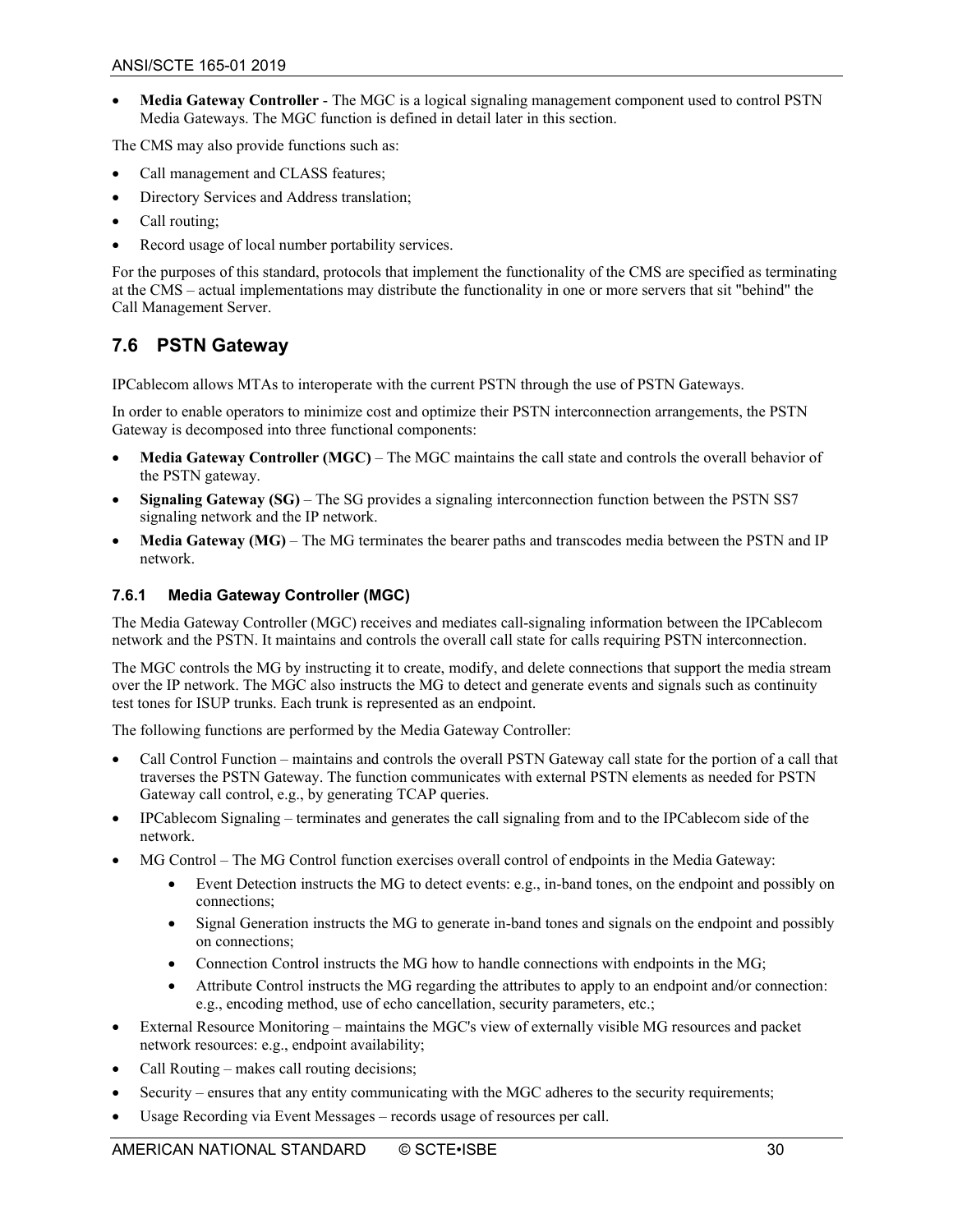#### <span id="page-30-0"></span>**7.6.2 Media Gateway (MG)**

The Media Gateway provides bearer connections between the PSTN and the IPCablecom IP network. Each bearer is represented as an endpoint, and the MGC instructs the MG to set-up and control media connections to other endpoints on the IPCablecom network. The MGC also instructs the MG to detect and generate events and signals relevant to the call state known to the MGC.

#### *7.6.2.1 Media Gateway Functions*

The following functions are performed by the Media Gateway:

- Terminates and controls physical circuits in the form of bearer channels from the PSTN;
- Detects events on endpoints and connections as requested by the MGC;
- Generates signals on endpoints and connections as instructed by the MGC (e.g., continuity tests);
- Creates, modifies, and deletes connections to and from other endpoints as instructed by the MGC;
- Controls and assigns internal media processing resources to specific connections on receipt of requests from the Media Gateway Controller;
- Performs media transcoding between the PSTN and the IPCablecom network. This includes all aspect of the transcoding, such as codecs, echo cancellation, etc.
- Ensures that any entity communicating with the MG adheres to the security requirements;
- Determines usage of relevant resources and attributes associated with those resources: e.g., number of media bytes sent and received;
- Reports usage of network resources to the MGC.

#### <span id="page-30-1"></span>**7.6.3 Signaling Gateway (SG)**

The Signaling Gateway function sends and receives circuit-switched network signaling at the edge of the IPCablecom network. For IPCablecom 1.5, the signaling gateway function supports only non-facility associated signaling in the form of SS7.

#### *7.6.3.1 SS7 Signaling Gateway Functions*

The following functions are performed by the Signaling Gateway function:

- Terminates physical SS7 signaling links from the PSTN (A, F links);
- Implements security features, to ensure that the Gateway security is consistent with IPCablecom and SS7 network security requirements;
- Terminates Message Transfer Part (MTP) level 1, 2 and 3;
- Implements MTP network management functions as required for any SS7 signaling point;
- Performs ISUP Address Mapping to support flexible mapping of Point Codes (both Destination Point Code and Origination Point Code) and/or Point Code/CIC code combination contained within SS7 ISUP messages to the appropriate Media Gateway Controller (MGC) (either a domain name or an IP address). The addressed MGC will be responsible for controlling the Media Gateway, which terminates the corresponding trunks;
- Performs TCAP Address Mapping to map Point Code/Global Title/Signaling Connectionless Control Part (SCCP) Subsystem Number combinations within SS7 TCAP messages to the appropriate Media Gateway Controller or Call Management Server;
- Provides mechanism for certain trusted entities ("TCAP Users") within the IPCablecom network, such as Call Agents, to query external PSTN databases via TCAP messages sent over the SS7 network;
- Implements the transport protocol required to transport the signaling information between the Signaling Gateway and the Media Gateway Controller.

#### <span id="page-30-2"></span>**7.7 OSS Back Office Components**

The OSS back office contains business, service, and network management components supporting the core business processes. As defined by the ITU TMN framework, the main functional areas for OSS are fault management, performance management, security management, accounting management, and configuration management.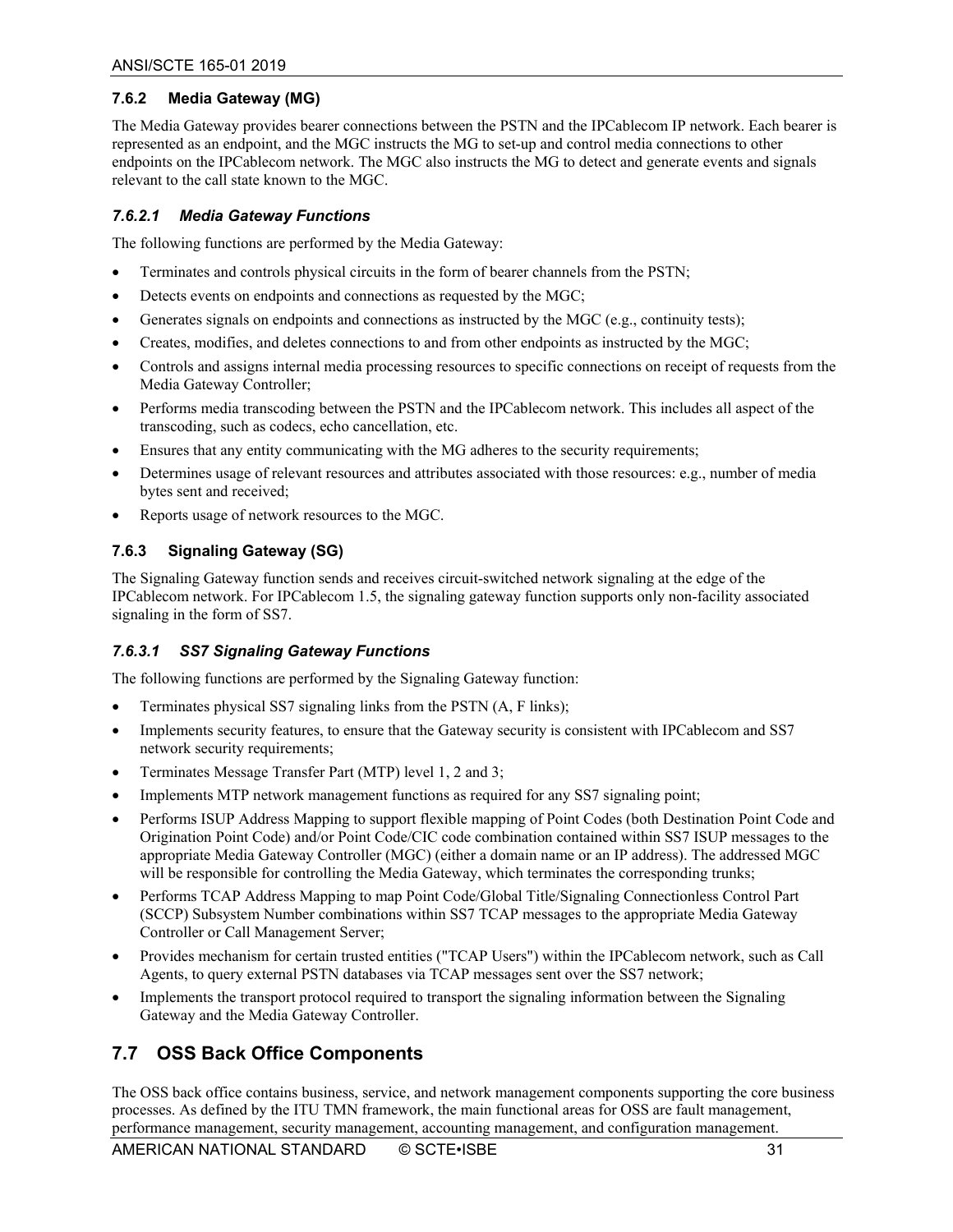IPCablecom 1.5 defines a limited set of OSS functional components and interfaces to support MTA device provisioning and Event Messaging to carry billing information.

#### <span id="page-31-0"></span>**7.7.1 Security Server – Key Distribution Center (KDC)**

For IPCablecom, the term KDC is utilized for a Kerberos security server. The Kerberos protocol with the public key PKINIT extension is used for key management on the interfaces between the MTA and the CMS and Provisioning Server. Refer to [\[10\]](#page-8-9) for more information.

Following MTA authentication using the PKINIT protocol, the KDC grants Kerberos tickets to the MTA. A ticket contains information used to configure security for the call signaling between the MTA and the CMS (if the MTA is to communicate with the CMS using a secured interface) and for the management interface between the MTA and the Provisioning Server (if the MTA is to be managed over a secured interface). Tickets are issued:

- during device provisioning. In the case when the MTA reboots and a saved ticket is still valid, then the MTA will not need to execute the PKINIT exchange to request a new ticket from the KDC.
- when a ticket expires. Under normal circumstances, tickets expire roughly once per week.

#### <span id="page-31-1"></span>**7.7.2 Dynamic Host Configuration Protocol Server (DHCP)**

The DHCP server is a back office network element used during the MTA device provisioning process to allocate IP addresses and other client configuration information. See IETF RFC2131 [\[17\].](#page-8-11)

#### <span id="page-31-2"></span>**7.7.3 Domain Name System Server (DNS)**

The DNS server is a back office network element used to map between domain names and IP addresses.

#### <span id="page-31-3"></span>**7.7.4 Trivial File Transfer Protocol Server or Hypertext Transfer Protocol Server (TFTP or HTTP)**

The TFTP server is a back office network element used during the MTA device provisioning process to download a configuration file to the MTA. An HTTP server may be used for the same purpose instead of a TFTP server.

#### <span id="page-31-4"></span>**7.7.5 SYSLOG Server (SYSLOG)**

The SYSLOG server is an optional back office network element used to collect event notification messages indicating that certain events such as device errors have occurred.

#### <span id="page-31-5"></span>**7.7.6 Record Keeping Server (RKS )**

The RKS is a trusted network element component that receives IPCablecom Event Messages from other trusted IPCablecom network elements such as the CMS, CMTS, and MGC. The RKS also, at a minimum, is a short-term repository for IPCablecom Event Messages. The RKS may assemble or correlate the Event Messages into coherent sets or Call Detail Records (CDRs), which are then made available to other back office systems such as billing or fraud detection.

#### <span id="page-31-6"></span>**7.8 Announcement Server (ANS)**

An Announcement Server (ANS) is a network component that manages and plays informational tones and messages in response to events that occur in the network. An ANS is a logical entity composed of an Announcement Controller (ANC) and an Announcement player (ANP).

#### <span id="page-31-7"></span>**7.8.1 Announcement Controller (ANC)**

The ANC initiates and manages all announcement services provided by the Announcement Player. The ANC requests the ANP to play announcements based on call state as determined by the CMS. When information is collected from the end-user by the ANP, the ANC is responsible for interpreting this information and manage the session accordingly. Hence, the ANC may also manage call state.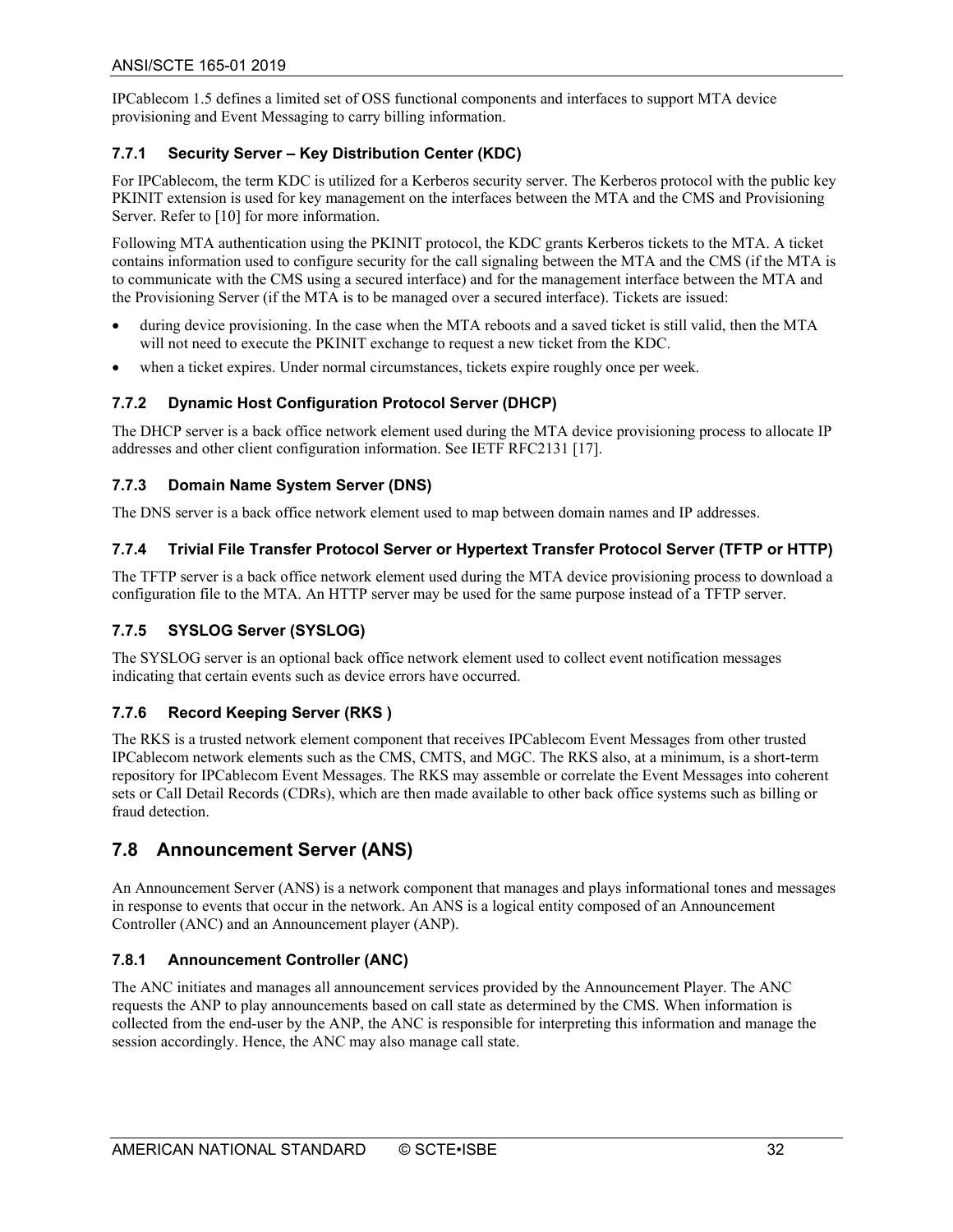#### <span id="page-32-0"></span>**7.8.2 Announcement Player (ANP)**

The Announcement Player is a media resource server. It is responsible for receiving and interpreting commands from the ANC and for delivering the appropriate announcement(s) to the MTA. The ANP also is responsible for accepting and reporting user inputs (e.g., DTMF tones). The ANP functions under the control of the ANC.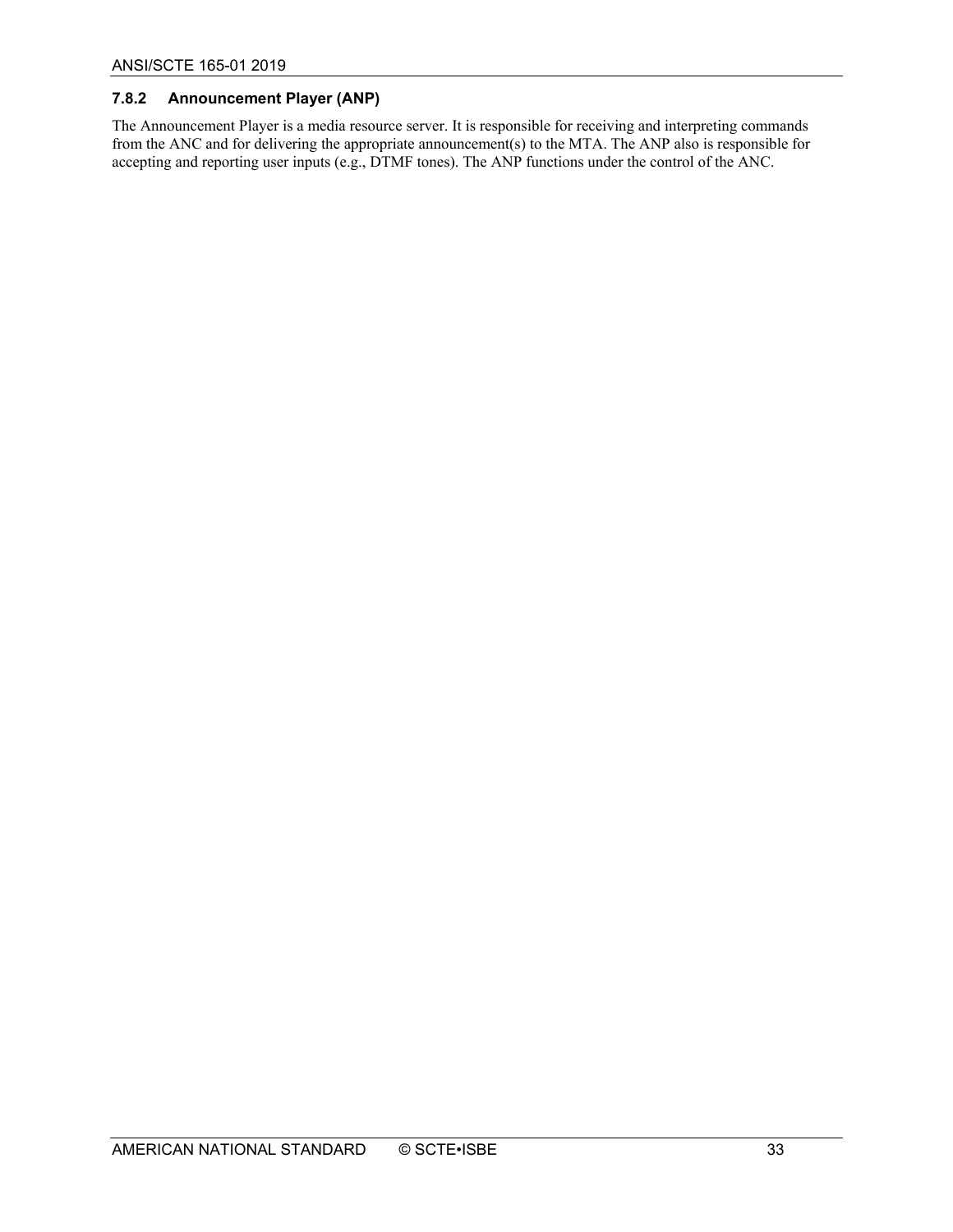## <span id="page-33-0"></span>**8 PROTOCOL INTERFACES**

Protocol specifications have been defined for most of the component interfaces in the IPCablecom 1.5 architecture. An overview of each protocol interface is provided within this section. The individual IPCablecom specifications should be consulted for the complete protocol requirements.

It is possible that some of these interfaces may not exist in a given vendor's product implementation. For example, if several functional IPCablecom components are combined then it is possible that some of these interfaces are internal to that component.

#### <span id="page-33-1"></span>**8.1 Call Signaling Interfaces**

Call signaling requires multiple interfaces within the IPCablecom architecture. These interfaces are identified in [Figure 5.](#page-33-3) Each interface in the diagram is labeled, and further described in the subsequent [Table 2.](#page-33-2)



*Figure 5. Call Signaling Interfaces*

<span id="page-33-3"></span><span id="page-33-2"></span>

| <b>Interface</b> | <b>IPCablecom</b><br><b>Functional</b><br><b>Component</b> | <b>Description</b>                                                                                                                    |
|------------------|------------------------------------------------------------|---------------------------------------------------------------------------------------------------------------------------------------|
| $pkt-c1$         | $MTA - CMS$                                                | Call signaling messages exchanged between the MTA and CMS using the<br>NCS protocol, which is a profile of MGCP.                      |
| pkt-c2           | CMS-CMS                                                    | Call signaling messages exchanged between CMSes. The protocol for this<br>interface is CMSS.                                          |
| $pkt-c3$         | $CMS - SG$                                                 | Call signaling messages exchanged between the CMS and SG. The protocol<br>for this interface is not defined in IPCablecom 1.5.        |
| pkt-c4           | $CMS - MGC$                                                | Call signaling messages exchanged between the CMS and MGC. The<br>protocol for this interface is CMSS.                                |
| pkt-c5           | $SG - MGC$                                                 | Call signaling messages exchanged between the MGC and SG. The<br>protocol for this interface is not defined in IPCablecom 1.5.        |
| $pkt-c6$         | $MGC - MG$                                                 | Interface for control of the Media Gateway using the TGCP protocol, which<br>is a profile of MGCP similar (but not identical) to NCS. |

#### *Table 2. Call Signaling Interfaces*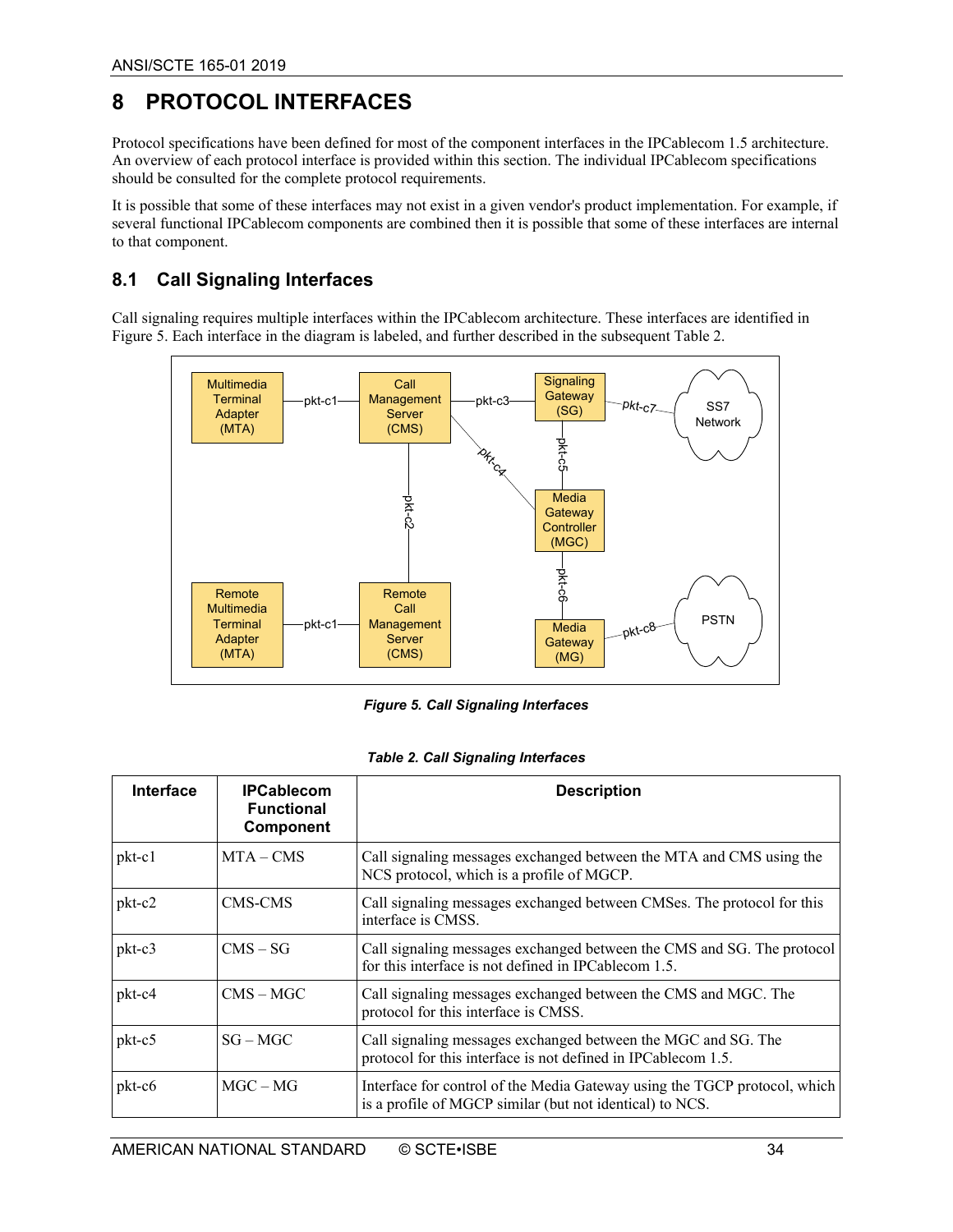| <b>Interface</b> | <b>IPCablecom</b><br><b>Functional</b><br><b>Component</b> | <b>Description</b>                                                                                                                                                                                                             |
|------------------|------------------------------------------------------------|--------------------------------------------------------------------------------------------------------------------------------------------------------------------------------------------------------------------------------|
| pkt-c7           | $SG - SS7$                                                 | The SG terminates physical SS7 signaling links from the PSTN (A, F<br>links). The following protocols are supported:                                                                                                           |
|                  |                                                            | ISUP User Interface. Provides an SS7 ISUP signaling interface to external<br>PSTN carriers.                                                                                                                                    |
|                  |                                                            | TCAP User Interface. Provides mechanism for certain trusted entities<br>("TCAP Users") within the IPCablecom network, such as Call Agents, to<br>query external PSTN databases via TCAP messages sent over the SS7<br>network. |
| pkt-c8           | $MG - PSTN$                                                | This interface defines bearer channel connectivity from the Media Gateway<br>to the PSTN.                                                                                                                                      |

#### <span id="page-34-0"></span>**8.1.1 Network-based Call Signaling (NCS) Framework**

The IPCablecom Network-based Call Signaling (NCS) protocol (pkt-c1) is a profile of the MGCP call signaling protocol defined in IETF RFC 3435 [\[31\].](#page-9-2) The NCS architecture places call state and feature implementation in a centralized component, the Call Management Server (CMS), and places device control intelligence in the MTA. The MTA passes device events to the CMS, and responds to commands issued from the CMS. The CMS, which may consist of multiple geographically or administratively distributed systems, is responsible for setting up and tearing down calls, providing services such as CLASS and custom calling features, performing call authorization, and generating billing event records, etc.

The signaling functions necessary to provide service are divided between the MTA and the CMS. For example, a simple basic call could be implemented by the following sequence: the CMS instructs the MTA to inform the CMS when the phone goes off hook and seven DTMF digits have been entered. When this sequence of events occurs, the MTA notifies the CMS. The CMS then instructs the MTA to create a connection, reserve QoS resources through the access network for the pending voice connection, and also to play a locally generated ringback tone. The CMS in turn communicates with a remote CMS (or MGC) to set up the call. When the CMS detects answer from the far end, it instructs the MTA to stop the ringback tone, activate the media connection between the MTA and the far-end MTA, and begin sending and receiving media stream packets.

By centralizing call state and service processing in the CMS, the service provider is in a position to manage centrally the service provided. In addition, the service provider has access to all the call-control software and hardware in the event that a defect occurs that impacts subscriber services. Software is controlled, and may be updated in debugging and resolution cycles that do not require deployment of field personnel to the customer premise. Additionally, the service provider has direct control over the services provided and their associated revenue streams.

#### <span id="page-34-1"></span>**8.1.2 PSTN Signaling Framework**

PSTN signaling interfaces are summarized in [Table 2](#page-33-2) (pkt-c3 through pkt-c8). These interfaces provide access to PSTN-based services and to PSTN subscribers from the IPCablecom network.

The IPCablecom PSTN signaling framework consists of a PSTN gateway that is divided into three functional components:

- Media Gateway Controller (MGC)
- Media Gateway (MG)
- Signaling Gateway (SG)

The Media Gateway Controller and the Media Gateway are analogous to, respectively, the CMS and MTA in the NCS framework. The Media Gateway provides bearer and in-band signaling connectivity to the PSTN. The Media Gateway Controller implements all the call state and intelligence and controls the operation of the Media Gateway through the TGCP protocol (pkt-c6) [\[8\].](#page-8-12) This includes creation, modification and deletion of connections. TGCP is a profile of the MGCP call signaling protocol defined in IETF RFC 3435 and is very similar (but not identical) to NCS.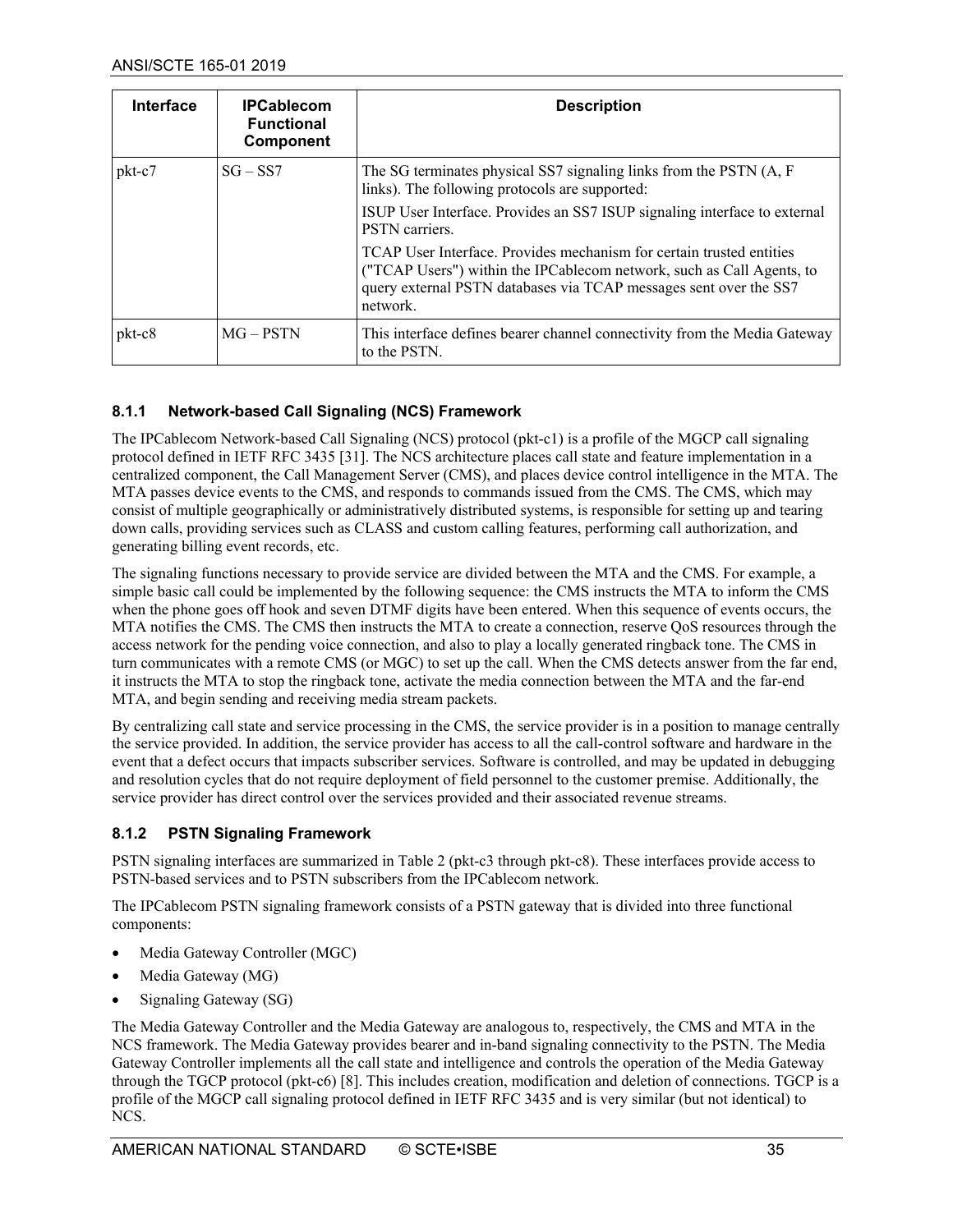The CMS and the MGC may each send TCAP queries (e.g., 800 number lookup, LNP lookup) to an SS7 Service Control Point (SCP) via the SG (pkt-c3 and pkt-c5). The MGC, via the SG, also exchanges ISUP signaling with the PSTN's SS7 entities for trunk management and control. The interface SG and the CMS or MGC is not defined in IPCablecom 1.5.

#### <span id="page-35-0"></span>**8.1.3 CMS to CMS Signaling Framework**

IPCablecom 1.5 supports both inter-domain and intra-domain CMS-CMS and CMS-MGC signaling as defined in the IPCablecom CMSS specification [\[11\].](#page-8-13) The CMSS signaling architecture is based on the IETF Session Initiation Protocol (SIP) (IETF RFC 3261 [\[26\]\)](#page-8-14). CMSS defines a call signaling protocol. It does not address routing in the network.

The CMS contains a SIP User Agent Client (UAC) and User Agent Server (UAS). The user agent maintains call state during the life of the call, and monitors the MTA for state changes that affect the call. The interface between the CMS and the MTA is NCS. CMSS messages for setting up a new call, or changing the attributes or participants of an active call, are initiated by the CMS. The CMS in turn is typically driven to this by signaling from the MTA, e.g., by receiving an NCS message informing about dialed digits. A CMS includes a Gate Controller (GC) function. The User Agent part of the CMS participates in the CMSS signaling and the Gate Controller part participates in the D-QoS signaling. Together, they control the coordination of the signaling for call setup and resource management.

#### <span id="page-35-1"></span>**8.2 Media Streams**

The IETF standard Real-time Transport Protocol (RTP) (IETF RFC 1889) is used to transport media streams in the IPCablecom network [\[15\].](#page-8-15) IPCablecom uses the RTP profile for audio streams as defined in IETF RFC 1890 [\[18\].](#page-8-16)

The primary media flow paths in the IPCablecom network architecture are shown in [Figure 6.](#page-35-2) Note that the media paths traverse the CMTSs even though this is not explicitly represented in [Figure 6.](#page-35-2)



<span id="page-35-2"></span>*Figure 6. RTP Media Stream Flows in a IPCablecom Network*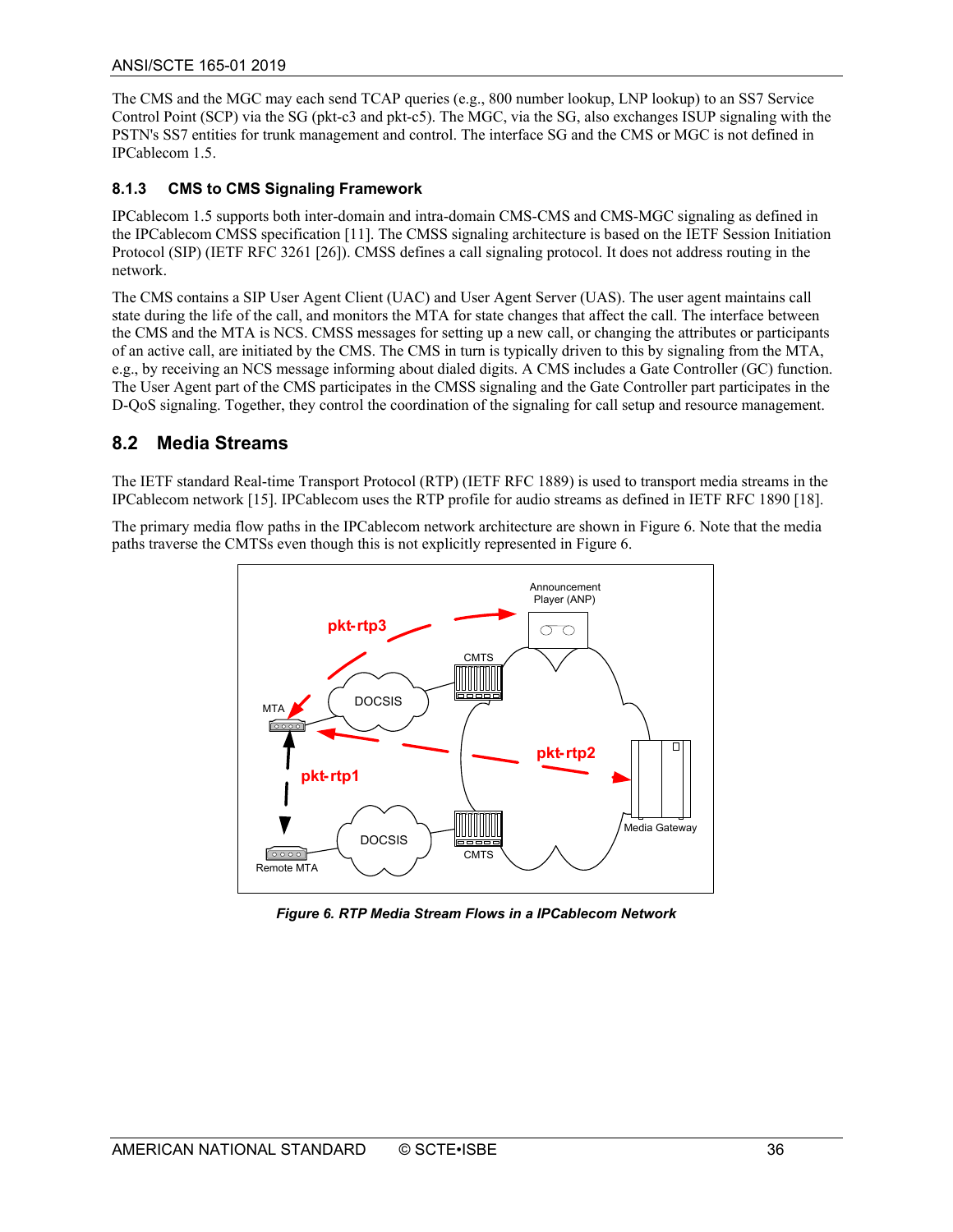The primary media flow paths in the IPCablecom network architecture are described in [Table 3.](#page-36-0)

<span id="page-36-0"></span>

| <b>Interface</b>          | <b>IPCablecom</b><br><b>Functional</b><br><b>Component</b> | <b>Description</b>                                                                                                                    |
|---------------------------|------------------------------------------------------------|---------------------------------------------------------------------------------------------------------------------------------------|
| pkt-rtp1                  | $MTA - MTA$                                                | Media flow between MTAs. Includes, for example, encoded voice and fax.                                                                |
| pkt-rtp2                  | $MTA - MG$                                                 | Media flow between the MG and the MTA. Includes, for example, tones,<br>announcements, and PSTN media flow.                           |
| $pkt$ -rtp $\overline{3}$ | $MTA - AND$                                                | Media flow between the ANP and the MTA. Includes, for example, tones and<br>announcements sent to the MTA by the Announcement Player. |

| <b>Table 3. RTP Media Stream Flows</b> |  |  |
|----------------------------------------|--|--|
|                                        |  |  |

RTP encodes a single channel of multimedia information in a single direction. Inside each RTP header, a 7-bit Payload Type (PT) indicates which encoding algorithm, e.g.,G.711, is used inside the payload of the packet. Most of the common audio algorithms are assigned to particular PT values in the range 0 through 95. The range 96 through 127 is reserved for "dynamic" RTP payload types, where the binding between the encoding algorithm and the payload type is established through signaling.

The packet format for RTP data transmitted over IP over Ethernet is depicted i[n Figure 7.](#page-36-1)



*Figure 7. RTP Packet Format*

<span id="page-36-1"></span>The length of the RTP Payload as well as the frequency with which packets are transmitted depends on the encoding algorithm defined by the Payload Type field.

RTP sessions are established dynamically by the endpoints involved, so there is no "well-known" UDP port number used to receive RTP information. The Session Description Protocol (SDP[\) \[16\]](#page-8-17) was developed by the IETF to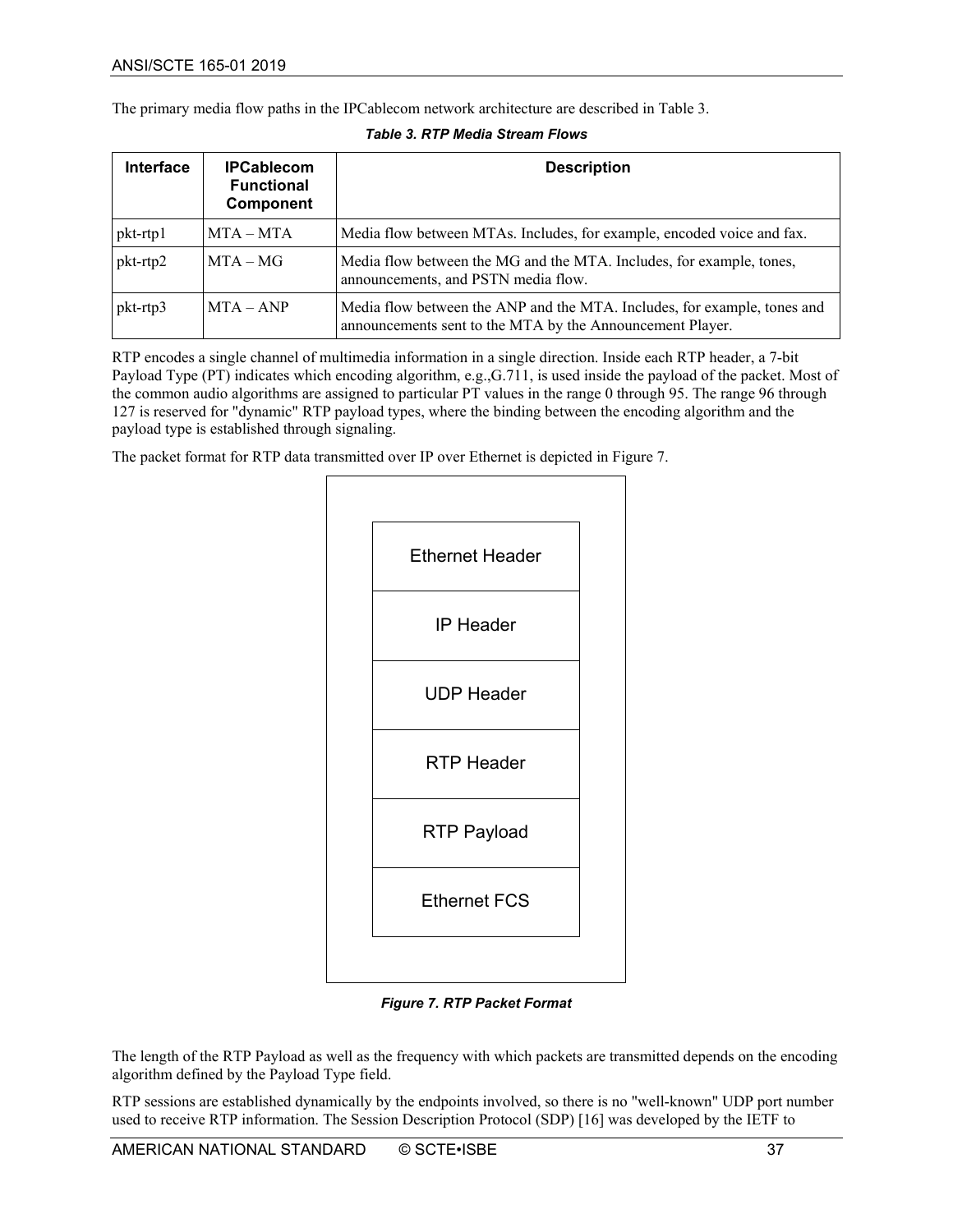communicate the particular IP address and UDP port used by a particular RTP session. SDP is used by both NCS and TGCP.

The packet header overhead of Ethernet, IP, UDP, and RTP is significant when compared to a typical RTP Payload size, which can be as small as just a few bytes for packetized voice. The DOCSIS specifications address this issue with a Payload Header Suppression feature for abbreviating common headers.

The ITU-T T.38 recommendation [\[32\]](#page-9-3) is also used to transport facsimile media in IPCablecom networks, refer to Sectio[n 9.7](#page-51-2) of this document for more details.

#### <span id="page-37-0"></span>**8.2.1 Real-time Transport Control Protocol (RTCP)**

RTCP is defined in IETF RFC 1889. It is based on the periodic transmission of control packets to all participants in the session, using the same distribution mechanism as the data packets. RTCP provides feedback on the quality of the data distribution. This is an integral part of the RTP's role as a transport protocol and is related to the flow and congestion control functions of other transport protocols. IPCablecom 1.5 supports the usage of RTCP on all its endpoints.

Extensions to RTCP exist in order to better assess the quality of a voice call and diagnose problems on the network more effectively. These extensions are called RTCP Extended Reports (RTCP XR), and are defined in IETF RFC 3611 [\[27\].](#page-8-18) RTCP XR contains many sets of metrics. IPCablecom 1.5 supports only the RTCP XR Voice Metrics on all endpoints.

#### <span id="page-37-1"></span>**8.3 MTA Device Provisioning**

MTA Device Provisioning enables an MTA to register with the operator network and to provide subscriber services over the HFC network. Provisioning covers initialization, authentication, and registration functions required for MTA device provisioning. The IPCablecom 1.5 MTA Device Provisioning Specification [\[9\]](#page-8-10) also includes attribute definitions required in the MTA configuration file.



<span id="page-37-2"></span>*Figure 8. IPCablecom Provisioning Interfaces*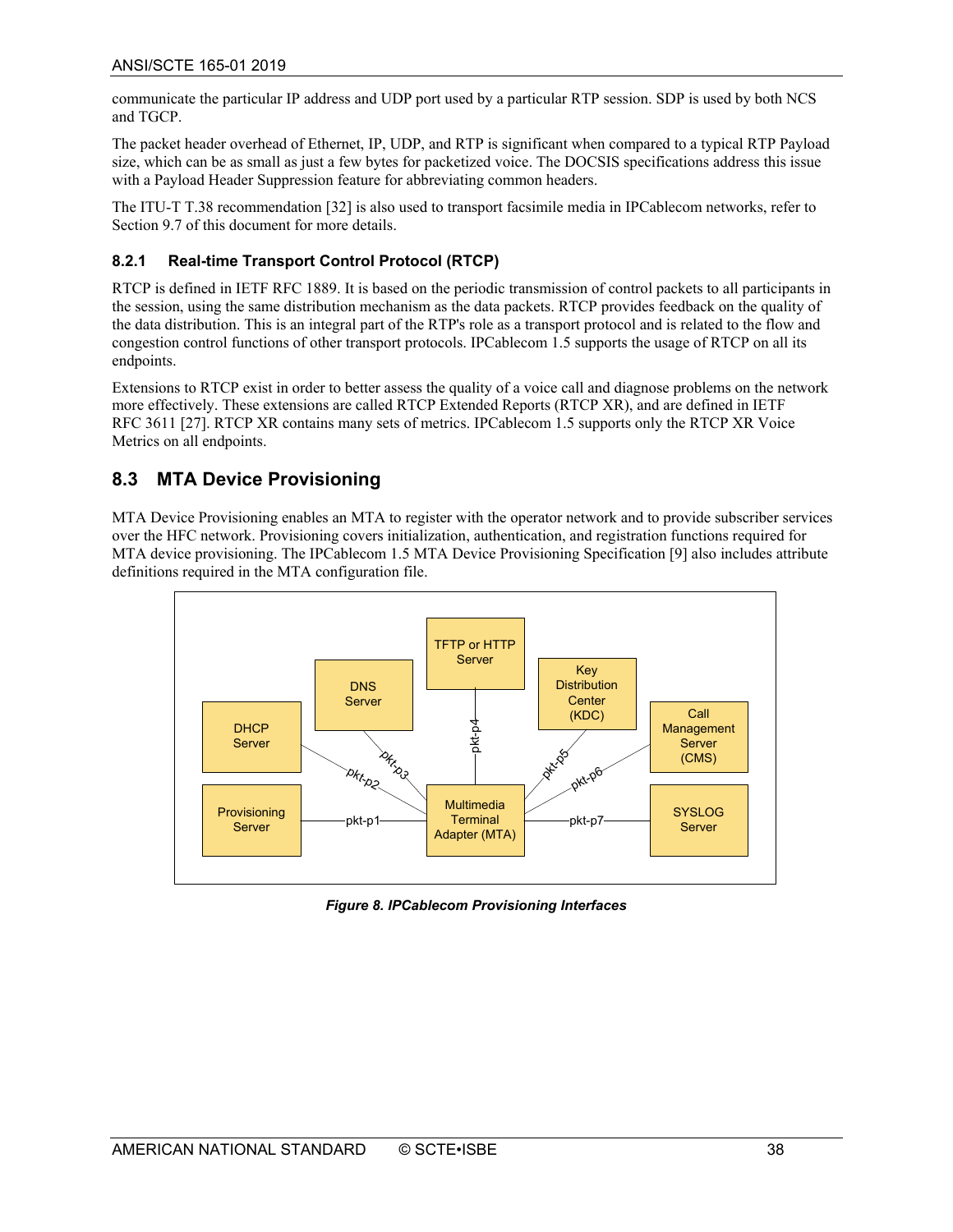<span id="page-38-3"></span>[Table 4](#page-38-3) describes the provisioning interfaces shown i[n Figure 8.](#page-37-2)

*Table 4. Device Provisioning Interfaces*

| <b>Interface</b> | <b>IPCablecom</b><br><b>Functional</b><br>Component | <b>Description</b>                                                                                                                                                                                                                                                                                                 |
|------------------|-----------------------------------------------------|--------------------------------------------------------------------------------------------------------------------------------------------------------------------------------------------------------------------------------------------------------------------------------------------------------------------|
| $pkt-p1$         | MTA-PROV Server                                     | Interface to exchange device capability as well as MTA device and<br>endpoint information between the MTA and Provisioning Server, using<br>the SNMP protocol. The MTA also uses this interface to send notification<br>that provisioning has completed along with a pass/fail status, using the<br>SNMP protocol. |
| pkt-p2           | MTA-DHCP server                                     | DHCP interface between the MTA and DHCP server; used to assign an IP<br>address to the MTA and to provide additional low-level information used<br>by the MTA when attaching itself to the network.                                                                                                                |
| pkt-p3           | MTA - DNS server                                    | DNS interface between the MTA and DNS server; used to obtain the IP<br>address of a IPCablecom server given its fully qualified domain name.                                                                                                                                                                       |
| pkt-p4           | $MTA - HTTP$ or $TFTP$<br>server                    | Interface used by the MTA to download its device configuration file from<br>the TFTP server or HTTP server.                                                                                                                                                                                                        |
| pkt-p5           | $MTA - KDC$                                         | Interface used by the MTA to obtain Kerberos tickets from the Key<br>Distribution Center using the Kerberos protocol.                                                                                                                                                                                              |
| pkt-p6           | $MTA - CMS$                                         | Interface used between the MTA and the CMS to establish an IPsec<br>Security Association using the Kerberos protocol.                                                                                                                                                                                              |
| pkt-p7           | $MTA - SYSTEMG$                                     | Interface used by the MTA to send network event notifications to a<br>SYSLOG server including information related to the status of the device<br>provisioning.                                                                                                                                                     |

#### <span id="page-38-0"></span>**8.4 SNMP Element Management Layer Interfaces**

IPCablecom requires SNMP to interface the MTA to element management systems for MTA device provisioning. IPCablecom specifications rely on standard SNMP protocol operations such as "traps" and "informs" for event reporting, and "sets" and "gets" for device provisioning and management. The IPCablecom MIB modules are defined in the IPCablecom 1.5 MIBs Framework specification [\[7\]](#page-8-19) and defined in the IPCablecom 1.5 MTA MIB specificatio[n \[5\]](#page-8-7) and the IPCablecom 1.5 Signaling MIB specification [\[6\].](#page-8-8)

The IPCablecom 1.5 Signaling MIB module contains Network-based Call Signaling information for provisioning on both a device and a per-endpoint basis. The IPCablecom 1.5 MTA MIB module contains data for device provisioning and for supporting provisioned functions such as event logging.

#### <span id="page-38-1"></span>**8.5 Event Messages Interfaces**

#### <span id="page-38-2"></span>**8.5.1 Event Message Framework**

An Event Message is a data record containing information about network usage and activities. A single Event Message may contain a complete set of data regarding usage or it may only contain part of the total usage information. When correlated by the Record Keeping Server (RKS), information contained in multiple Event Messages provides a complete record of the service afforded a call. This complete record of the service is often referred to as a Call Detail Record (CDR). Event Messages or CDRs may be sent to one or more back office applications such as a billing system, fraud detection system, or pre-paid services processor.

The IPCablecom 1.5 Event Messages specification [\[4\]](#page-8-20) defines the structure of the Event Message data record and defines RADIUS (IETF RFCs 2865 [\[21\]](#page-8-21) and 2866 [\[22\]\)](#page-8-22)as the transport protocol. The Event Message data record format is designed to be flexible and extensible in order to carry information about network usage for a wide variety of services. [Figure 9](#page-39-1) shows a representative Event Message architecture.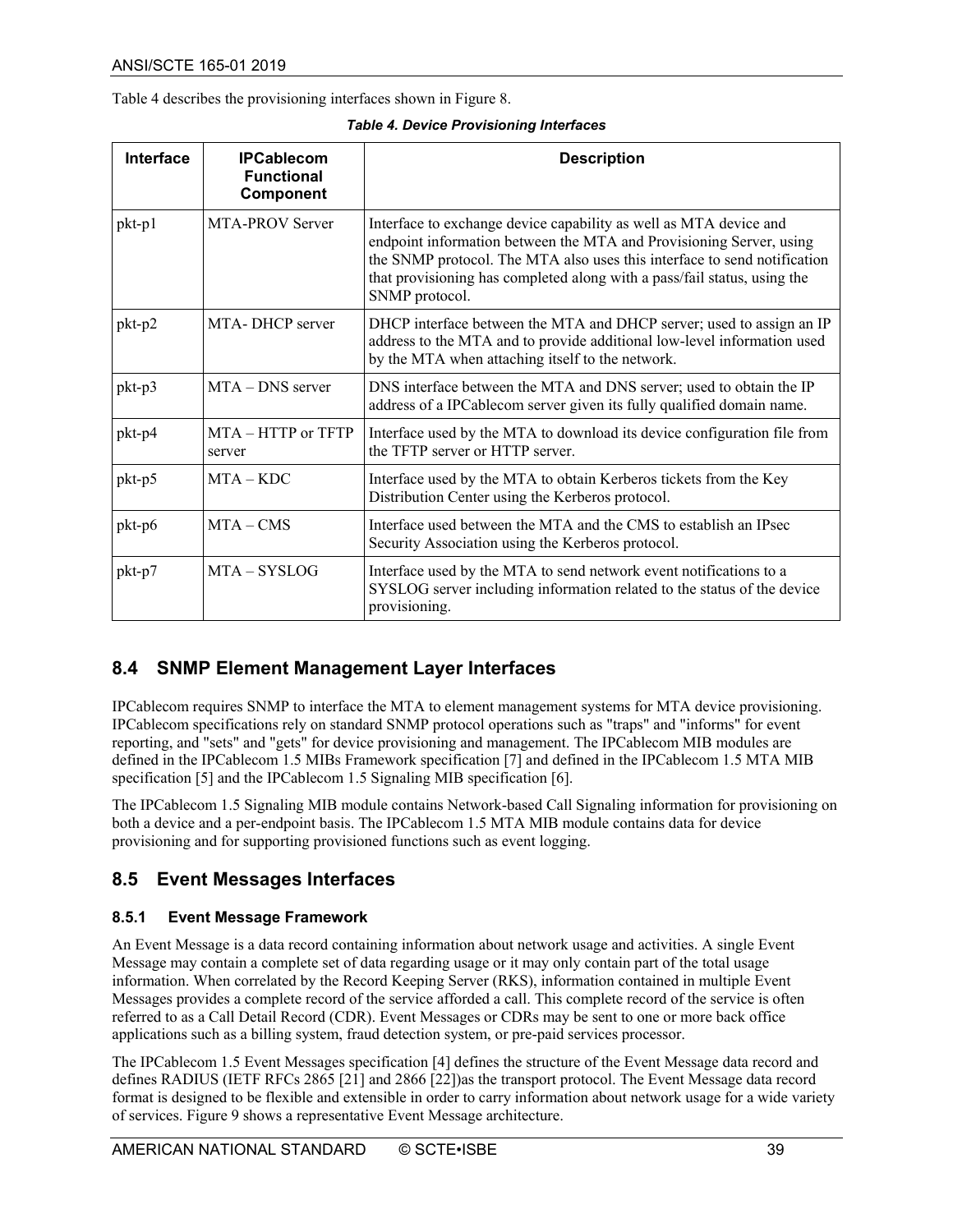

*Figure 9. Representative Event Messages Architecture*

<span id="page-39-1"></span>

*Figure 10. Event Message Interfaces*

<span id="page-39-2"></span>[Table 5](#page-39-0) describes the Event Message interfaces shown in [Figure 10.](#page-39-2)

#### *Table 5. Event Message Interfaces*

<span id="page-39-0"></span>

| <b>Interface</b> | <b>IPCablecom</b><br><b>Functional</b><br><b>Component</b> | <b>Description</b>                                                                                                              |    |
|------------------|------------------------------------------------------------|---------------------------------------------------------------------------------------------------------------------------------|----|
| pkt-em1          | <b>CMS-CMTS</b>                                            | DQoS Gate-Set message carrying Billing Correlation ID and other data<br>required for the CMTS to send Event Messages to an RKS. |    |
| pkt-em2          | CMS-CMS<br>CMS-MGC                                         | The protocol for this interface is CMSS. Used to carry Billing Correlation ID<br>and other data required for billing data.      |    |
| pkt-em3          | CMS-RKS                                                    | RADIUS protocol carrying IPCablecom Event Messages.                                                                             |    |
|                  | AMERICAN NATIONAL STANDARD                                 | © SCTE•ISBE                                                                                                                     | 40 |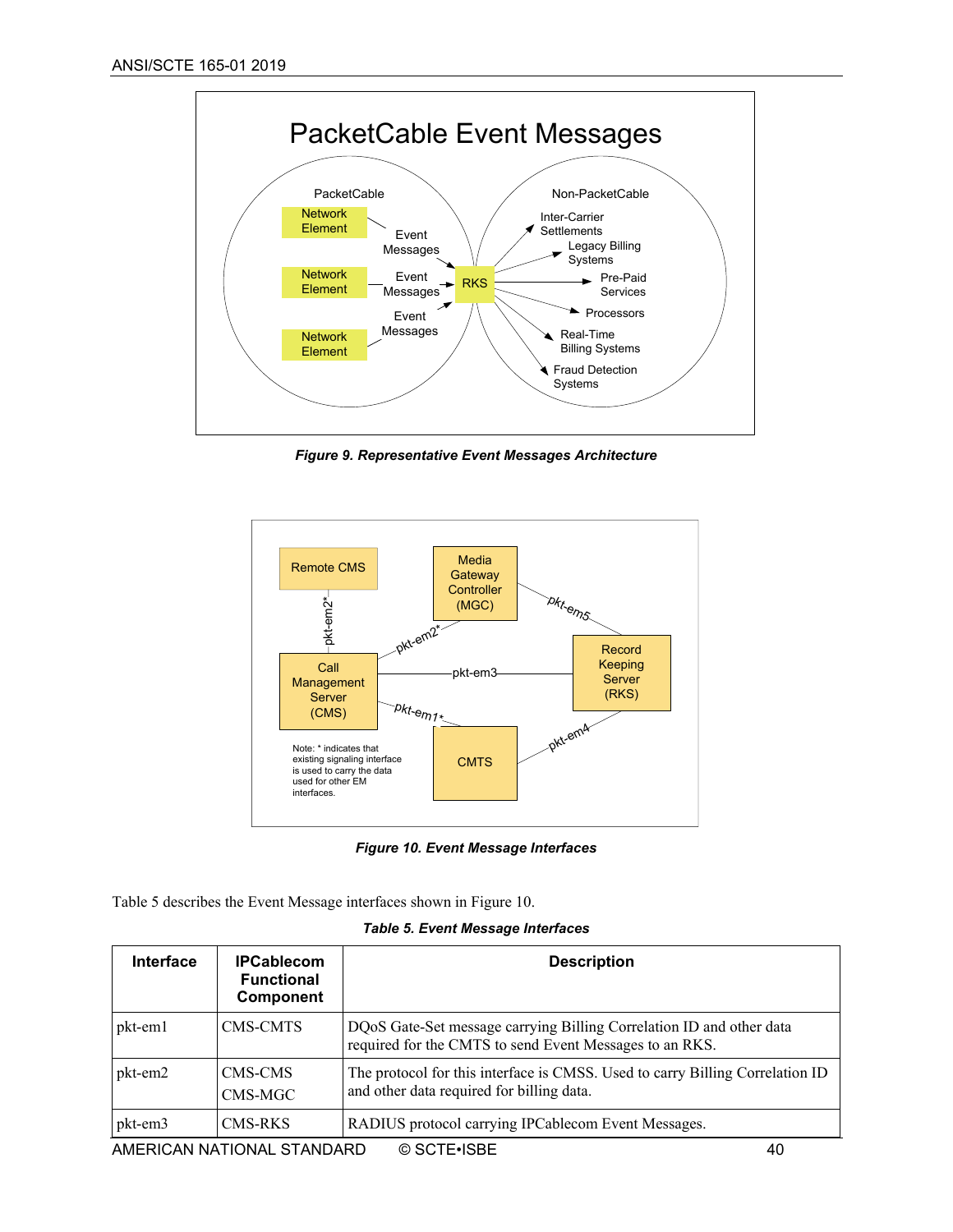| <b>Interface</b> | <b>IPCablecom</b><br><b>Functional</b><br>Component | <b>Description</b>                                  |
|------------------|-----------------------------------------------------|-----------------------------------------------------|
| pkt-em4          | CMTS-RKS                                            | RADIUS protocol carrying IPCablecom Event Messages. |
| pkt-em5          | MGC-RKS                                             | RADIUS protocol carrying IPCablecom Event Messages. |

### <span id="page-40-0"></span>**8.6 Quality of Service (QoS)**

#### <span id="page-40-1"></span>**8.6.1 QoS Framework**

The IPCablecom QoS Framework is represented in [Figure 11.](#page-40-3)



*Figure 11. IPCablecom QoS Interfaces*

<span id="page-40-3"></span>[Table 6](#page-40-2) briefly identifies each interface and describes how each interface is used in the IPCablecom 1.5 Dynamic QoS Specification (DQoS[\) \[2\].](#page-8-5)

<span id="page-40-2"></span>

| <b>Interface</b> | <b>IPCablecom Functional</b><br><b>Component</b> | <b>DQoS Description</b>                          |
|------------------|--------------------------------------------------|--------------------------------------------------|
| pkt-q1           | $MTA - CM$                                       | MTA, MAC Control Service Interface (not exposed) |
| $pkt-q2$         | $CM$ – CMTS (DOCSIS)                             | DOCSIS, CM-initiated                             |
| pkt-q3           | $MTA - CMS$                                      | <b>NCS</b>                                       |
| pkt-q4           | $GC - CMTS$                                      | Gate Management                                  |
| pkt-q5           | $CMTS - RKS$                                     | <b>Billing</b>                                   |
| Pkt-q6           | $CMS - CMS$                                      | Session Establishment                            |

#### *Table 6. QoS Interfaces*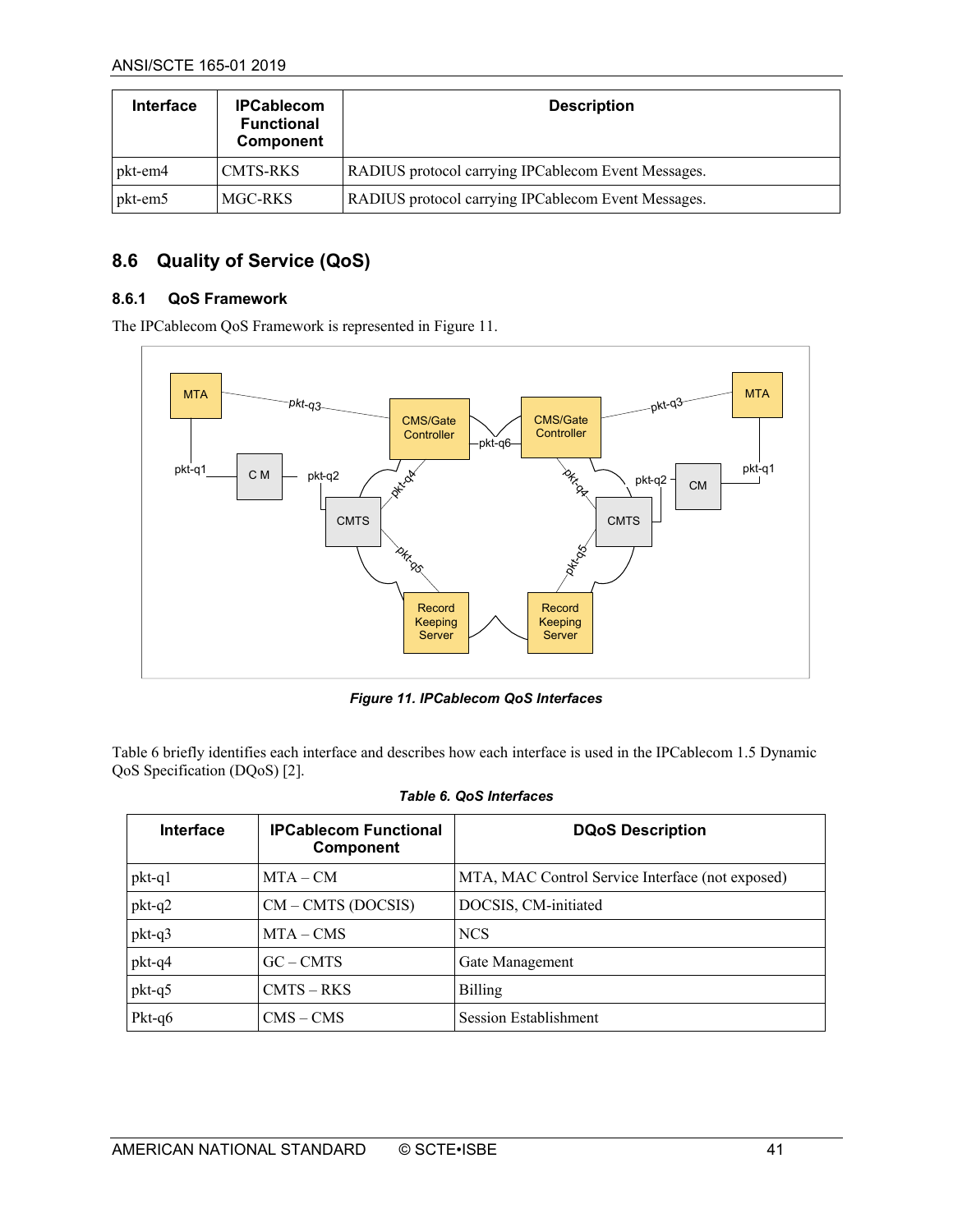The function of each QoS interface is further described in [Table 7.](#page-41-0)

*Table 7. QoS Interfaces*

<span id="page-41-0"></span>

| Interface | <b>IPCablecom</b><br><b>Functional</b> | <b>Description</b>                                                                                                                                                                                                                                                                                                                                                                |
|-----------|----------------------------------------|-----------------------------------------------------------------------------------------------------------------------------------------------------------------------------------------------------------------------------------------------------------------------------------------------------------------------------------------------------------------------------------|
|           | Component                              |                                                                                                                                                                                                                                                                                                                                                                                   |
| pkt-q1    | $MTA - CM$                             | This interface decomposes into three sub-interfaces:                                                                                                                                                                                                                                                                                                                              |
|           |                                        | Control: used to manage DOCSIS service-flows and their associated QoS<br>traffic parameters and classification rules.                                                                                                                                                                                                                                                             |
|           |                                        | Synchronization: used to synchronize packet and scheduling for<br>٠<br>minimization of latency and jitter.                                                                                                                                                                                                                                                                        |
|           |                                        | Transport: used to process packets in the media stream and perform<br>appropriate per-packet QoS processing.                                                                                                                                                                                                                                                                      |
|           |                                        | The MTA/CM interface is conceptually defined in the DOCSIS RFI specification<br>[14]. It is not exposed to the IPCablecom layers.                                                                                                                                                                                                                                                 |
| $pkt-q2$  | $CM - CMTS$                            | This interface is the DOCSIS QoS interface (control, scheduling, and transport). It<br>should be noted that in IPCablecom 1.5 most control functions can be initiated only<br>by the CM. The CMTS, as always, is the final policy arbiter and granter of<br>admission into the DOCSIS access network. The following capabilities of the<br>DOCSIS MAC are used within IPCablecom: |
|           |                                        | Multiple service flows, each with its own class of upstream traffic, both<br>single and multiple voice connections per DOCSIS service flow.                                                                                                                                                                                                                                       |
|           |                                        | Prioritized classification of traffic streams to service flows.<br>$\bullet$                                                                                                                                                                                                                                                                                                      |
|           |                                        | Guaranteed minimum/constant bitrate scheduling service.                                                                                                                                                                                                                                                                                                                           |
|           |                                        | Constant bit rate scheduling with traffic activity detection service (slow<br>down, speed up, stop, and restart scheduling).                                                                                                                                                                                                                                                      |
|           |                                        | DOCSIS packet header suppression for increased call density.                                                                                                                                                                                                                                                                                                                      |
|           |                                        | DOCSIS classification of voice flows to service flow.                                                                                                                                                                                                                                                                                                                             |
|           |                                        | DOCSIS synchronization of CODEC to CMTS clock and Grant Interval.                                                                                                                                                                                                                                                                                                                 |
|           |                                        | Two-phase activation of QoS resources.                                                                                                                                                                                                                                                                                                                                            |
|           |                                        | TOS packet marking at network layer.                                                                                                                                                                                                                                                                                                                                              |
|           |                                        | Guarantees on latency and jitter.                                                                                                                                                                                                                                                                                                                                                 |
|           |                                        | Internal sub-layer signaling between IPCablecom MTA and DOCSIS.                                                                                                                                                                                                                                                                                                                   |
|           |                                        | This interface is further defined in the DOCSIS RFI specification [14].                                                                                                                                                                                                                                                                                                           |
| $pkt-q3$  | MTA-CMS                                | Signaling interface between the MTA and CMS. Many parameters are signaled<br>across this interface such as the media stream, IP addresses, port numbers, and the<br>selection of Codec and packetization characteristics.                                                                                                                                                         |
| pkt-q4    | $GC - CMTS$                            | This interface is used to manage the dynamic Gates for media stream sessions. This<br>interface enables the IPCablecom network to request and authorize QoS.                                                                                                                                                                                                                      |
| pkt-q5    | $CMTS - RKS$                           | This interface is used by the CMTS to report changes in the QoS resources used by<br>a call. This interface is defined in the Event Messages specification.                                                                                                                                                                                                                       |
| pkt-q6    | CMS - CMS                              | This interface is used to establish intradomain and interdomain sessions. This<br>interface includes functionality to ensure QoS resources are available on both ends<br>of the connection before the call is allowed to complete.                                                                                                                                                |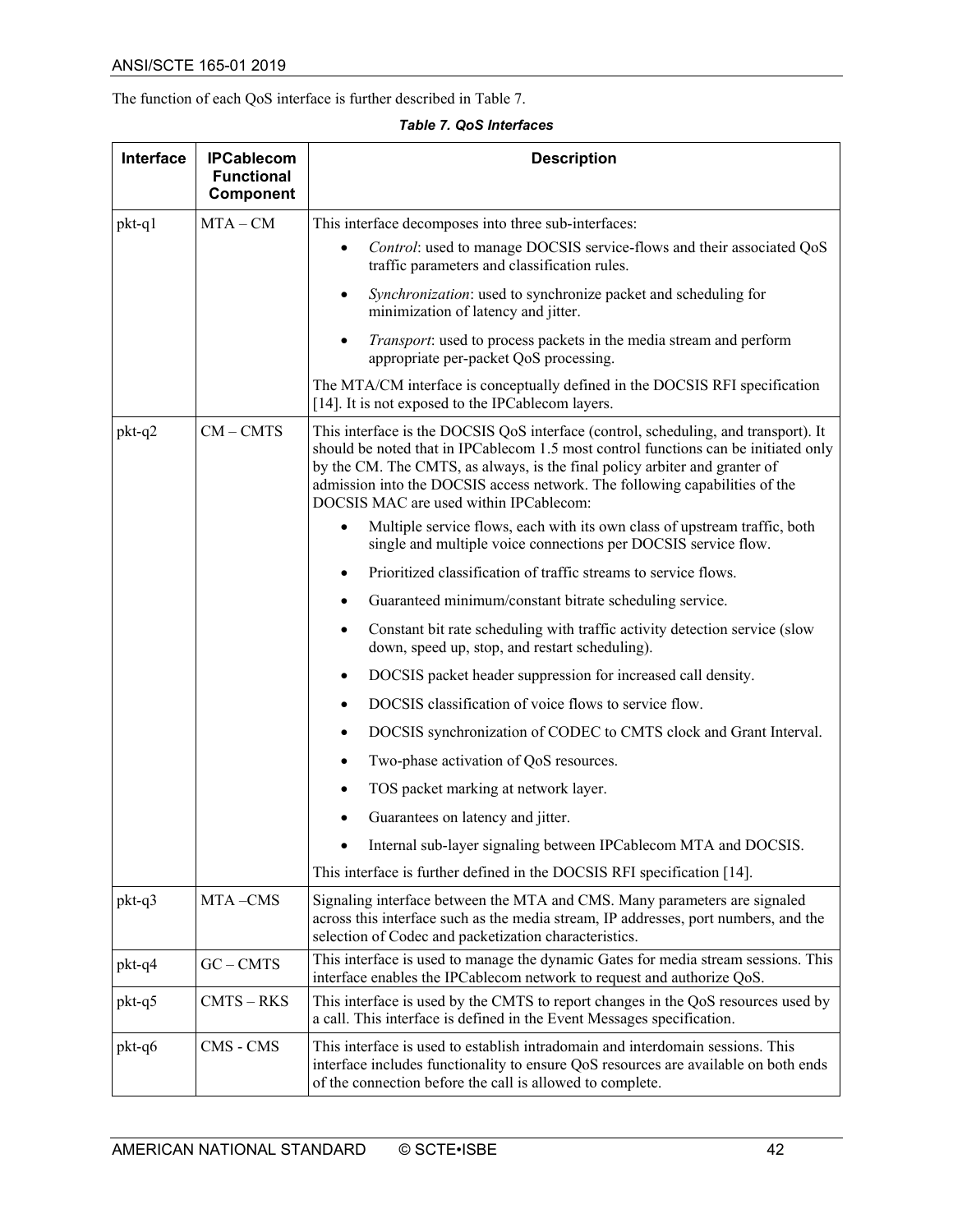#### <span id="page-42-0"></span>**8.6.2 Dynamic Quality of Service**

IPCablecom Dynamic QoS (DQoS) utilizes the call signaling information at the time that the call is made to authorize resources for the call. This Dynamic QoS architecture prevents various theft of service attack types by integrating the QoS messaging with other protocols and network elements. The network elements that are necessary for a Dynamic QoS control are shown in [Figure 11.](#page-40-3)

The logical entity within the CMTS that defines traffic classification and QoS policy on media streams is called a Gate. The Gate Controller element of the CMS manages Gates for IPCablecom media streams. The following key information is included in signaling between the GC and the CMTS:

- Maximum Allowed QoS Envelope The maximum allowed QoS envelope defines the maximum QoS resource (e.g., "2 grants of 160 bytes per 10ms") that the MTA is allowed to request for a given media stream bearer flow. If the MTA requests a value greater than the parameters contained within the envelope, then the request is denied.
- Identity of the media stream endpoints The GC/CMS authorizes the parties that are involved in a media stream bearer flow. Using this information, the CMTS can police the data stream to ensure that the origin and destination of the data stream match the parties that are authorized as endpoints for the flow.
- Destination for Billing Information The GC/CMS informs the CMTS of the identity of primary and secondary Record Keeping Servers for the call and provides a unique billing id to allow for correlation of records across multiple network elements.

The role of each of the IPCablecom components in implementing DQoS is as follows:

**Call Management Server/Gate Controller** – The CMS/GC is responsible for QoS authorization. The QoS authorization might depend on the type of call, type of user or other parameters defined by policy. The CMS/GC also uses CMSS to ensure that QoS resources are available on both ends of a call in the event of an intradomain or interdomain call.

**CMTS** – Using information supplied by the CMS/GC, the CMTS performs admission control on the QoS requests and subsequently polices the admitted data stream to make sure that the source and destination for the data stream match the parties who were authorized as endpoints for the stream. The CMTS interacts with the CM portion of the MTA and the RKS. The responsibilities of the CMTS with respect to these elements are:

- CMTS to Record Keeping Server The CMTS notifies the Record Keeping Server (RKS) each time that there is a change in the QoS between the CMTS and the MTA for a particular call.
- CMTS to MTA The MTA makes dynamic requests for creation and modification of QoS traffic parameters associated with DOCSIS Dynamic Service Flows that carry the bearer traffic. When the CMTS receives a request, it checks whether the requested characteristics are within the authorized QoS envelope and also whether the media stream endpoints are authorized to carry this traffic. When the checks succeed, the CMTS creates or modifies the Dynamic Service Flow appropriately.

**Record Keeping Server (RKS)** – The RKS receives each event (in the form of an Event Message) sent by the CMTS. The RKS typically has an interface to one or more backend systems, and reformats and forwards the information received from the CMTS on to those other systems.

**MTA** – The MTA is the entity to which the Service Level Agreement is provided by the CMTS. The MTA is responsible for the proper use of the QoS link (and the CMTS is responsible for enforcing that proper use, since the MTA is an untrusted device). If the MTA attempts to exceed the traffic envelope authorized by the Service Level Agreement, then the CMTS ensures that the MTA will not receive the excess QoS that it has requested.

#### <span id="page-42-1"></span>**8.7 CMS Subscriber Provisioning**

The CMS Subscriber Provisioning specification [\[12\]](#page-8-23) provides a means for automated service activation by defining an interface between the Provisioning Server (or an authorized Back Office component) and the CMS. The CMS Subscriber Provisioning framework is represented in [Figure 12.](#page-43-1)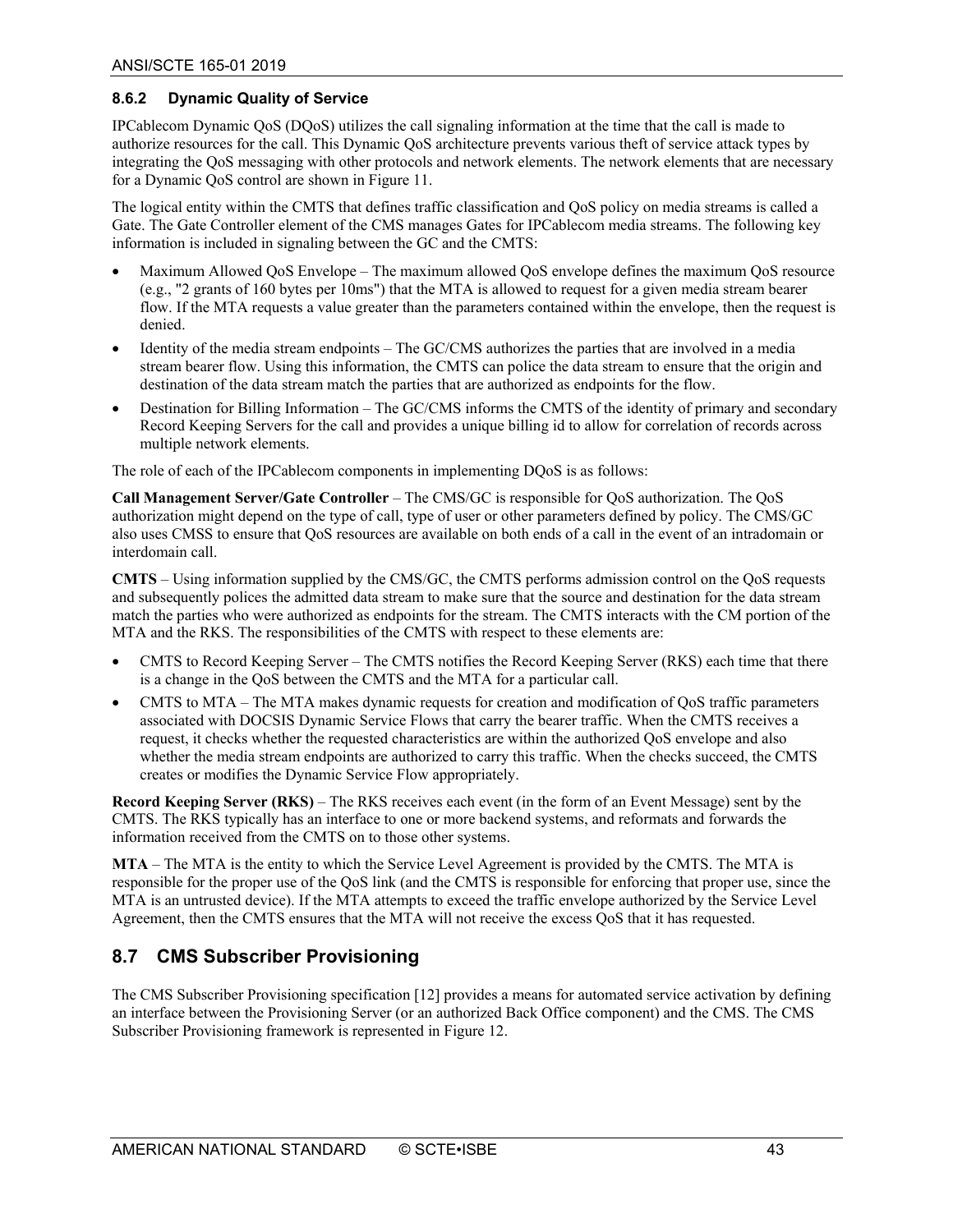

*Figure 12. CMS Subscriber Provisioning Interfaces*

<span id="page-43-1"></span>The function of each CMS Subscriber Provisioning interface is further described in [Table 8.](#page-43-0)

<span id="page-43-0"></span>

| Interface   | <b>IPCablecom</b><br><b>Functional</b><br><b>Component</b> | <b>Description</b>                                                                                                                                                   |
|-------------|------------------------------------------------------------|----------------------------------------------------------------------------------------------------------------------------------------------------------------------|
| pkt-prov-p1 | <b>PS-CMS</b><br><b>Back Office-CMS</b>                    | This is the CMS Subscriber Provisioning interface. Subscriber information<br>can be delivered to the CMS by either the PS or an authorized Back Office<br>component. |
| pkt-prov-p2 | Back Office-PS                                             | This interfaces allows the Back office components to exchange information<br>with the Provisioning Server. This interface is not defined in IPCablecom<br>1.5.       |

*Table 8. CMS Subscriber Provisioning Interfaces*

Subscriber provisioning consists of:

- Customer record/billing support Establishment of a customer record that contains the information needed to deliver service, bill, and collect payment from a customer. Customer record creation/billing is considered part of the back office OSS application and is currently out of scope for IPCablecom.
- Equipment setup/configuration This may include physical installation and/or connection of equipment as well as any software and/or database updates necessary to actually deliver the service to the customer. With respect to the CMS Subscriber Provisioning interface, equipment setup affects the CMS. Provisioning of the CMS itself can be broken down into two main areas:
	- Basic Plain Old Telephone Service (POTS) Provisioning (BPP) BPP provides the CMS with the minimal set of data necessary for routing of simple telephony service (POTS) in the IPCablecom network. This minimal set of data consists of a telephone number mapped to its associated MTA's FQDN and NCS endpoint identifier. This data will be used to setup translation tables enabling the CMS to route calls to the appropriate device/port given a specific telephone number. BPP provisioning for each customer is required before that customer can receive any calls in a IPCablecom network.
	- Call Feature Provisioning (CFP) In addition to BPP, CFP is performed to provide call features to a customer. CFP is more complicated than BPP as the parameters passed may vary on a feature-byfeature basis and may also be dependent on vendor specific implementations.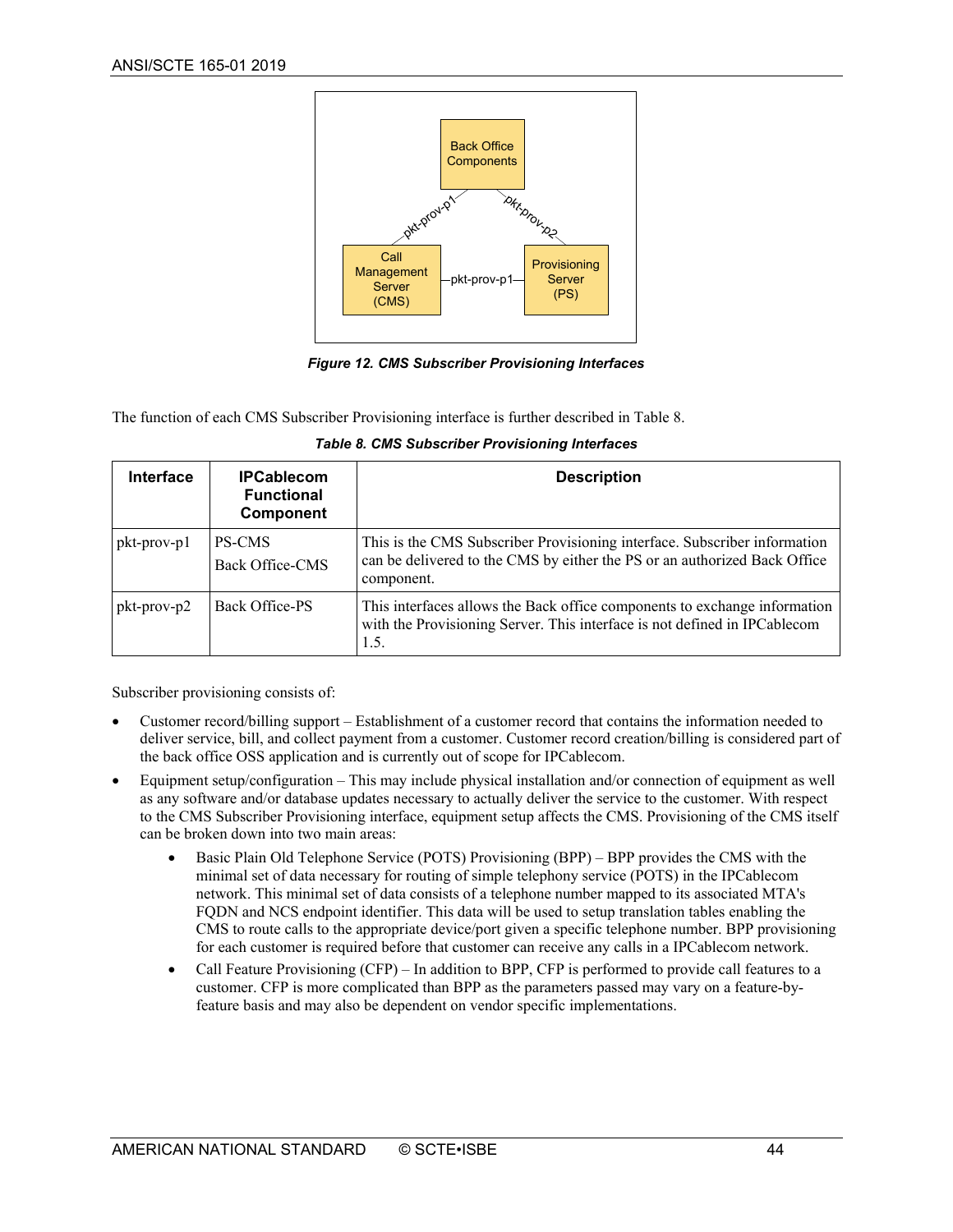## <span id="page-44-0"></span>**8.8 Electronic Surveillance**

The IPCablecom electronic surveillance framework enables Lawfully Authorized Electronic Surveillance (LAES) on IPCablecom networks. IPCablecom supports the delivery of call data and call content (refer to [\[13\]](#page-8-24) for the definition of these terms) to Law Enforcement Agencies (LEAs). Call data and call content are delivered from different components in the network to a Delivery Function (DF). The DF is responsible for aggregating the call data and call content, and then delivering it to the appropriate LEA. The LEA operates a Collection Function, which is responsible for receiving the call data and call content from the DF.

IPCablecom only defines the mechanisms for performing electronic surveillance. It does not define how an electronic surveillance order is administered (i.e., accepted by the IPCablecom operator and provisioned in the network.



The IPCablecom electronic surveillance framework is represented in [Figure 13.](#page-44-1)

<span id="page-44-1"></span>*Figure 13. Electronic Surveillance Interfaces*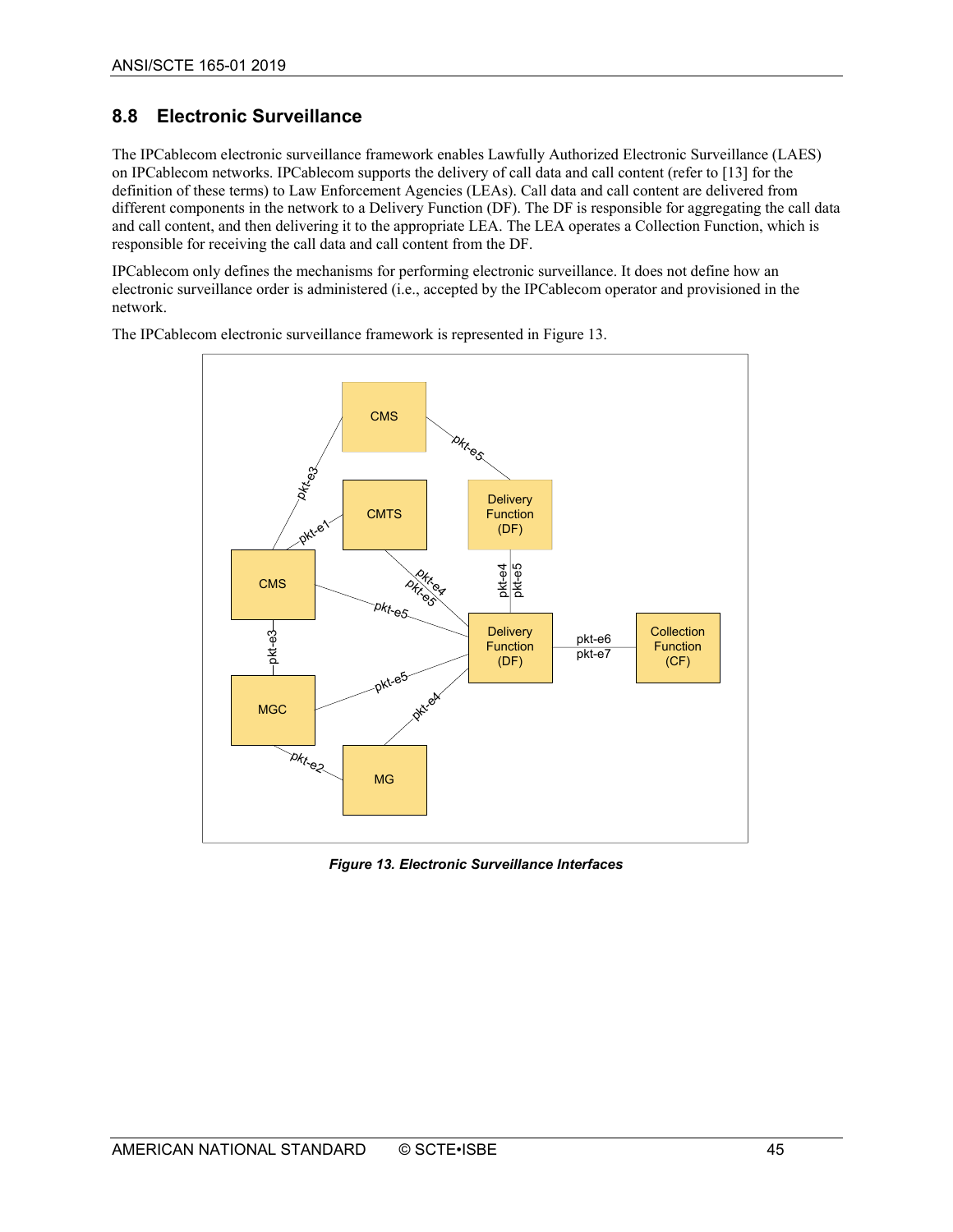The function of each electronic surveillance interface is further described i[n Table 9.](#page-45-2)

<span id="page-45-2"></span>

| Interface | <b>IPCablecom</b><br><b>Functional</b><br><b>Components</b> | <b>Description</b>                                                                                                                                                                                        |
|-----------|-------------------------------------------------------------|-----------------------------------------------------------------------------------------------------------------------------------------------------------------------------------------------------------|
| $pkt-e1$  | CMS-CMTS                                                    | This is the COPS DQoS interface, which allows a CMS to enable call data and<br>call content surveillance.                                                                                                 |
| pkt-e2    | MGC-MG                                                      | This interface is TGCP, which allows a MGC to command the MG to perform<br>electronic surveillance.                                                                                                       |
| pkt-e3    | CMS-CMS<br>CMS-MGC                                          | This interface is CMSS, which supports the ability to communicate electronic<br>surveillance needs in the event of certain intradomain and interdomain call<br>scenarios (e.g., subject forwards a call). |
| pkt-e4    | CMS-DF<br>MGC-DF<br><b>CMTS-DF</b><br>DF-DF                 | This interface is based on IPCablecom Event Messaging and is used to deliver call<br>data from IPCablecom components to the DF, or from DF to DF.                                                         |
| pkt-e5    | <b>CMTS-DF</b><br>MG-DF<br>DF-DF                            | This interface used to deliver call content in the form of encapsulated RTP packets<br>from IPCablecom components to the DF, or from DF to DF.                                                            |
| pkt-e6    | DF-CF                                                       | This interface is used to deliver call data to the CF.                                                                                                                                                    |
| pkt-e7    | DF-CF                                                       | This interface is used to deliver call content to the CF.                                                                                                                                                 |

#### *Table 9. Electronic Surveillance Interfaces*

#### <span id="page-45-0"></span>**8.9 Security**

#### <span id="page-45-1"></span>**8.9.1 Overview**

Each of IPCablecom's protocol interfaces is subject to threats that could pose security risks to both the subscriber and service provider. The IPCablecom architecture addresses these threats by specifying, for each defined protocol interface, the underlying security mechanisms (such as IPsec) that provide the protocol interface with the security services it requires.

For most interfaces, IPCablecom requires that the defined security mechanism(s) be used; for some interfaces, the architecture allows operators to use unsecured links, although by doing so the operator will expose subscribers and the operator itself to attacks that are thwarted when the links are secured by the mechanisms defined in the IPCablecom security specification.

The security services available through IPCablecom's core service layer are: authentication, access control, integrity, and confidentiality. A IPCablecom protocol interface may employ any number of these services to address its particular security requirements.

IPCablecom security addresses the security requirements of each constituent protocol interface by:

- identifying the threat model specific to each constituent protocol interface;
- identifying the security services (authentication, authorization, confidentiality, integrity, and non-repudiation) required to address the identified threats;
- specifying the particular security mechanism providing the required security services.

The security mechanisms include both the security protocol (*e.g*., IPsec, RTP-layer security, or SNMPv3 security) and the supporting key management protocol (*e.g.*, IKE or PKINIT/Kerberos).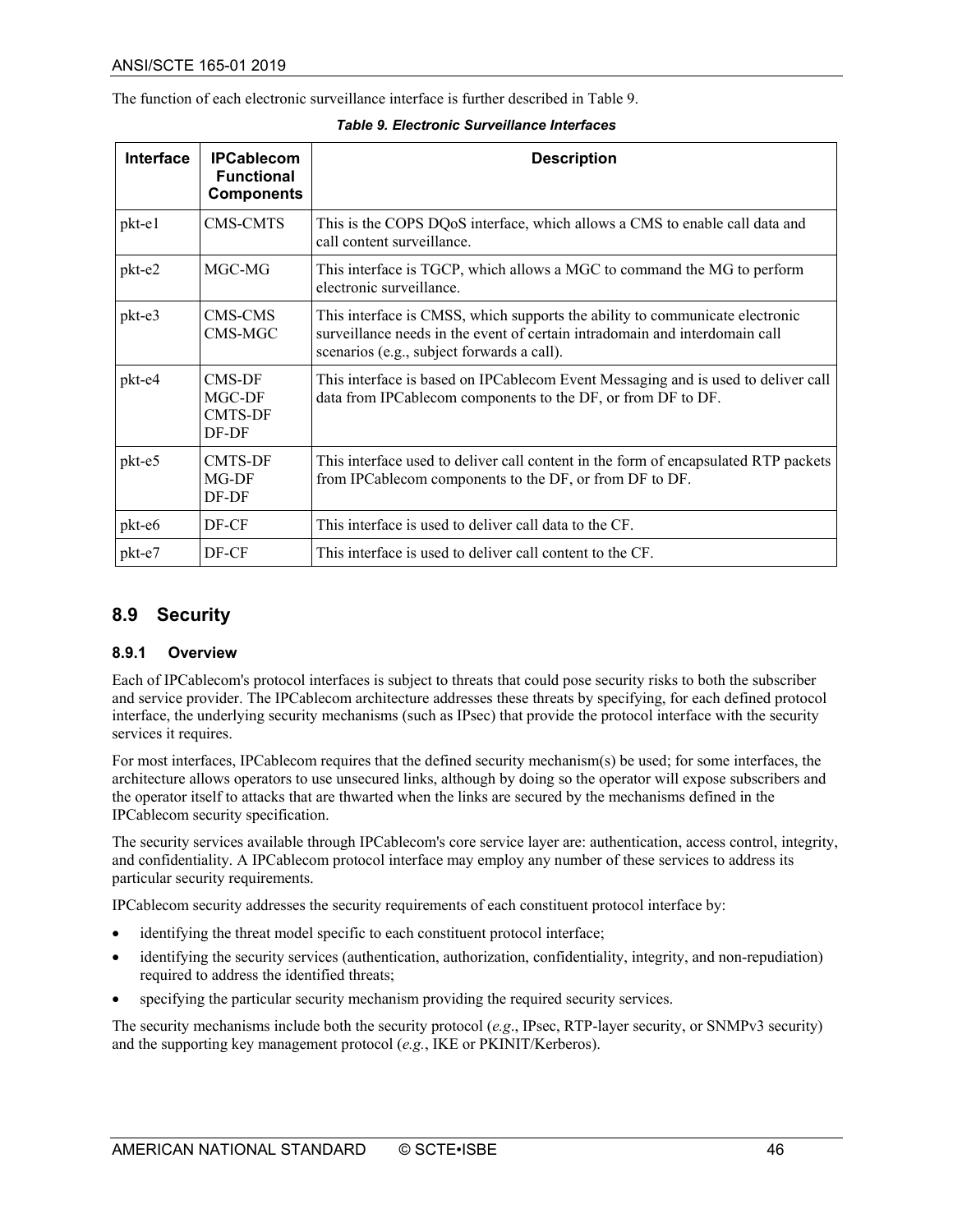

[Figure 14](#page-46-0) provides a summary of all the IPCablecom 1.5 security interfaces.

*Figure 14. IPCablecom Security Interfaces*

<span id="page-46-0"></span>In [Figure 14,](#page-46-0) each interface is labeled as:

<label>: <protocol> { <security protocol> / <key management protocol> }

If the key management protocol is missing, it means that it is not needed for that interface. IPCablecom interfaces that do not require security are not shown on this diagram. Devices compliant with the IPCablecom specifications are required to support security on all interfaces, even if the operator chooses not to use security on some of them.

[Table 10](#page-47-0) describes each of the interfaces shown in [Figure 14.](#page-46-0)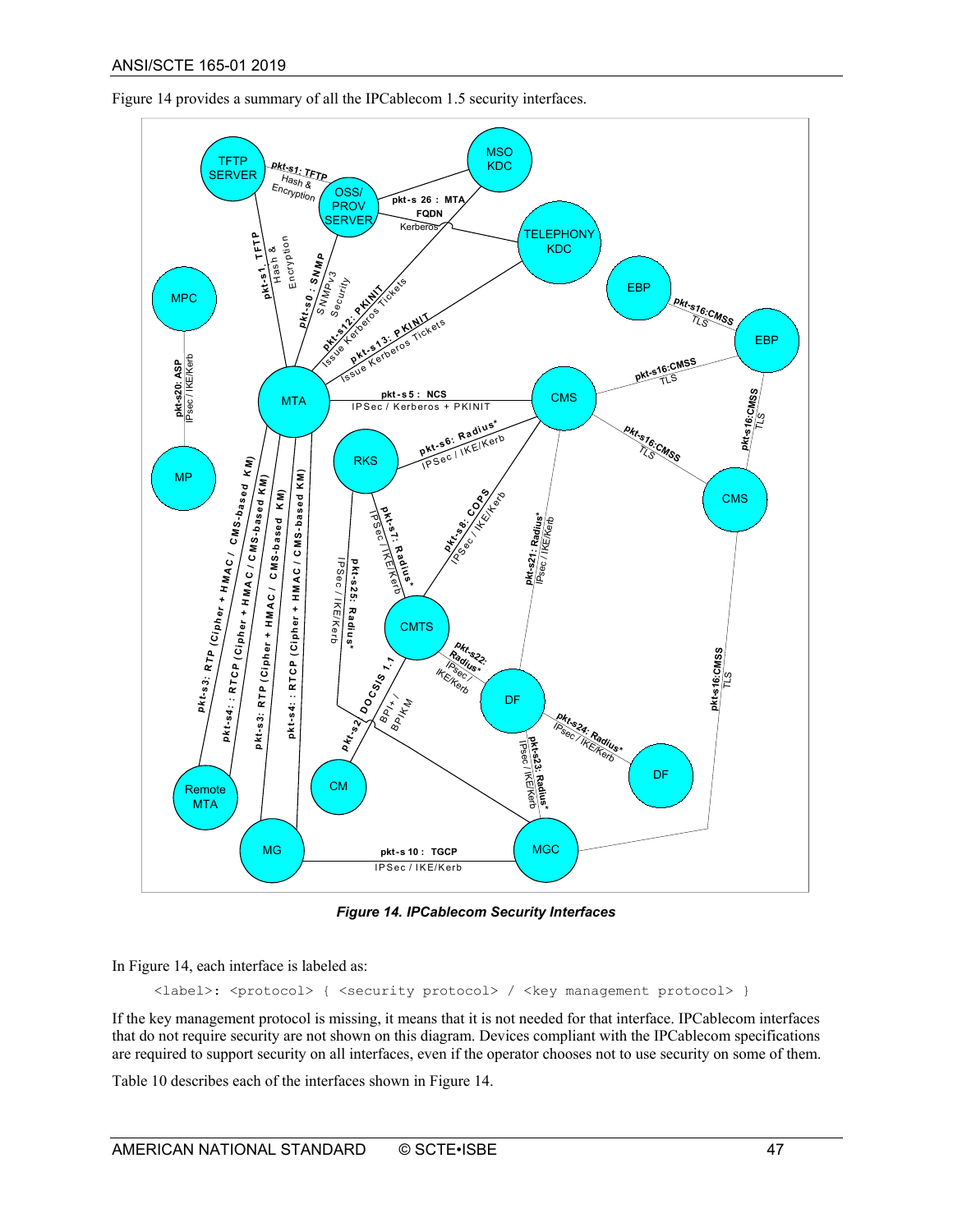#### *Table 10. Security Interfaces*

<span id="page-47-0"></span>

| Interface | <b>IPCablecom</b><br><b>Functional</b><br>Component | <b>Description</b>                                                                                                                                                                                                                                                                                                                                                                                                                                                                                                                                                                                                                                                                    |
|-----------|-----------------------------------------------------|---------------------------------------------------------------------------------------------------------------------------------------------------------------------------------------------------------------------------------------------------------------------------------------------------------------------------------------------------------------------------------------------------------------------------------------------------------------------------------------------------------------------------------------------------------------------------------------------------------------------------------------------------------------------------------------|
| pkt-s0    | $MTA - PS/OSS$                                      | Immediately after the DHCP sequence in the Secure Provisioning Flow, the<br>MTA performs Kerberos-based key management with the Provisioning Server to<br>establish SNMPv3 keys. The MTA bypasses Kerberized SNMPv3 and uses<br>SNMPv2c in the Basic and Hybrid Flows.                                                                                                                                                                                                                                                                                                                                                                                                                |
| pkt-s1    | $MTA - TFTP$                                        | MTA Configuration file download. When the Provisioning Server in the Secure<br>Provisioning Flow sends an SNMP Set command to the MTA, it includes both<br>the configuration name and the hash of the file. Later, when the MTA<br>downloads the file, it authenticates the configuration file using the hash value.<br>The configuration file may be optionally encrypted. HTTP may be used instead<br>of TFTP.                                                                                                                                                                                                                                                                      |
| pkt-s2    | $CM - CMTS$                                         | DOCSIS: This interface should be secured with BPI+ using BPI Key<br>Management. BPI+ privacy is provided on the HFC link.                                                                                                                                                                                                                                                                                                                                                                                                                                                                                                                                                             |
| pkt-s3    | $MTA - MTA$<br>$MTA - MG$                           | RTP: End-to-end media packets between two MTAs, or between MTA and MG.<br>RTP packets are encrypted directly with the chosen cipher. Message integrity is<br>optionally provided by an MMH MAC. Keys are randomly generated, and<br>exchanged by the two endpoints inside the signaling messages via the CMS or<br>other application server.                                                                                                                                                                                                                                                                                                                                          |
| pkt-s4    | $MTA - MTA$<br>$MTA - MG$                           | RTCP: RTCP control protocol for RTP. Message integrity and encryption by<br>selected cipher. The RTCP keys are derived using the same secret negotiated<br>during the RTP key management. No additional key management messages are<br>needed or utilized.                                                                                                                                                                                                                                                                                                                                                                                                                            |
| pkt-s5    | $MTA - CMS$                                         | NCS: Message integrity and privacy via IPsec. Key management is with<br>Kerberos with PKINIT (public key initial authentication) extension.                                                                                                                                                                                                                                                                                                                                                                                                                                                                                                                                           |
| pkt-s6    | $RKS - CMS$                                         | RADIUS: IPsec is used for both message integrity and privacy. Key<br>management is IKE or Kerberos.                                                                                                                                                                                                                                                                                                                                                                                                                                                                                                                                                                                   |
| pkt-s7    | $RKS - CMTS$                                        | RADIUS: IPsec is used for both message integrity and privacy. Key<br>management is IKE or Kerberos.                                                                                                                                                                                                                                                                                                                                                                                                                                                                                                                                                                                   |
| pkt-s8    | $CMS - CMTS$                                        | COPS: COPS protocol [20] between the GC and the CMTS, used to download<br>QoS authorization to the CMTS. IPsec is used for message integrity, as well as<br>privacy. Key management is IKE or Kerberos.                                                                                                                                                                                                                                                                                                                                                                                                                                                                               |
| pkt-s10   | $MGC - MG$                                          | TGCP: IPCablecom interface to the PSTN Media Gateway. IPsec is used for<br>both message integrity and privacy. Key management is IKE or Kerberos.                                                                                                                                                                                                                                                                                                                                                                                                                                                                                                                                     |
| pkt-s12   | MTA – MSO KDC                                       | PKINIT: An AS-REQ message is sent to the KDC with public-key cryptography<br>used for authentication. The KDC verifies the certificate and issues either a<br>service ticket or a ticket granting ticket (TGT), depending on the contents of the<br>AS Request. The AS Reply returned by the KDC contains a certificate chain and<br>a digital signature that are used by the MTA to authenticate this message. In the<br>case that the KDC returns a TGT, the MTA then sends a TGS Request to the<br>KDC to which the KDC replies with a TGS Reply containing a service ticket.<br>The TGS Request/Reply messages are authenticated using a symmetric session<br>key inside the TGT. |
| pkt-s13   | $MTA - Telephone$<br><b>KDC</b>                     | PKINIT: See pkt-s12. This interface is shown separately because a separate<br>KDC can be used to provide authentication services for telephony service.                                                                                                                                                                                                                                                                                                                                                                                                                                                                                                                               |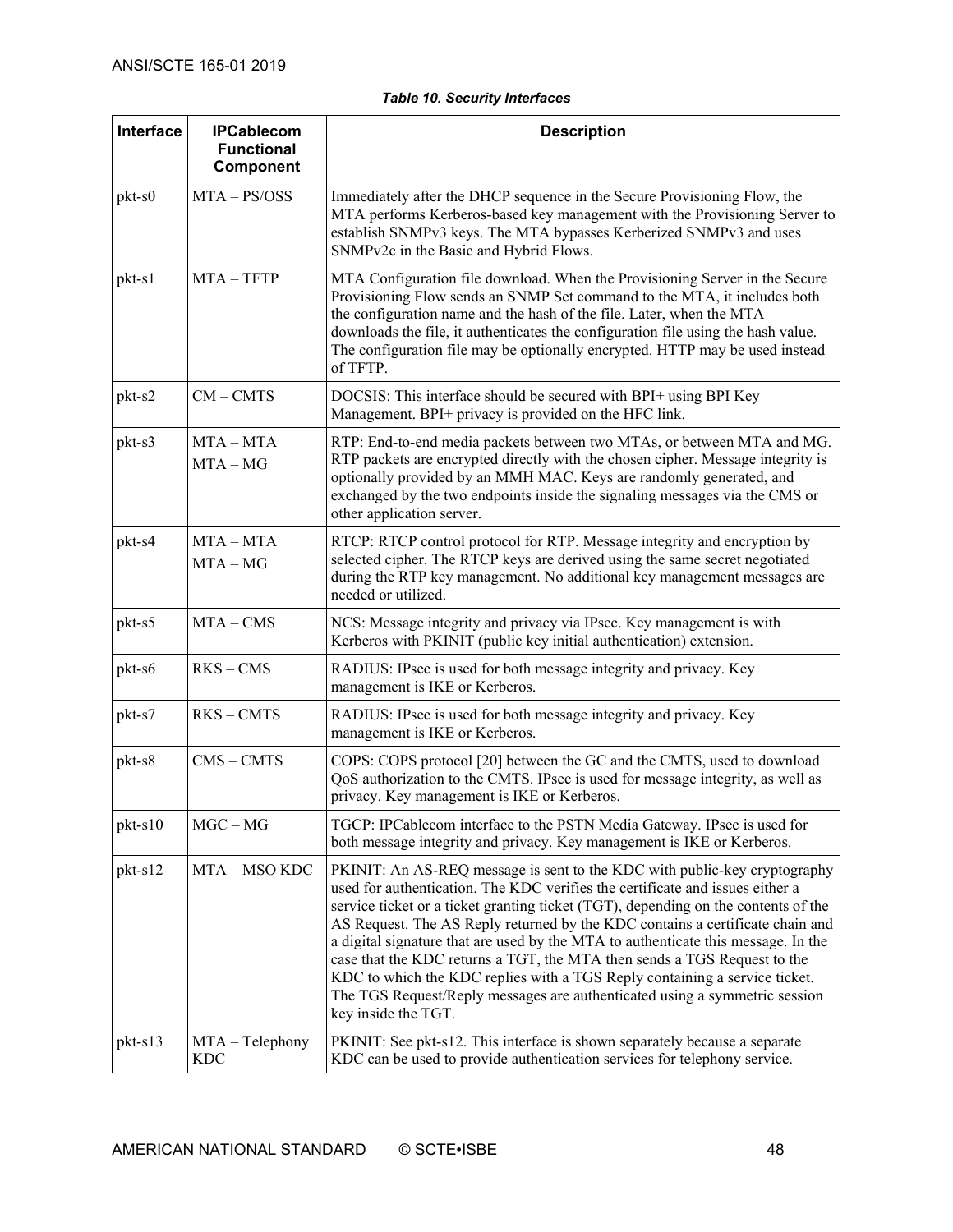| <b>Interface</b> | <b>IPCablecom</b><br><b>Functional</b><br>Component                     | <b>Description</b>                                                                                                                      |
|------------------|-------------------------------------------------------------------------|-----------------------------------------------------------------------------------------------------------------------------------------|
| $pkt-s16$        | $CMS - CMS$                                                             | SIP: TLS is used for both message integrity and privacy. Certificates are used<br>for mutual authentication during the TLS handshake.   |
|                  | $CMS - MGC$                                                             |                                                                                                                                         |
|                  | $CMS - EBP$                                                             |                                                                                                                                         |
|                  | $EBP - EBP$                                                             |                                                                                                                                         |
| pkt-s20          | $MPC-MP$                                                                | ASP: IPsec is used for both message integrity and privacy. Key management is<br>IKE or Kerberos.                                        |
| pkt-s21          | $DF - CMS$                                                              | RADIUS: IPsec is used for both message integrity and privacy. Key<br>management is IKE or Kerberos.                                     |
| pkt-s22          | $DF - CMTS$                                                             | RADIUS: IPsec is used for both message integrity and privacy. Key<br>management is IKE or Kerberos.                                     |
| pkt-s23          | $DF - MGC$                                                              | RADIUS: IPsec is used for both message integrity and privacy. Key<br>management is IKE or Kerberos.                                     |
| pkt-s24          | $DF - DF$                                                               | RADIUS: IPsec is used for both message integrity and privacy. Key<br>management is IKE+.                                                |
| pkt-s25          | $RKS - MGC$                                                             | RADIUS: IPsec is used for both message integrity and privacy. Key<br>management is IKE or Kerberos.                                     |
| pkt-s25          | $RKS - MGC$                                                             | RADIUS: IPsec is used for both message integrity and privacy. Key<br>management is IKE or Kerberos.                                     |
| pkt-s26          | OSS/Prov Server-<br><b>MSO KDC</b><br>OSS/Prov Server-<br>Telephony KDC | The KDC uses Kerberos to map the MTA's MAC address to its FQDN for the<br>purpose of authenticating the MTA before issuing it a ticket. |
| pkt-s27          | CMS-PS/OSS                                                              | HTTP: IPsec is used for both message integrity and privacy. Key management is<br>IKE or Kerberos.                                       |

#### <span id="page-48-0"></span>**8.9.2 Device Provisioning Security**

IPCablecom 1.5 allows device provisioning to occur in an unsecured mode, or in a secured mode. IPCablecom 1.5 also allows for insecure SNMPv2 management after the MTA has been securely provisioned. Since this section of this Technical Report is dedicated to security, we assume that the network is operating in secure mode.

The IPCablecom security architecture divides device provisioning into three distinct activities: subscriber enrollment, device provisioning and device authorization.

#### *8.9.2.1 Subscriber Enrollment*

The subscriber enrollment process establishes a permanent subscriber billing account that uniquely identifies the MTA to the CMS via the MTA's MAC address. The billing account is also used to identify the services to which the MTA has subscribed.

Subscriber enrollment may occur in-band or out-of-band. The specification of the subscriber enrollment process is out of scope for IPCablecom, and may be different for each Service Provider.

#### *8.9.2.2 Device Provisioning*

The MTA device authenticates itself to the KDC using the PKINIT extension to Kerberos. After checking the authentication credentials and ensuring that the MTA is known to the backend provisioning system, the KDC issues a ticket for the Provisioning Server. The MTA uses the ticket to exchange SNMPv3 keys in a secure manner with the Provisioning Server. Once a secured SNMPv3 session has been established, the MTA requests its configuration file (which is authenticated and may be encrypted) from a TFTP or HTTP server.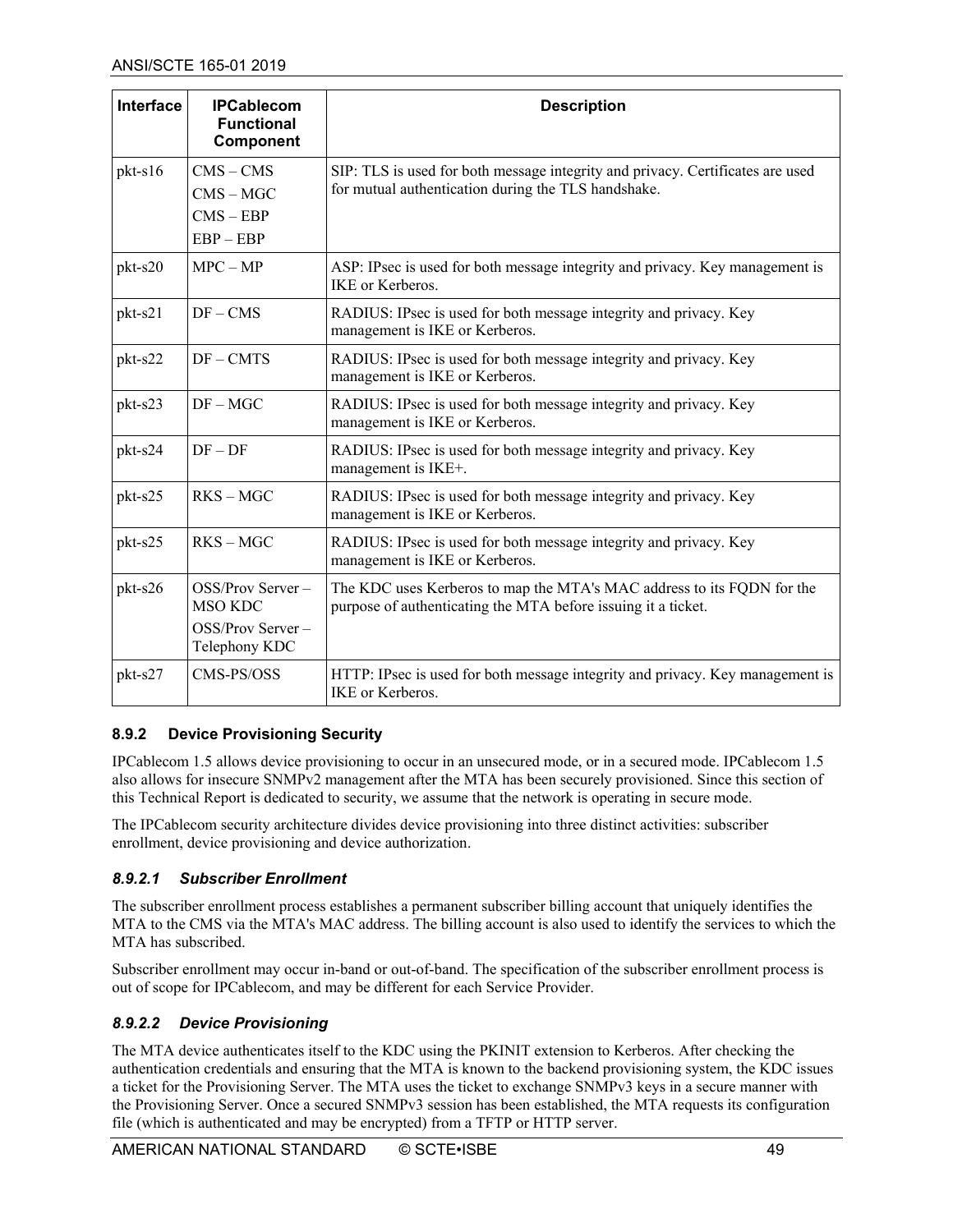#### *8.9.2.3 Dynamic Provisioning*

SNMPv3 security will be used for dynamically provisioning and managing voice communications capabilities and other aspects of the MTA.

#### *8.9.2.4 Device Authorization*

Device authorization occurs when a provisioned MTA device authenticates itself to the Call Management Server, and establishes a security association with that server prior to becoming fully operational. Device authorization allows subsequent call signaling to be protected under the established security association.

The MTA device authenticates itself to the KDC using the PKINIT extension to Kerberos. After checking the authentication credentials and ensuring that the MTA is known to the backend provisioning system, the KDC issues a ticket for the CMS. The MTA uses the ticket to establish an IPsec pipe to the CMS in a secure manner. The IPsec pipe may use null encryption, in which case the NCS signaling messages travel unencrypted across this interface.

#### *8.9.2.5 Signaling Security*

All signaling traffic, which includes QoS signaling, call signaling, and signaling with the PSTN Gateway Interface, travels through IPsec pipes. IPsec security association management occurs using some combination of Kerberos and IKE. Kerberos with the PKINIT extension is used to exchange keys between MTA clients and their CMSs; IKE or, optionally, Kerberos, is used to manage all other signaling IPsec Security Associations.

#### *8.9.2.6 Media Stream Security*

During call setup, MTAs negotiate a particular encryption algorithm for the bearer stream. At a minimum, devices are required to support null encryption and AES encryption. Encryption is applied to the RTP packet's payload, but not to its header.

Each RTP packet may include an optional message authentication code (MAC) based on the MMH algorithm. The MAC computation spans the packet's unencrypted header and encrypted (or unencrypted) payload.

Keys for the encryption and MAC calculation are derived from a secret, which is exchanged between sending and receiving MTA as part of the call signaling at call setup time. Thus, the key exchanges for media stream security are themselves secured by the level of security offered by the IPsec transport that secures the call signaling.

#### *8.9.2.7 OSS and Billing System Security*

The SNMP agents in IPCablecom MTAs implement SNMPv3 when operated in secure mode. The SNMPv3 User Security Model (IETF RFC 3414 [\[28\]\)](#page-8-26) provides authentication and privacy services for SNMP traffic. SNMPv3 view-based access control (IETF RFC 341[5 \[29\]\)](#page-8-27) may be used for access control to MIB objects.

The IKE or Kerberos key management protocol is used to establish encryption and authentication keys between the Record Keeping Server (RKS) and each IPCablecom network element that generates Event Messages. Devices that conform to the IPCablecom security specification are required to implement IKE with pre-shared keys; they may also implement either IKE with certificates or Kerberos, which allow vendors to implement fully automatic keychange mechanisms. The Event Messages are sent from the CMS and CMTS to the RKS using the RADIUS transport protocol, which is in turn secured by IPsec.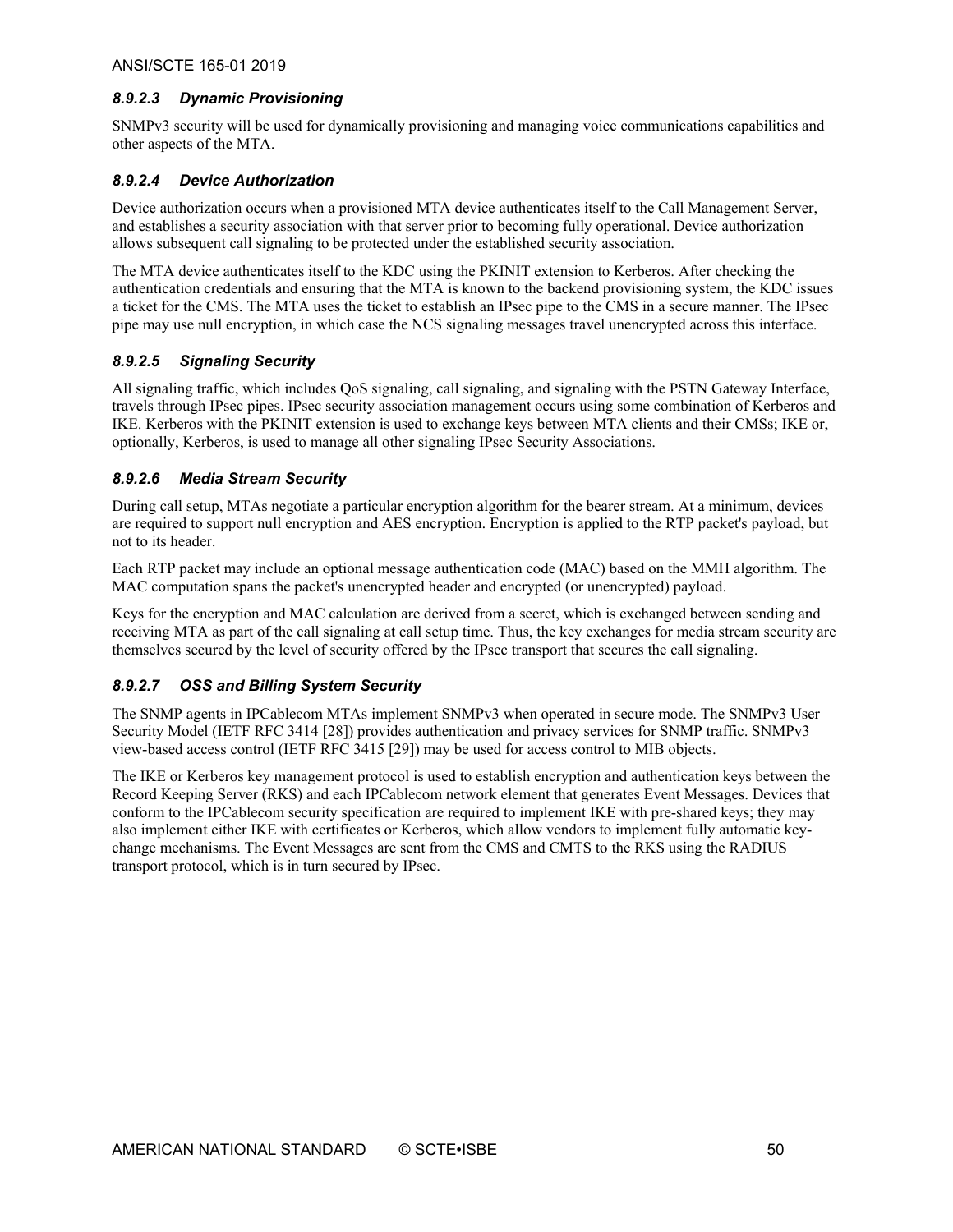## <span id="page-50-0"></span>**9 NETWORK DESIGN CONSIDERATIONS**

#### <span id="page-50-1"></span>**9.1 Time Keeping and Reporting Issues**

In order to maintain service quality, it is highly recommended that all network equipment clocks be maintained to within 200 milliseconds of Universal Time Coordinated (UTC). Devices that send Event Messages are required to maintain time synchronization with the Network Time Protocol (NTP[\) \[19\].](#page-8-28)

It is recommended that IPCablecom networks maintain an NTP server that is accurate to within a specified interval of Universal Time Coordinated (UTC).

#### <span id="page-50-2"></span>**9.2 Timing for Playout Buffer Alignment with Coding Rate**

Equipment that generates and/or processes packets generally operates with a free-running clock. Problems may arise when offering isochronous services with such equipment due to the plesiochronous nature of these clocks. The difference in clock speed between these plesiochronous entities is generally exhibited as overrun or underrun of playout buffers.

In order to minimize the occurrence of these conditions, all CMTSes should lock their downstream transmission rate to a clock derived from a source that reflects a Stratum-3 clock. MTAs should use the downstream transmission rate to derive the clock that is used to determine packetization period. MTAs should also use this clock to determine the rate of playout from the receive buffer.

#### <span id="page-50-3"></span>**9.3 IP Addressing**

An MTA is a multi-function entity with one function required for CM administration and the second function being the MTA function itself.

IPCablecom 1.5 MTAs are required to have two IP addresses (one for the CM and one for the MTA) and two MAC addresses (also one for the CM and one for the MTA). IPCablecom 1.5 supports only IPv4 IP addresses.

By using two IP addresses per device, IPCablecom allows the following modes of operation:

- The IPCablecom operator can assign a private IP address for the CM host function, in the case where NAT is not provided elsewhere in the IPCablecom network.
- The operator can route bearer voice packets over a voice backbone and all other packets (data) over a data backbone. In such a case, the routing backbone must be configured such that different paths are followed for the two IP addresses.
- The operator can simplify network-side administration and management functions by using separate IP addresses. For example, policy filters can be installed to either block or permit traffic from the MTA component of the device. In addition, network service providers can provide source address screening services, and network traffic statistics and diagnostics can be collected based upon the IP address of the MTA.

Dual IP addresses result in special considerations that affect the following:

- IP protocol stack implementation of the MTA;
- Implementation of IPCablecom OSS and device provisioning protocols;
- Network routing implementations.

#### <span id="page-50-4"></span>**9.4 Dynamic IP Address Assignment**

An operational requirement exists to dynamically assign IP addresses to MTAs for both device provisioning and management and the various protocol operations. The call signaling model specified in the IPCablecom 1.5 NCS specification is based on the ability for a Call Management Server to map a subscriber's service to an endpoint identifier and an MTA Fully Qualified Domain Name (FQDN). Call processing operations would be affected if the address assigned to the MTA is changed during an active call (which may occur if the DHCP lease expires during an active call). DHCP does not allow an IP address to change across renewals; a change can only be administered by forcing the MTA to reinitialize (either explicitly or by denying a renewal). It is recommended that the continuity of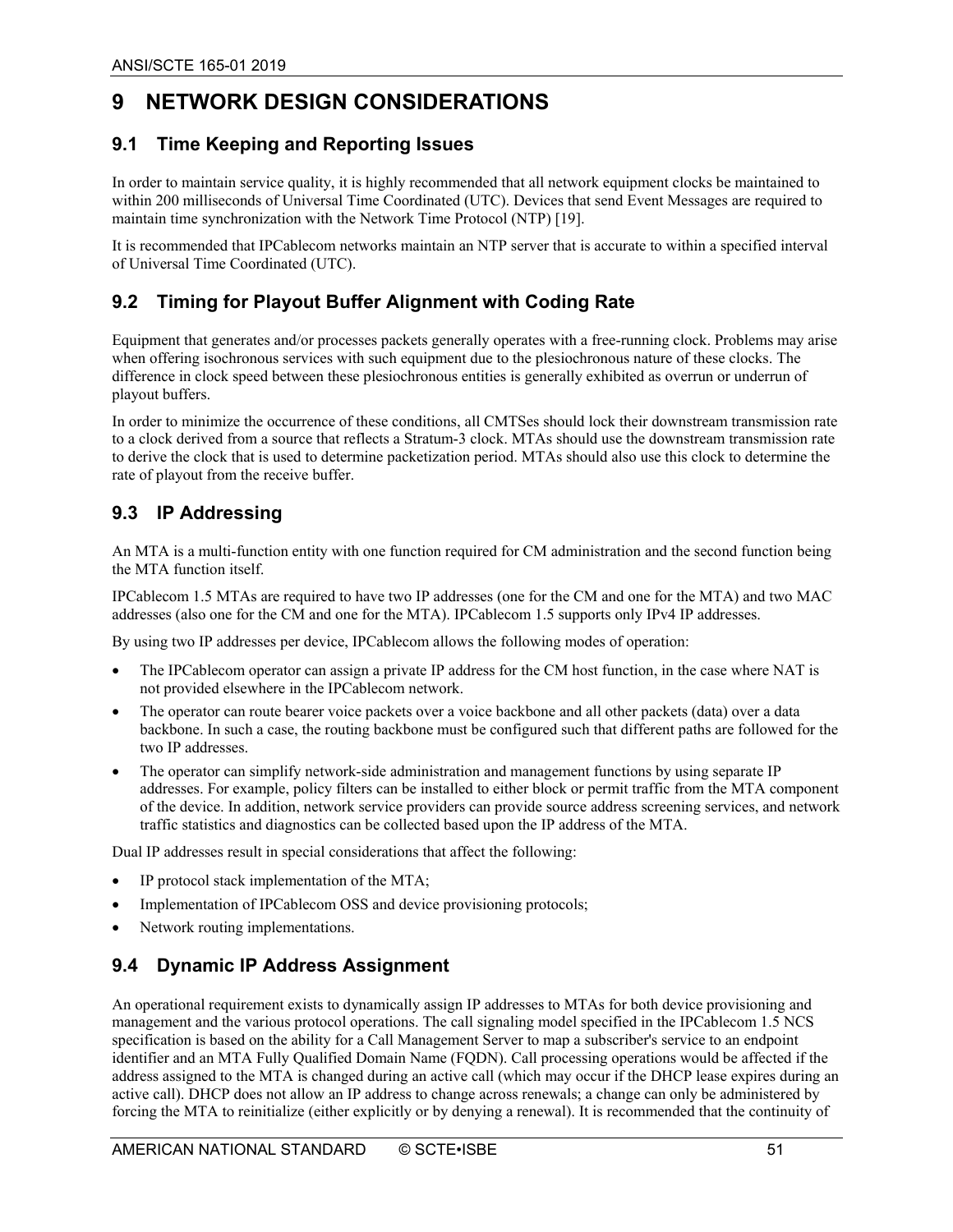the MTA's IP address be maintained via DHCP renewals. Operations such as 'IP address renumbering' should consider such impacts.

#### <span id="page-51-0"></span>**9.5 Fully Qualified Domain Name (FQDN) Assignment**

It is assumed that the OSS back office systems will generate the FQDNs for IPCablecom devices and pass this data to the appropriate IPCablecom devices and other network elements. These interfaces are not defined in IPCablecom 1.5.

#### <span id="page-51-1"></span>**9.6 Priority Marking of Signaling and Media Stream Packets**

The media and signaling streams for IPCablecom-based services require methods for properly marking and transporting packets at a sufficiently high level of Quality of Service, both in the DOCSIS access network and in the managed IP backbone.

The mechanism for providing low-latency Quality of Service for media streams in the access network is the DOCSIS flow classification service. This service classifies packets into specific flows based upon packet fields such as the IP source and destination addresses and the UDP port numbers. In the upstream, such classified packets are transported via an appropriate constant bit rate service (for currently supported codecs) as dynamically scheduled by the CMTS. In the downstream, the packets are transported via an appropriate high-priority queuing and scheduling mechanism. DQoS (between CMS and CMTS) and DOCSIS (between CMTS and CM) signaling mechanisms are used to dynamically configure the media stream flow classification rules and service flow QoS traffic parameters.

In addition to flow classification, it is useful to mark media stream packets with appropriate priority markings. Such priority markings can be used within CMTS/CM queuing systems and also within Diffserv managed QoS backbones in order to provide high priority QoS treatment of such packets. IPCablecom 1.5 does not define how QoS policies are applied managed backbone but provides the protocol mechanisms to create special classes of services.

Signaling packets may also benefit from prioritized QoS services. In particular, as an access network becomes loaded to capacity it may be important to forward signaling packets at a higher priority than data packets in order to avoid excessive signaling latency. If signaling prioritization is desired, then the method for providing prioritized QoS is based upon two mechanisms: 1) Mark all signaling packets with a high priority marking; 2) provide a DOCSIS Classifier that classifies such packets to be transported on a higher priority service flow. The Classifier can be as simple as mapping all upstream packets with this priority to the high priority SID, or can be more complex and also identify the IP address of the MTA(s) which originate the signaling. The higher priority service flow may be either statically provisioned or dynamically created by the administrator of the CMTS. It should be noted that if the administrator is concerned about theft of service of the high priority service flow, then he may configure the service flow for high priority (*i.e.*, low latency) but low bandwidth.

The IPCablecom Architecture enables the use of the Differentiated Services framework (IETF RFC 3260 [\[23\]\)](#page-8-29) to differentiate IPCablecom media and signaling from high-speed data packets. Marking of packets for the media streams (RTP and RTCP) and the signaling stream (NCS, TGCP) is performed by the MTA/MG and/or the CMS/MGC. The packet marking may be performed at the IP layer using the Diffserv Code Point (DSCP). Note that the IETF RFC 2474 [\[24\]](#page-8-30) attempts to rename the TOS octet of the IPv4 header, and Traffic Class octet of the IPV6 header, respectively, to the DS field. The DS Field has a six-bit Diffserv Codepoint and two "currently unused" bits. IETF RFC 2474 was updated by IETF RFC 316[8 \[25\]](#page-8-31) which defined the two "unused" bits as "explicit congestion notification (ECN)" bits. It is strongly recommended to use the DSCP field rather than the IPv4 TOS byte.

The configuration of the DSCP values for the media and signaling streams is performed via the IPCablecom MIB modules for the MTA. It should be noted that in NCS the signaled SDP parameters may contain values that override the configured media stream priority marking value on a connection-by-connection basis.

#### <span id="page-51-2"></span>**9.7 Fax Support**

IPCablecom supports real-time fax transmission. In IPCablecom 1.5, fax is best accomplished using the ITU-T T.38 recommendatio[n \[32\]](#page-9-3) for fax relay over IP networks (i.e., local termination of fax and translating the fax stream to an IP fax-relay data stream). If a call is established using an audio codec, the MTA is instructed to look for fax tones. If fax tones are detected, the CMS is then notified and the MTA is instructed to switch the bearer stream to T.38. IPCablecom 1.5 also supports fax pass-through, where the fax tones are passed through the IP network as a G.711 encoded audio stream. Echo cancellation is also supported for fax pass-through.